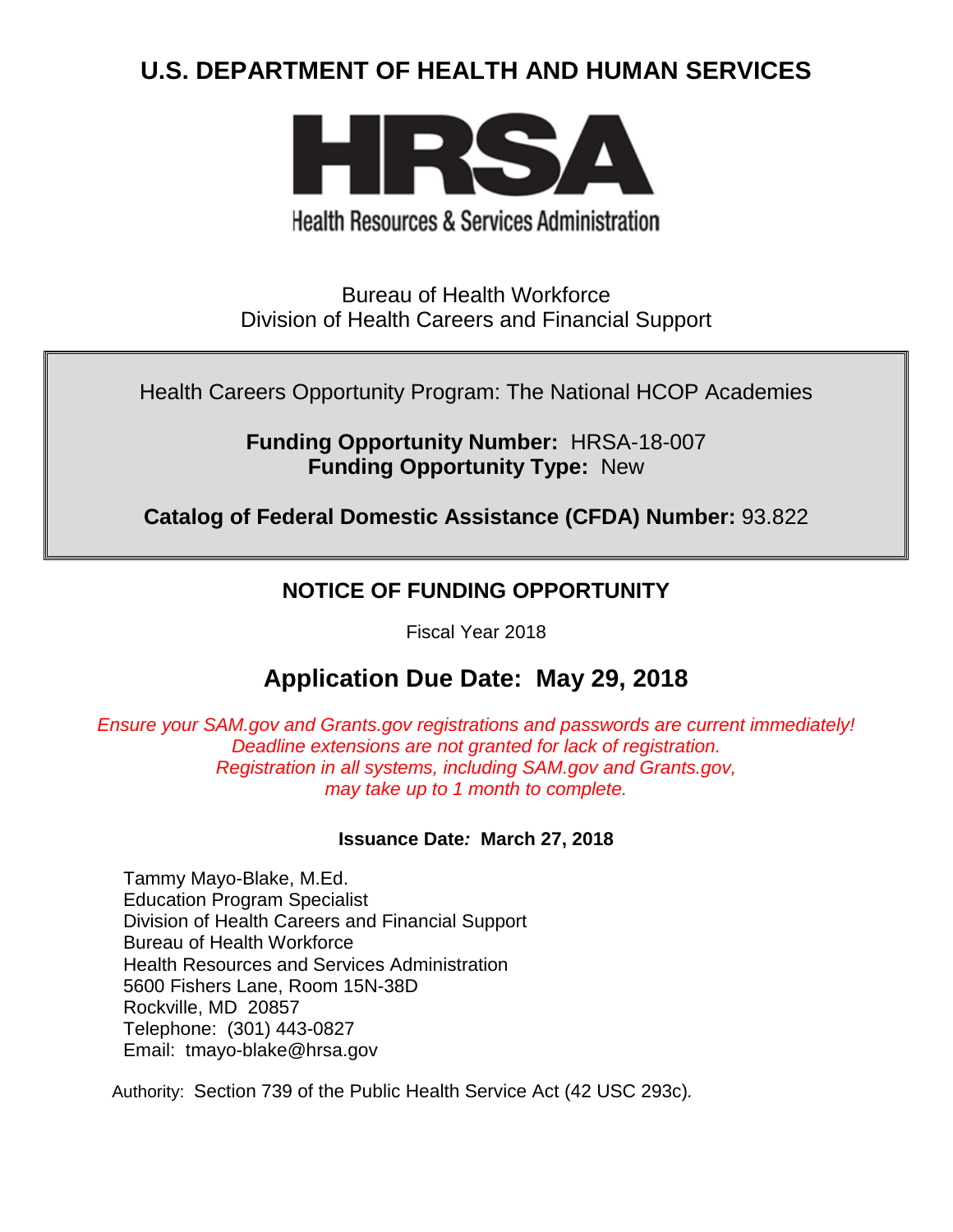# **EXECUTIVE SUMMARY**

The Health Resources and Services Administration (HRSA), Bureau of Health Workforce (BHW) is accepting applications for the fiscal year (FY) 2018 Health Careers Opportunity Program (HCOP), herein after referred to as the "National HCOP Academies." The goal of the National HCOP Academies is to expand and better prepare the health care workforce of the 21st century by funding projects to increase and support opportunities for individuals from disadvantaged backgrounds to enter a health profession.

More specifically, the purpose of the National HCOP Academies grant program is to: 1) promote the recruitment of qualified individuals from disadvantaged backgrounds into the health professions, including allied health programs; 2) improve retention, matriculation and graduation rates by implementing tailored enrichment programs designed to address the academic and social needs of disadvantaged students; and 3) provide opportunities for community-based health profession training in primary care, emphasizing experiences in rural and underserved communities.

| <b>Funding Opportunity Title:</b>       | Health Careers Opportunity Program: The |
|-----------------------------------------|-----------------------------------------|
|                                         | <b>National HCOP Academies</b>          |
| <b>Funding Opportunity Number:</b>      | <b>HRSA-18-007</b>                      |
| Due Date for Applications:              | May 29, 2018                            |
| Anticipated Total Annual Available FY18 | \$12,794,000                            |
| Funding:                                |                                         |
| Estimated Number and Type of Award(s):  | Up to 20 grants                         |
| <b>Estimated Award Amount::</b>         | Up to \$640,000 per year                |
| <b>Cost Sharing/Match Required:</b>     | No                                      |
| Project Period/Period of Performance:   | September 1, 2018 through August 31,    |
|                                         | 2023 (5 years)                          |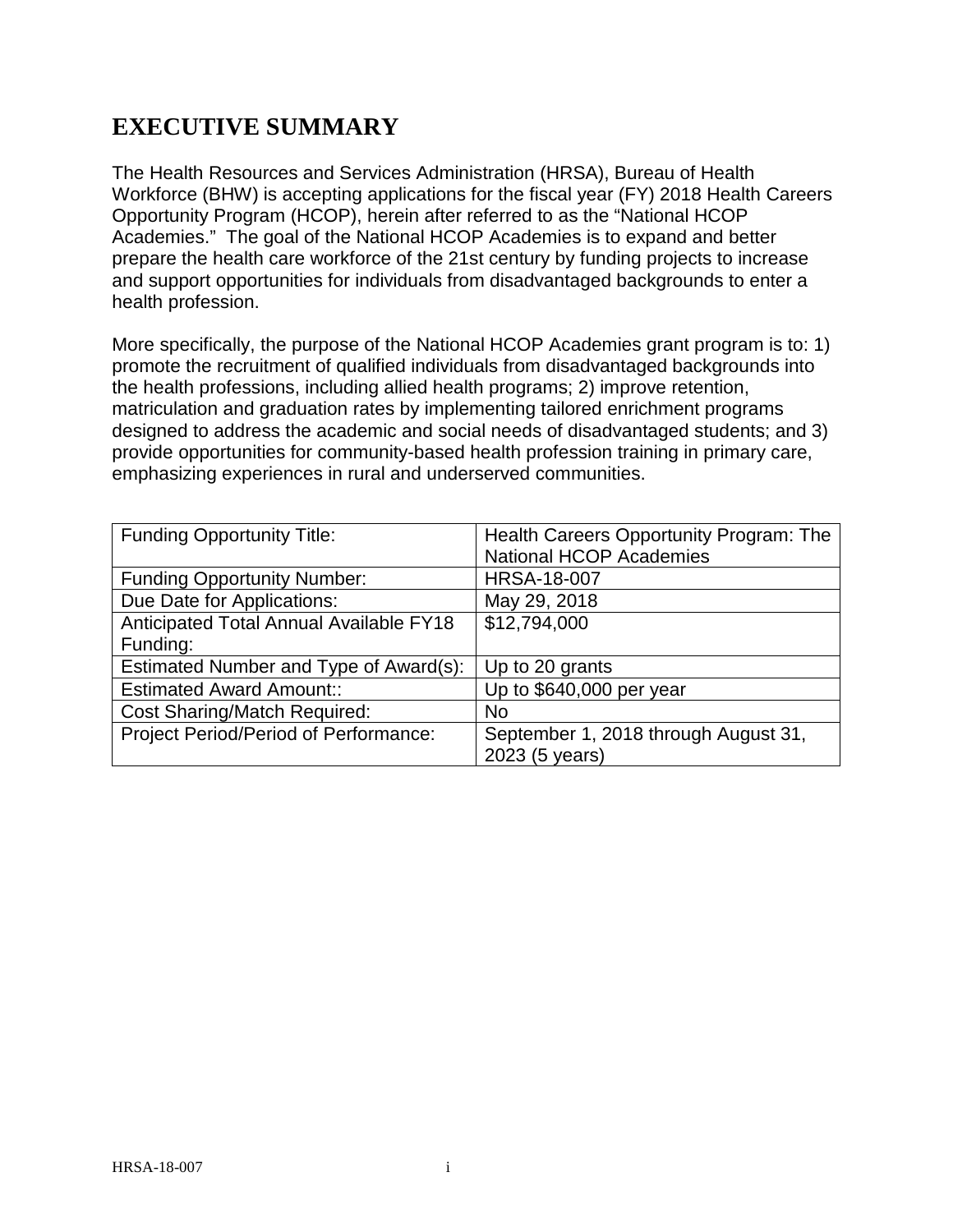| Eligible Applicants: | Eligible applicants include accredited<br>schools of medicine, osteopathic<br>medicine, public health, dentistry,<br>veterinary medicine, optometry,<br>pharmacy, allied health, chiropractic,<br>podiatric medicine, public and nonprofit<br>private schools that offer graduate<br>programs in behavioral and mental<br>health, programs for the training of<br>physician assistants, and other public or<br>private nonprofit health or educational |
|----------------------|--------------------------------------------------------------------------------------------------------------------------------------------------------------------------------------------------------------------------------------------------------------------------------------------------------------------------------------------------------------------------------------------------------------------------------------------------------|
|                      | entities including community colleges,<br>technical colleges and tribal colleges.                                                                                                                                                                                                                                                                                                                                                                      |
|                      | See Section III-1 of this notice of funding<br>opportunity (NOFO), formerly known as<br>the funding opportunity announcement<br>(FOA), for complete eligibility information.                                                                                                                                                                                                                                                                           |

#### **Application Guide**

You (the applicant organization/agency) are responsible for reading and complying with the instructions included in HRSA's *[SF-424](http://www.hrsa.gov/grants/apply/applicationguide/sf424rrguidev2.pdf,) R&R [Application Guide,](http://www.hrsa.gov/grants/apply/applicationguide/sf424rrguidev2.pdf)* available online at [http://www.hrsa.gov/grants/apply/applicationguide/sf424rrguidev2.pdf,](http://www.hrsa.gov/grants/apply/applicationguide/sf424rrguidev2.pdf) except where instructed in this NOFO to do otherwise. A short video for applicants explaining the new *Application Guide* is available at [http://www.hrsa.gov/grants/apply/applicationguide/.](http://www.hrsa.gov/grants/apply/applicationguide/)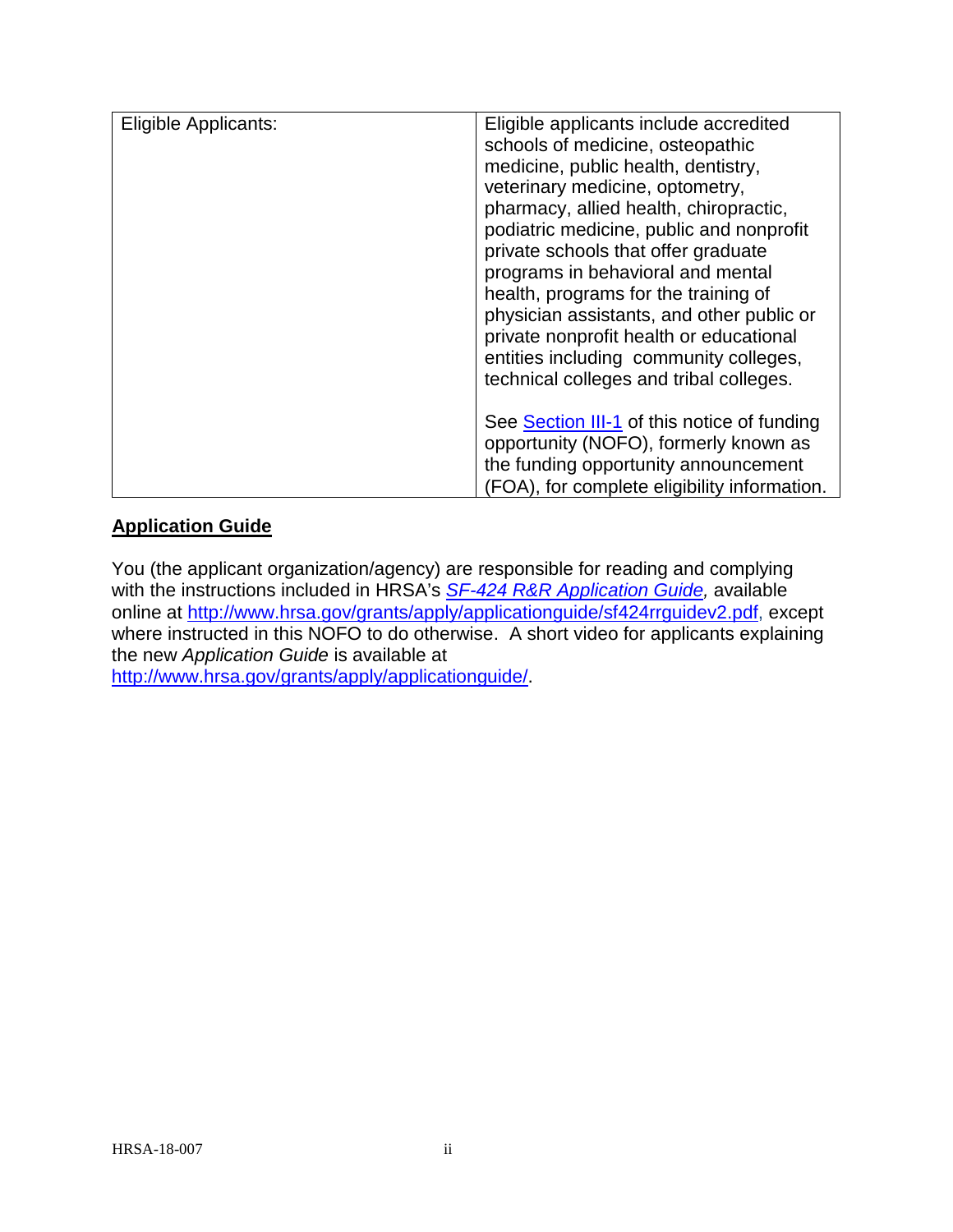#### **Technical Assistance**

There will be a technical assistance (TA) session/webinar for applicants for this notice of funding opportunity. A taped replay of the audio portion and a recording of the webinar will be available approximately one day after the webinar ends, through the closing date of the funding opportunity. The link for the webinar recording will be placed on our website: [http://bhw.hrsa.gov/grants/diversity/hcop.html.](http://bhw.hrsa.gov/grants/diversity/hcop.html)

HRSA has scheduled the following technical assistance webinar and conference call to help you understand, prepare, and submit an application for this NOFO. The webinar and conference call are scheduled for:

*Webinar*

Day and Date: Tuesday, April 17, 2018 Time: 2:00 p.m. – 3:30 p.m. Call-in Number: 888-950-9564 Participant Code: 3373316 Weblink**:** [https://hrsaseminar.adobeconnect.com/hcop\\_nofo/](https://hrsaseminar.adobeconnect.com/hcop_nofo/) Playback Number: 800-964-4665 Passcode: 1926 Expires: JUN-17-18 10:59 PM (CT) *Replays are generally available one hour after a call ends.*

*Conference Call*

Day and Date: Tuesday, May 1, 2018 Time: 2:00 p.m. – 3:00 p.m. Conference Number: 888-950-9564 Participant Passcode: 3373316 Playback Number: 866-363-4070 Passcode: 4321 *Replays are generally available one hour after a call ends.*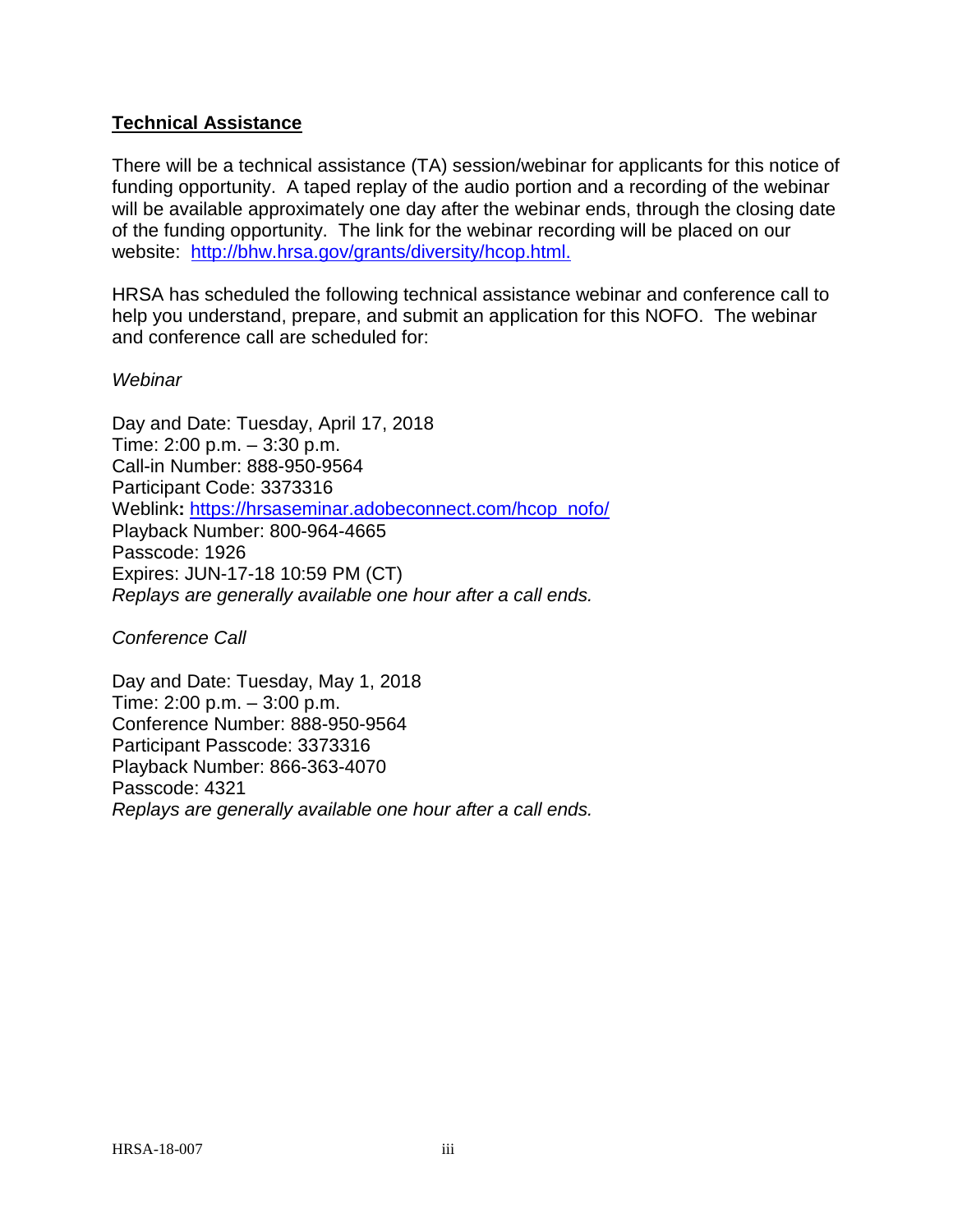## **Table of Contents**

| L.    |                                                                         |  |
|-------|-------------------------------------------------------------------------|--|
|       |                                                                         |  |
| II.   |                                                                         |  |
|       |                                                                         |  |
| III.  |                                                                         |  |
|       |                                                                         |  |
| IV.   |                                                                         |  |
|       | Í.<br>İİ.                                                               |  |
| V.    | 3. DUN AND BRADSTREET DATA UNIVERSAL NUMBERING SYSTEM (DUNS) NUMBER AND |  |
|       |                                                                         |  |
| VI.   |                                                                         |  |
| VII.  |                                                                         |  |
| VIII. |                                                                         |  |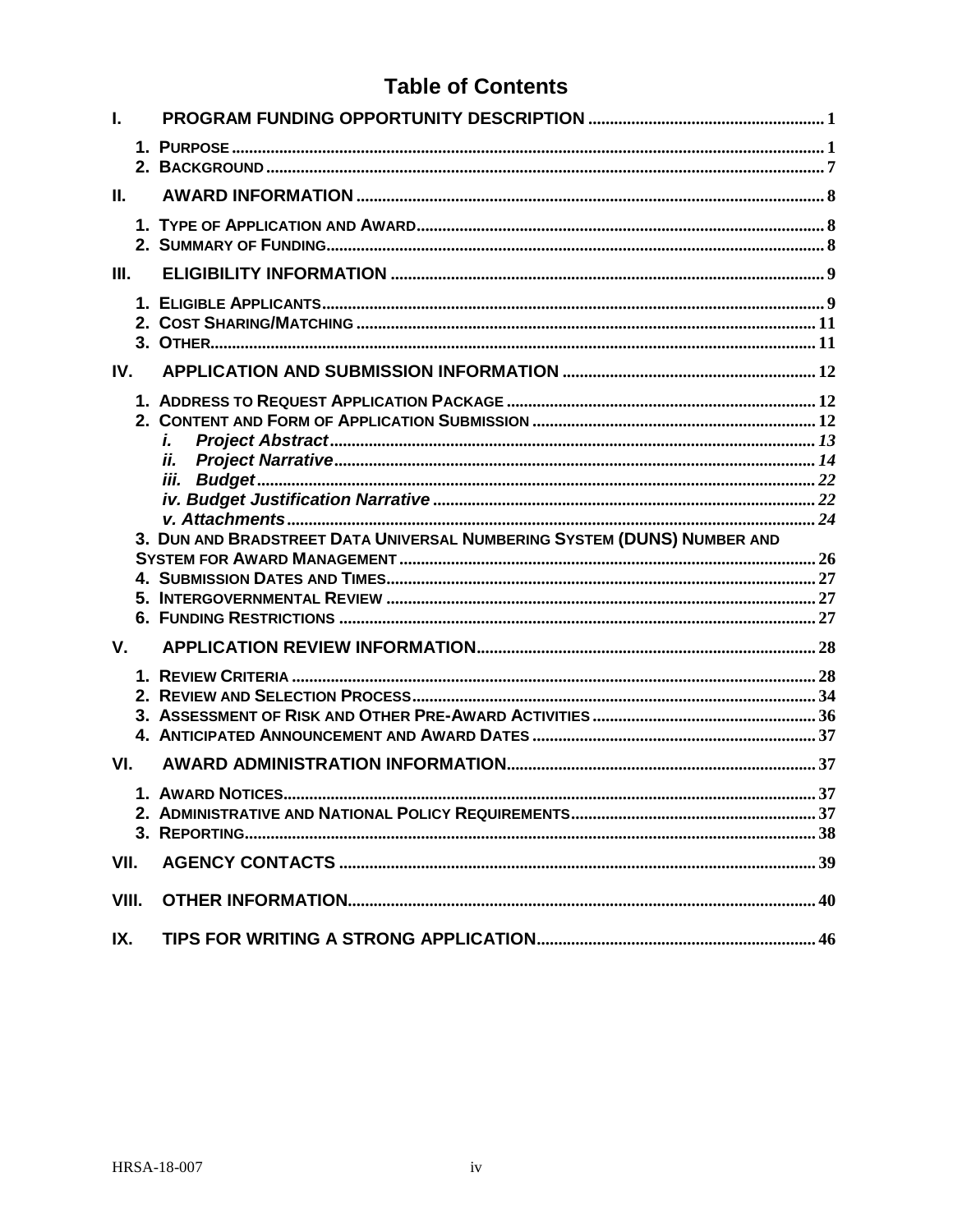## <span id="page-5-1"></span><span id="page-5-0"></span>**I. Program Funding Opportunity Description**

## **1. Purpose**

This notice solicits applications for the National HCOP Academies.

#### Program Purpose

This notice solicits applications for the FY 2018 Health Careers Opportunity Program (HCOP) hereinafter referred to as the "**National HCOP Academies.**"

The purpose of this grant program is to assist individuals from disadvantaged backgrounds to enter a health profession through the development of academies that will support and guide them through the educational pipeline. Based on Section 739 of the Public Health Service Act, academies are expected to focus on: 1) promoting the recruitment of qualified individuals from economically or educationally disadvantaged backgrounds into health professions, including allied health programs; 2) improving retention, matriculation and graduation rates by implementing tailored enrichment programs designed to address the academic and social needs of economically or educationally disadvantaged students; and 3) providing opportunities for communitybased health professions training in primary care settings, emphasizing experiences in rural and underserved communities.

The National HCOP Academies will focus on three key milestones of education: 1) high school graduation, and matriculation into a two or four-year college/university (including allied health professions programs); 2) graduation from a two-year or four-year college/university (including allied health professions programs); and 3) matriculation into graduate-level health professions programs, retention and completion of a graduate-level health professions or allied health professions program (e.g., postbaccalaureate programs).

## Program Requirements

The National HCOP Academies provide a variety of academic and social supports to individuals from disadvantaged backgrounds through formal academic and research training, programming, and student enhancement or support services. The National HCOP Academies recipients will provide counseling and mentoring services to assist students in successfully completing their education and training, student stipends, financial planning resources, and health care careers and training information. Financial planning resources may also be provided to the parents/guardians of the students.

This program's goal is to lead to matriculation into the applicant or partner organization's 2- or 4-year college/university, health or allied health professions school or employment in primary care settings in rural and underserved communities. Recipients must develop an HCOP Academy in coordination with partner high schools, technical and vocational training programs, and/or colleges and universities. Applicants must have articulation agreements in place within their own institution and/or with partner institutions allowing for students' matriculation to the next level of the education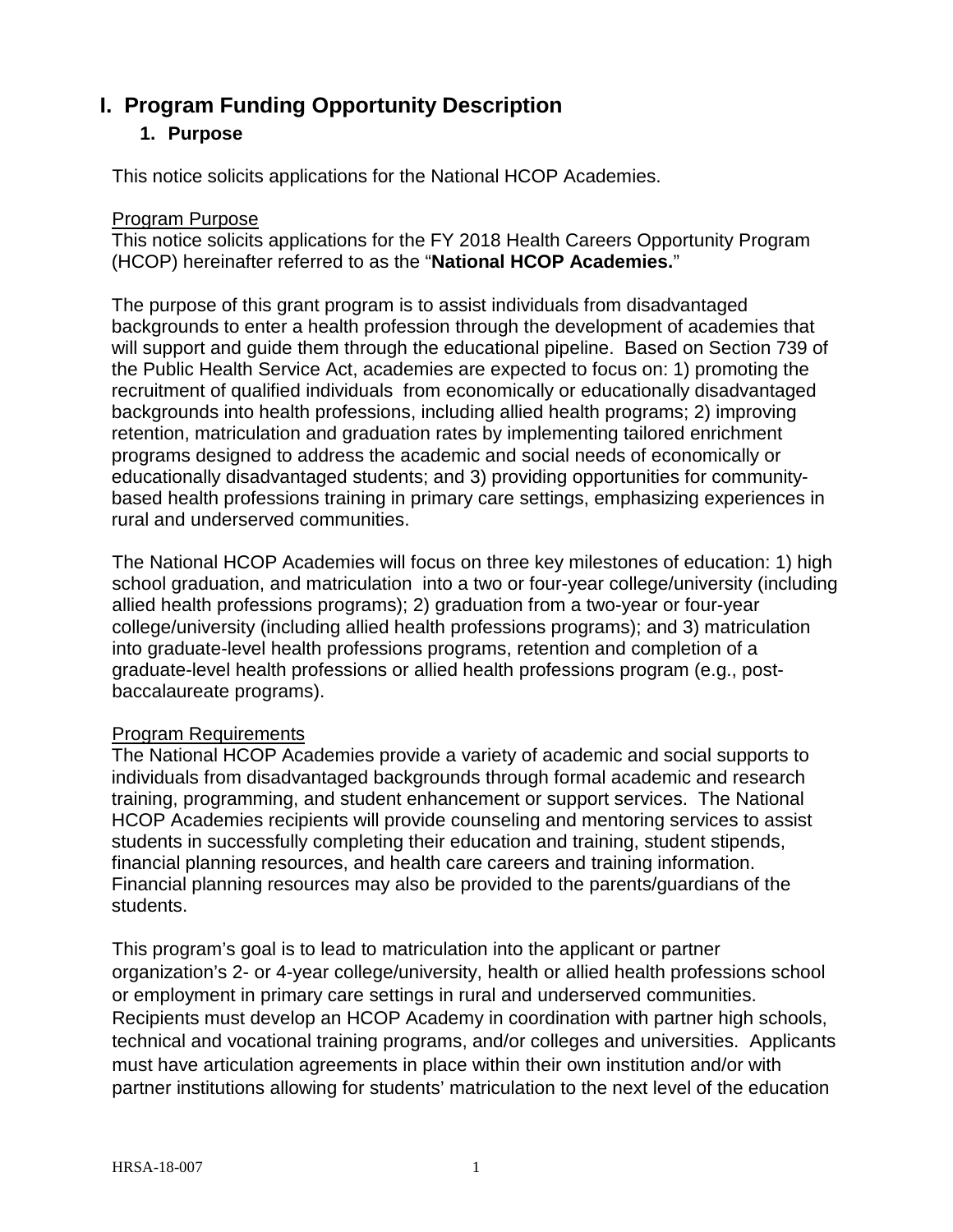pipeline (e.g., 2- or 4-year college, university, or a graduate level health or allied health professions program) as described in the three key milestones referenced above.

The National HCOP Academies recipients should design activities to support students through degree completion and into employment in a primary care setting in a rural area and/or medically underserved community.

Applicants should propose activities to meet all nine statutorily authorized activities outlined below.

- **1) Recruitment:** Identify, recruit, and select individuals from disadvantaged backgrounds, as defined below, for education and training in a health professions;
- **2) Facilitating Entry:** Facilitate the entry of individuals from disadvantaged backgrounds into health or allied health professions schools;
- **3) Counseling, Mentoring and other Services:** Provide counseling, mentoring or other services (including retention activities) designed to assist individuals from disadvantaged backgrounds to successfully complete their education at a health professions school;
- **4) Preliminary Education and Health Research Training:** Provide preliminary education and health research training designed to assist students to successfully complete regular courses of education at health professions schools, or refer individuals to institutions providing such preliminary education. This must be completed prior to the entry of individuals into the regular course of education at a school, including graduate programs in behavioral or mental health.
- **5) Financial Aid Information Dissemination:** Publicize existing sources of financial aid available to students in the education program at such a school or those who are undertaking training necessary to qualify them to enroll in such a program;
- **6) Primary Care Exposure Activities:** Carry out programs under which individuals gain experience regarding a career in a field of primary health care through working at facilities of public or private non-profit community-based providers of primary health services;
- **7) Develop a More Competitive Applicant Pool:** Conduct activities to develop a larger and more competitive applicant pool through partnerships with institutions of higher education, school districts, and other community-based entities; and
- **8) Stipends:** Provide stipends to individuals for general living expenses to help defray students' cost(s) for any period of health professions education at a health professions school; not to exceed twelve months.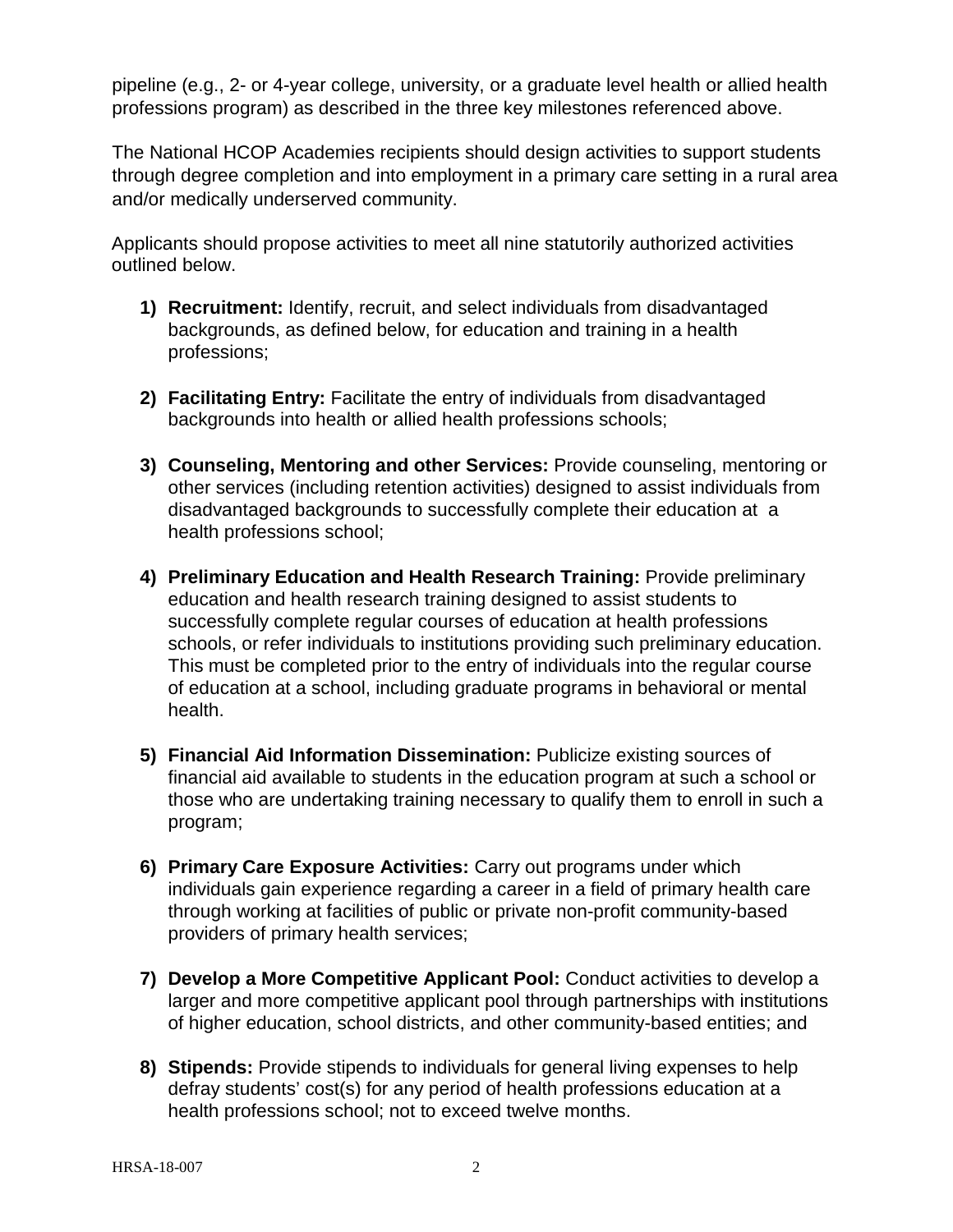**9) Scholarships:** Provide scholarship support to individuals to cover tuition, fees, books, and other related educational expenses for any period of health professions education at a health professions school, not to exceed \$10,000 in an academic year. Awards should be disbursed at the beginning of each period within the academic year (e.g., semester, quarter, term). A student can receive both a scholarship and a stipend as long as the scholarship award limitation is not exceeded and the awards do not cover the same expenses.

In support of these nine authorized activities, HRSA is requiring that proposed projects include the following structured programs and may include unstructured activities under certain constraints (see below).

An **Unstructured Activity** is generally a stand‐alone single training activity that is not part of a designed curriculum or set of activities. HRSA strongly encourages applicants to use only up to 15 percent of their total budget toward **unstructured** activities and/or health care exposure activities.

A **Structured Program** is a formal student enhancement program of a specified length with a specially designed curriculum or set of activities in which designated National HCOP Academies' students participate to enhance their academic performance. All structured programs should include:

- *Stipend payments (defined above)*
- *Curricula* that includes but is not limited to:
	- o Preliminary education and health research trainings, such as standardized test preparatory training, study skills trainings, math and science enrichment courses; and
	- o Health Research Training on current and emerging issues, including as applicable, opioid abuse, mental health, and childhood obesity.
- *Specialized Training* in:
	- o primary care, community-based settings; and
	- o rural and medically underserved communities.

Below are the six criteria which are eligible for the National HCOP Academies. The first criteria listed below, the HCOP National Ambassador Program, is required for all grantees. Criteria 2-6 provide examples of potential structured programs and each grantee should also include at least one structured program from this list in their application:

1.**HCOP National Ambassador Program:** The HCOP National Ambassador Program is a longitudinal, integrated curriculum-based program designed to assist students from disadvantaged backgrounds with matriculating through the educational pipeline. Structured learning activities should be designed to ensure that students meet the admissions requirements for the next level of the educational pipeline trajectory. The ultimate goal of the HCOP Ambassador Program is to have students receive a health professions or allied health professions degree from the applicant's college/university or partnering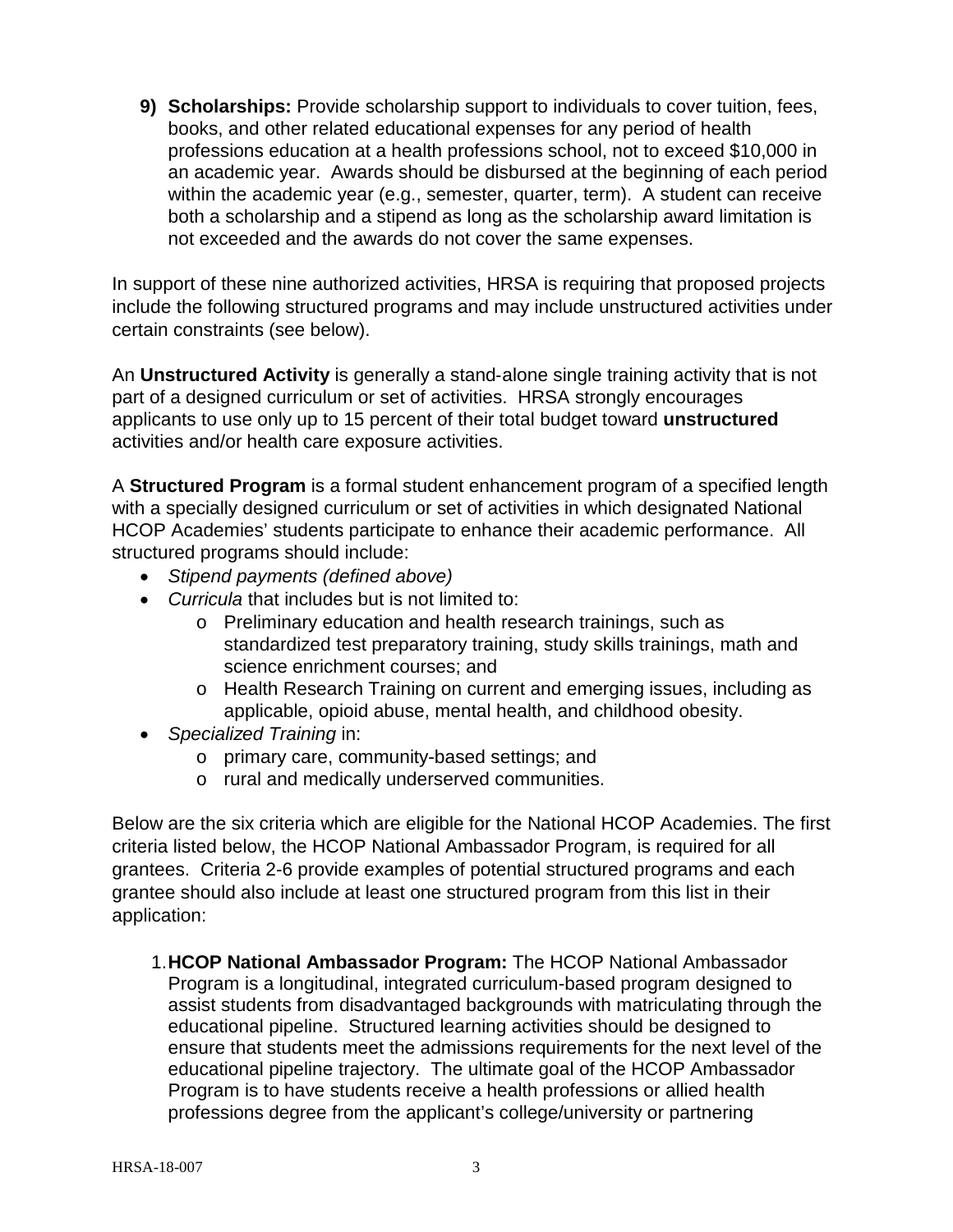institutions. In addition to focusing on the statutorily authorized activities, the curriculum should integrate educational activities, such as trainings and research projects in the clinical areas of opioid abuse, and mental and behavioral health.<sup>[1](#page-8-0)</sup> The HCOP National Ambassador Program must include a formal application process with defined eligibility criteria. At a minimum, each grantee must establish a cohort of at least 25 students from disadvantaged backgrounds to matriculate through completion or graduation from a health professions degree or certificate program. **This program is required for all National HCOP Academies**.

At a minimum, all National HCOP Academies should also include at least one of the following structured programs.

- 2. **HCOP Summer Program:** A designed curriculum or set of activities for a minimum of 25 students from a designated educational level that provides six (6) hours of structured learning activities per day for a minimum of six weeks.
- 3. **HCOP Saturday Academy:** A designed curriculum or set of activities for a minimum of 25 students per educational level (see Program Definition) that provides six (6) hours of structured learning activities per day for a minimum of 20 weeks.
- 4. **HCOP Pre-matriculation Program:** A designed curriculum or set of activities for a minimum of *10 students* per educational level (see Program Definition) that provides six (*6) hours* of structured learning activities per day for a *minimum of four weeks*.
- 5. **HCOP Post-baccalaureate Program:** A comprehensive program for a minimum of five (5) students for health professions school and/or allied health programs. The student must have an undergraduate degree with a science focus, and a conditional acceptance to a health professions school.
- 6. **HCOP Adult/Non-Traditional Students (including Veterans):** A comprehensive program for a minimum of ten (10) students that provides educational opportunities to adults interested in pursuing a bachelor's degree. The curriculum is designed to provide flexible academic schedules and a variety of academic and social support services specifically tailored to working adults and parents.

Applicants are required to select **three or more** of the following populations to target a group of students from disadvantaged backgrounds through the HCOP National

<span id="page-8-0"></span> $\overline{a}$ <sup>1</sup> Pursuant to [2 CFR 200.448,](https://www.ecfr.gov/cgi-bin/text-idx?SID=6f7fcfd64843c1252a9460c55a940bb2&mc=true&node=se2.1.200_1448&rgn=div8) to ensure that the Federal investment of HRSA funds has as broad an impact as possible and to encourage innovation in the development of new learning materials, the Federal Government reserves a paid-up, nonexclusive and irrevocable license to reproduce, publish, or otherwise use, and to authorize others to use for Federal purposes.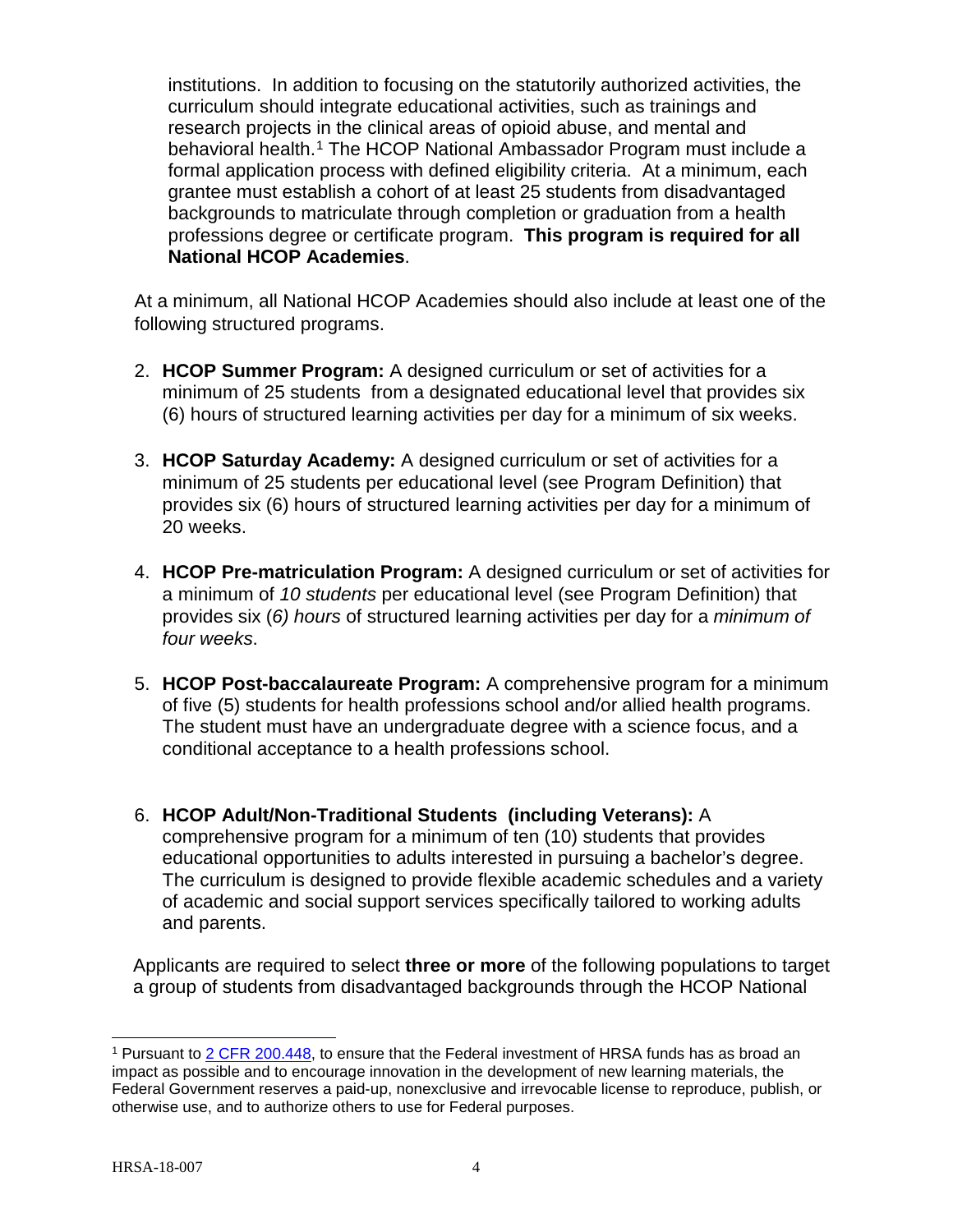Ambassadors Program. In addition, applicants will select a target group to participate in one or more of the other structured programs listed above (2-6):

| <b>Target Populations and Education Objectives</b>                         |  |
|----------------------------------------------------------------------------|--|
| Rising high school juniors/seniors - Identify, recruit and prepare         |  |
| students from disadvantaged backgrounds to competitively enter and         |  |
| complete a 2- or 4-year accredited college or university.                  |  |
| Adult/non-traditional learners (including veterans) - Provide              |  |
| academic and social support to adult/non-traditional students from         |  |
| disadvantaged backgrounds, and provide training to prepare students        |  |
| for competitive entry into and graduation from the applicant's institution |  |
| or an accredited allied health or health professions school.               |  |
| Allied health professions degree students - Provide academic and           |  |
| social support to retain and assist students, including first-generation   |  |
| college students from disadvantaged backgrounds, enrolled in 2-year        |  |
| programs to graduate with an associate's degree and/or transfer to a 4-    |  |
| year institution. This includes two-year allied health programs serving as |  |
| career ladders to doctoral and other graduate health professions           |  |
| degrees.                                                                   |  |
| Undergraduate students - Provide academic and social support to            |  |
| students from disadvantaged backgrounds, and provide training to           |  |
| prepare for competitive entry into the applicant's institution or an       |  |
| accredited health professions school.                                      |  |
| Health professions degree students - Provide academic and social           |  |
| support to health professions students, including first-generation         |  |
| college students from disadvantaged backgrounds, and provide training      |  |
| in rural and underserved communities in order to facilitate timely         |  |
| completion and graduation of a health professions degree.                  |  |

## **Strategic Partnership Activities**:

Effective partnerships that engage key stakeholders (e.g., federal, state, local, and national organizations) are important to implementing, advancing, and sustaining the work of the National HCOP Academies. Partners help to ensure the relevancy, coordination, and timeliness of the education and training provided.

Applicants are encouraged to establish strategic partnerships with organizations that align with the National HCOP Academies' goal to maximize the impact and outcomes. Such partnering organizations may include:

- a) High Schools Partnerships with high schools that meet one or more of the following criteria in order to increase recruitment and retention of individuals from disadvantaged background as defined by:
	- Low percentage of seniors receiving a high school diploma;
	- Low percentage of graduates who go to college during the first year after graduation;
	- Low per capita funding; and
	- High percentage of the enrolled students is eligible for free or reducedprice lunches.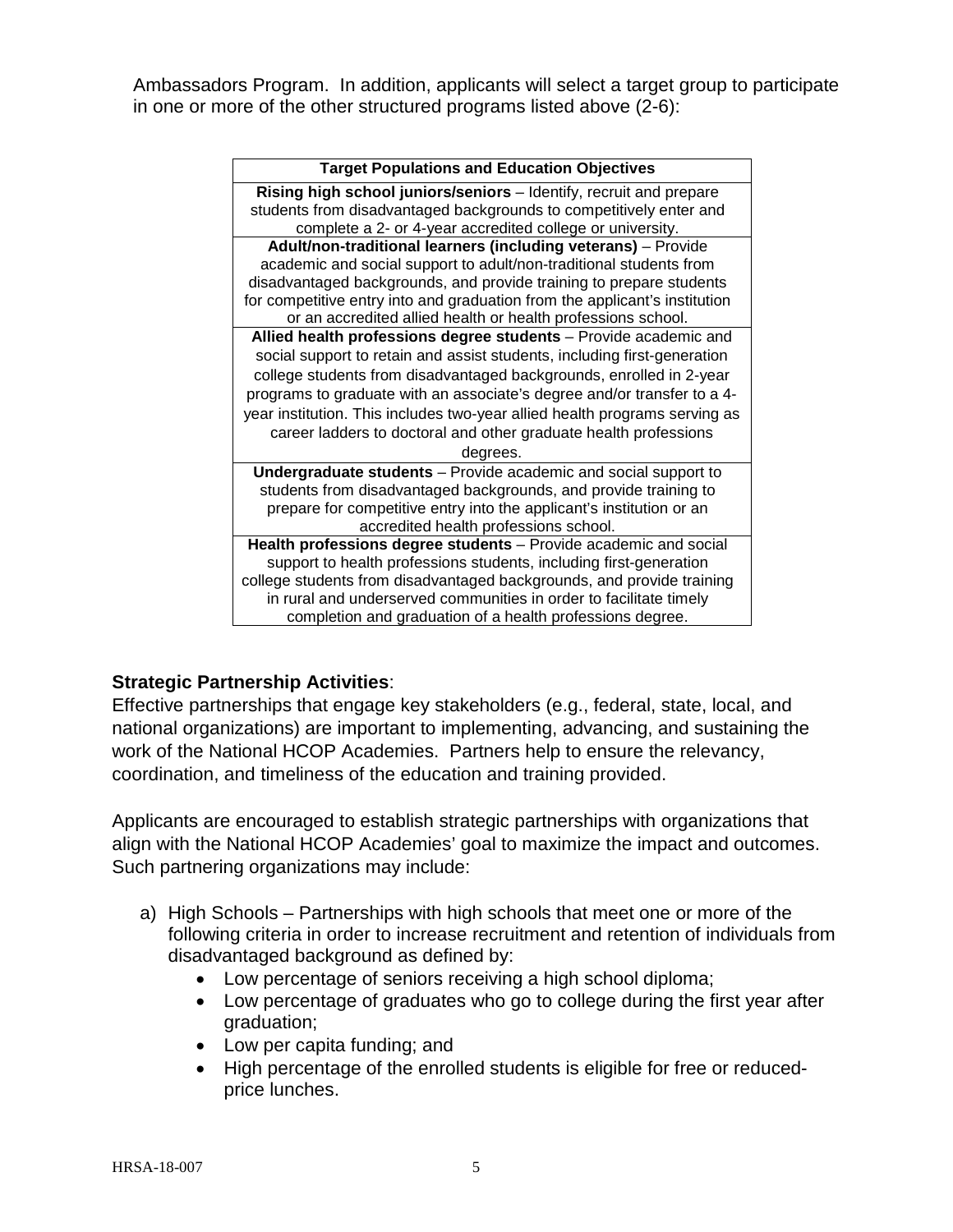- b) Post-secondary Institutions Partnerships between community colleges and four-year colleges and universities to recruit and retain a competitive applicant pool of individuals from disadvantaged backgrounds who desire to pursue health professions careers; including Historically Black Colleges and Universities (HBCUs), Hispanic Serving Institutions (HSIs), Tribal Colleges and Universities (TCUs), and Alaska Native and Native Hawaiian Serving Institutions in the state and region to facilitate recruitment and retention of students from disadvantaged backgrounds into health professions programs.
- c) State or Community-based Organizations Partnerships with state and/or community-based organization to assist in addressing the social needs of the students enrolled in the structured programs.
- d) State-level Entities Partnerships with entities such as State Workforce Agencies and State and Local entities, Primary Care Associations, Primary Care Organizations, State Offices of Rural Health, State Minority Health Contacts, and State Education Agencies in order to support clinical rotations.
- e) Community-based Health Care Entities Partnerships with entities such as Health Care Safety Net Sites (e.g., Federally-Qualified Health Centers and Look-Alikes, including school-based health centers, migrant health centers, health care for the homeless centers, and public housing primary care centers), Native Hawaiian Health Centers, outpatient health clinics associated with tribal or Urban Indian Health Organizations, and Rural Health Clinics to support health professions training.
- f) Other Institutions of Higher Education Programs Partnerships with pipeline programs such as Federal TRIO Programs, including Student Support Services, Educational Opportunity Centers, Talent Search Upward Bound, Upward Bound Math-Science, Veterans Upward Bound, Gaining Early Awareness and Readiness for Undergraduate Programs, and Promising Neighborhoods for recruitment and health careers exposure activities, particularly those focused on individuals who come from disadvantaged backgrounds.

Additional requirements for applicants include the following:

- a) Implement Evidence-Based Recruitment and Outreach Strategies
	- Increase retention and program impact through the promotion of enhanced counseling and mentoring strategies
		- Designated .5 Full-Time Equivalent (FTE) for student case manager
- b) Disseminate Findings and Share Program Results
	- Increased emphasis on dissemination of program successes to raise the profile of the National HCOP Academies
		- Publications and Presentations at National and Regional Conferences
- c) Improve Data Collection and Tracking Measures
	- Use cutting-edge technology and promising practices to enhance tracking and standardized data collection tools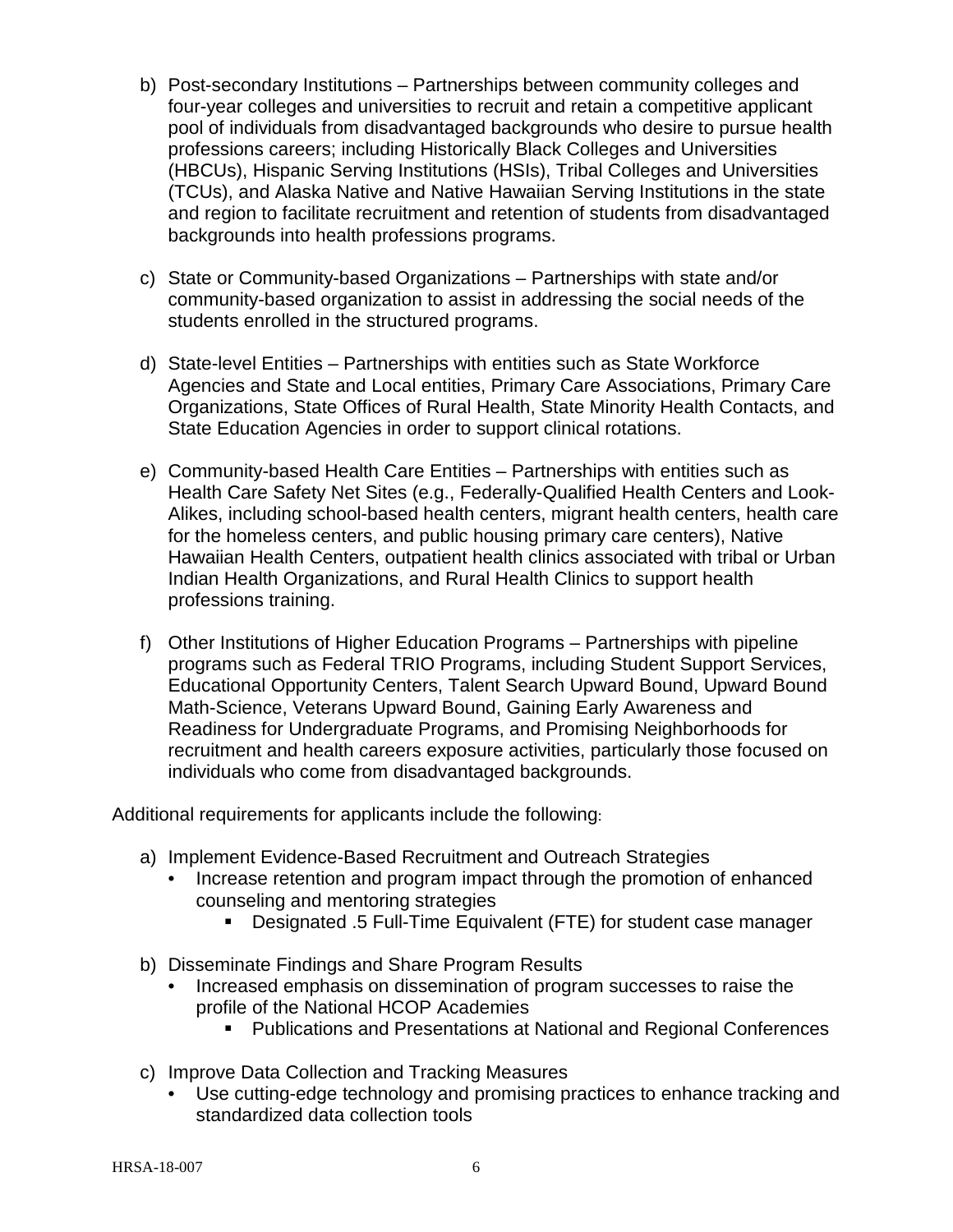• Designated .5 FTE for data manager

## Preference

The National HCOP Academies statutory authority includes a Funding Preference<sup>[2](#page-11-1)</sup> for applicants that utilize a Comprehensive Approach that will promote development of a culturally competent workforce that will serve the unserved and underserved in a given geographic area – an organizational model involving partnerships between several public or nonprofit private health or educational entities to establish, enhance and expand educational programs that result in the development of a competitive applicant pool of individuals from disadvantaged backgrounds who desire to pursue health professions careers.

## <span id="page-11-0"></span>**2. Background**

First authorized in 1972, HCOP provides grants to eligible accredited health professions schools and public and private non-profit health or educational entities. The Health Careers Opportunity Program herein after referred to as the National HCOP Academies is authorized in section 739 of the Public Health Service Act (42 U.S.C. 293c). The focus of this authority is to assist individuals from disadvantaged backgrounds to undertake education to a health profession.

As the U.S. population continues to grow and expand, the need for a diverse, highly skilled, and sustainable workforce becomes increasingly important. Rapid shifts in population patterns and health care policies require a reconsideration of how populations from disadvantaged backgrounds access and receive high quality health care.

Due to the increased demand for qualified health care workers, it has become imperative to meet the need for advanced education and training beyond high school. According to the Bureau of Labor Statistics, employment in the health care industry is projected to increase 19 percent<sup>[3](#page-11-2)</sup> through 2024, compared to an average of 6.5 percent[4](#page-11-3) for all other industries. Specifically, health care practitioners and technical occupations are expected to increase by 16.4 percent and health care support occupations by 23.0 percent.4 With respect to educational attainment, 35.0 percent of the job openings in health care will require at least a bachelor's degree and an additional 30.0 percent will require some college or an associate's degree.5

At an individual level, the effects of low educational attainment are significant. Median earnings for those with a bachelor's degree can be more than 70 percent higher than those with a high school diploma.[5](#page-11-4) According to the U.S. Census Bureau (2014), individuals within the top family income quartile are 8 times more likely to obtain a

<span id="page-11-1"></span> $\overline{a}$ <sup>2</sup> Title VII, Sec. 739(b) of the Public Health Service Act.

<span id="page-11-2"></span><sup>3</sup> Data are from the Occupational Employment Statistics program, U.S. Department of Labor, U.S. Bureau of Labor Statistics, available at [https://www.bls.gov/ooh/healthcare/home.htm.](https://www.bls.gov/ooh/healthcare/home.htm)

<span id="page-11-3"></span><sup>4</sup> Data are from the Monthly Labor Review, U.S. Department of Labor, U.S. Bureau of Labor Statistics, available at [https://www.bls.gov/opub/mlr/2015/article/overview-of-projections-to-2024-1.htm.](https://www.bls.gov/opub/mlr/2015/article/overview-of-projections-to-2024-1.htm)

<span id="page-11-4"></span><sup>5</sup> Data are from the Occupational Employment Statistics program, U.S. Department of Labor, U.S. Bureau of Labor Statistics, available at [https://www.bls.gov/ooh/healthcare/home.htm.](https://www.bls.gov/ooh/healthcare/home.htm)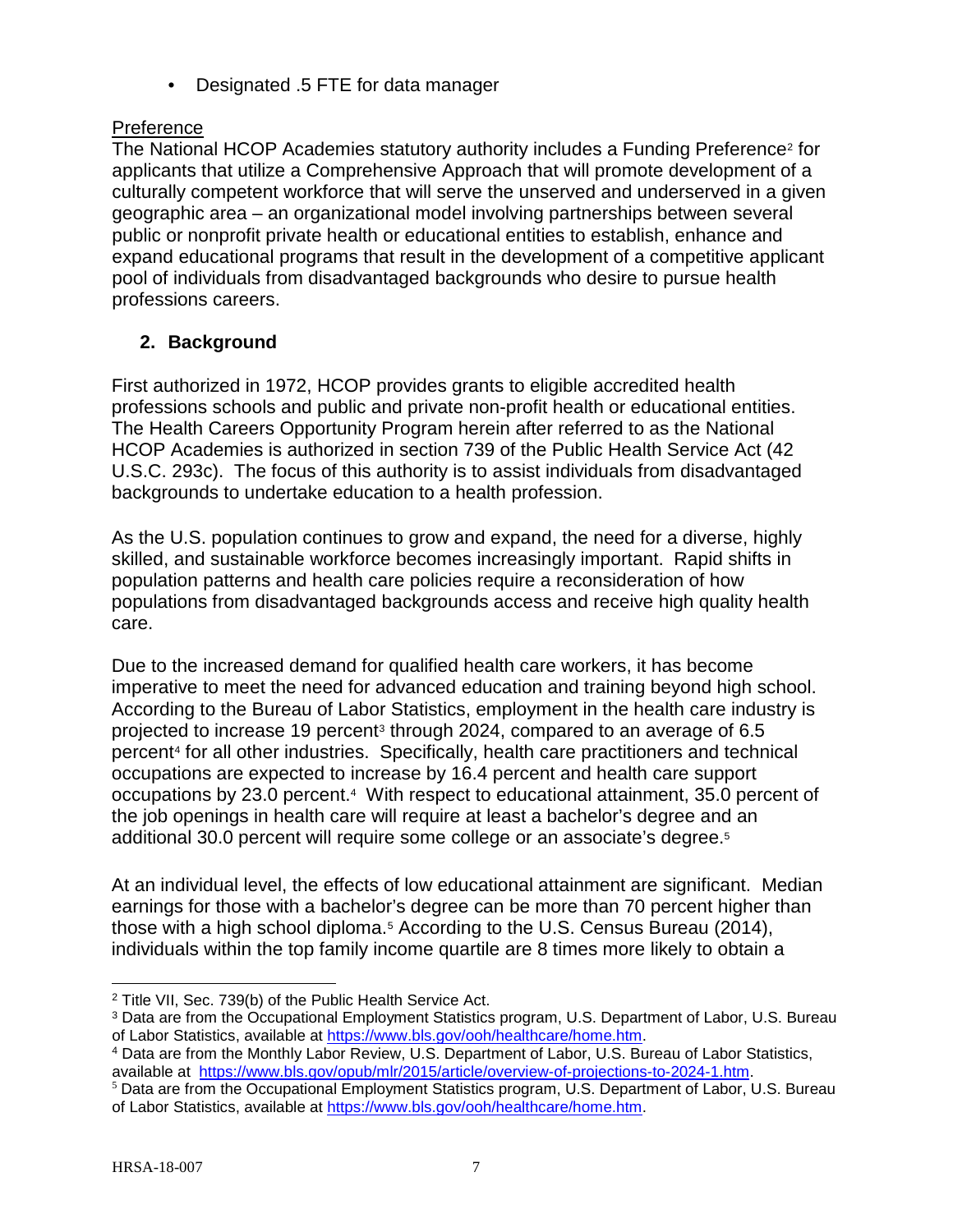bachelor's degree by age 24 as compared to individuals from the lowest family income quartile and more than 81 percent of university graduates were from families in the top income distribution.<sup>[6](#page-12-3)</sup> Clearly, those in the lower income distributions are at a great disadvantage when it comes to attaining higher education. The disparity in educational attainment is more pronounced when considering advanced health professions degrees.

For example, of the Medical Doctor (MD) degrees conferred in 2015-2016, the distribution was as follows: African American/Black 5.5 percent; Hispanic 5.0 percent; American Indian/Alaskan Native 0.2 percent; Asian 21.1 percent; Native Hawaiian/Other Pacific Islander < 0.1 percent; Whites 5[7](#page-12-4).2 percent.<sup>7</sup> The PharmD degrees in 2015-16 were comprised of African American/Black 7.3 percent; Hispanic 4.4 percent; Native Hawaiian 0.2 percent; American Indian/Alaskan Native 0.3 percent; Whites 53.2 percent.<sup>[8](#page-12-5)</sup> Among dentists, approximately 9 percent of 195,722 dentists currently practicing in the United States are either African American, Hispanic or American Indian.[9](#page-12-6) 

## <span id="page-12-0"></span>**II. Award Information**

## <span id="page-12-1"></span>**1. Type of Application and Award**

Type(s) of applications sought: New

HRSA will provide funding in the form of a grant.

## <span id="page-12-2"></span>**2. Summary of Funding**

Approximately \$12,794,000 is expected to be available annually to fund approximately twenty (20) awardees. Applicants may apply for a ceiling amount of up to \$640,000 per year.

The period of performance is September 1, 2018 through August 31, 2023 (five years). Funding beyond the first year is dependent on the availability of appropriated funds for the Health Careers Opportunity Program in subsequent fiscal years, satisfactory awardee performance, and a decision that continued funding is in the best interest of the federal government.

All HRSA awards are subject to the Uniform Administrative Requirements, Cost Principles and Audit Requirements at [45 CFR part 75.](http://www.ecfr.gov/cgi-bin/retrieveECFR?gp=1&SID=4d52364ec83fab994c665943dadf9cf7&ty=HTML&h=L&r=PART&n=pt45.1.75)

<span id="page-12-3"></span> $\overline{a}$ <sup>6</sup> U.S. Census Bureau, available at [https://www.census.gov/prod/2012pubs/p20-566.pdf.](https://www.census.gov/prod/2012pubs/p20-566.pdf)<br><sup>7</sup> Association of American Medical College, Total Graduates by U.S. Medical School and Race and

<span id="page-12-4"></span>Ethnicity, 2015-16. The remaining race/ethnicity data from this source are as follows: Other: 1.4 percent; Multiple race/ethnicity 7.2 percent; Unknown race/ethnicity 0.6 percent; non-U.S. citizen and nonpermanent resident 1.9 percent.

<span id="page-12-5"></span><sup>8</sup> American Association of Colleges of Pharmacy 2015-16 Profile of Pharmacy Students, available at https://www.aacp.org/sites/default/files/2017-10/PPS\_2016\_Intro.pdf.

<span id="page-12-6"></span><sup>9</sup> American Dental Association, 2015, available at ada.org as a spreadsheet via a search on the site; the spreadsheet does not have its own URL.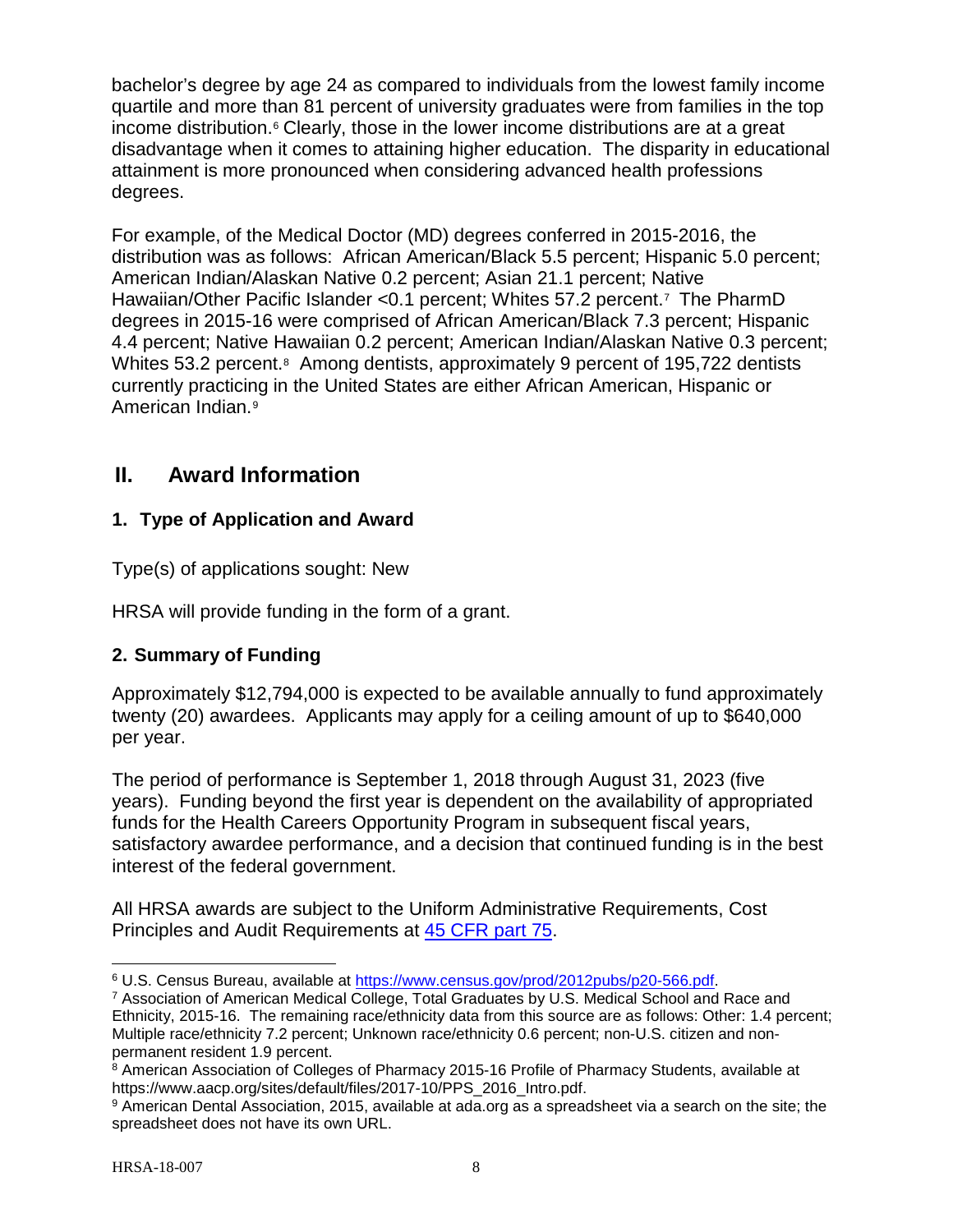*Limitations on Indirect Costs:* Indirect costs under training grants to organizations other than federally recognized Native American or American Indian tribes, state, or local governments will be budgeted and reimbursed at 8 percent of modified total direct costs rather than on the basis of a negotiated cost agreement, and are not subject to upward or downward adjustment. Direct cost amounts for equipment and capital expenditures, tuition and fees, and sub-awards and subcontracts in excess of \$25,000 are excluded from the direct cost base for purposes of this calculation.

## <span id="page-13-1"></span>**III. Eligibility Information**

## <span id="page-13-0"></span>**1. Eligible Applicants**

Eligible applicants include accredited schools of medicine, osteopathic medicine, public health, dentistry, veterinary medicine, optometry, pharmacy, allied health, chiropractic, podiatric medicine, public and nonprofit private schools that offer graduate programs in behavioral and mental health, programs for the training of physician assistants, and other public or private nonprofit health or educational entities including community colleges, technical colleges and tribal colleges. Each applicant must specifically state its eligibility information in the project abstract. Nursing programs *will not* be funded through this funding opportunity.

Eligible entities must be located within the 50 states, the District of Columbia, Commonwealth of Puerto Rico, Commonwealth of Northern Mariana Islands, the U.S. Virgin Islands, Guam, American Samoa, the Republic of Palau, Republic of the Marshall Islands, and the Federated States of Micronesia.

## Eligible Participants:

The National HCOP Academies will support individuals from disadvantaged backgrounds, economically or educationally. These individuals must be U.S. citizens, non-citizen nationals, or foreign nationals who possess a visa permitting permanent residence in the United States. Individuals on temporary or student visas **are not**  eligible to receive HCOP financial support through the program.

To establish an individual's eligibility to participate in the program, applicants must verify that the individual is interested in pursuing a health profession and meets the initial eligibility criteria as outlined in the definition from an economically **or** educationally disadvantaged background.

Individuals are considered to be from an **"economically disadvantaged"** background if they come from a family with an annual income below a level based on low-income thresholds, according to family size established by the U.S. Census Bureau, adjusted annually for changes in the Consumer Price Index, and adjusted by the Secretary of Health and Human Services, for use in all health professions programs. The Secretary updates these [income levels in the](http://www.lrp.nih.gov/about_the_programs/2014_HHS_poverty_guidelines.pdf) *[Federal Register](http://www.lrp.nih.gov/about_the_programs/2014_HHS_poverty_guidelines.pdf)* [annually.](http://www.lrp.nih.gov/about_the_programs/2014_HHS_poverty_guidelines.pdf)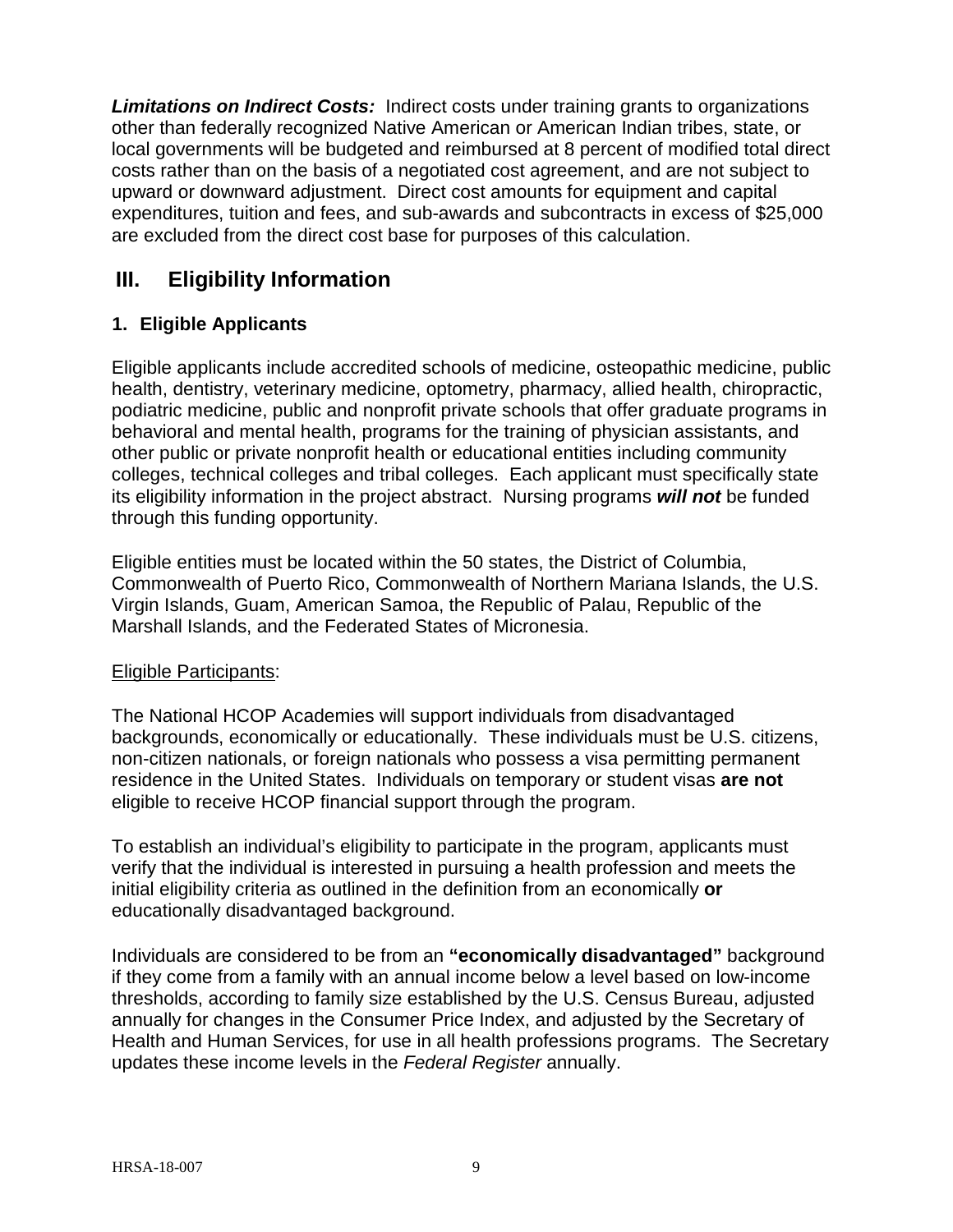The Secretary defines a ''low income family/household'' for various health professions programs included in Titles III, VII and VIII of the Public Health Service Act, as having an annual income that does not exceed 200 percent of the Department's poverty guidelines. A *family* is a group of two or more individuals related by birth, marriage, or adoption who live together. A *household* may be only one person.

| Low Income Levels Based on the 2018 Poverty Guidelines |                   |               |               |
|--------------------------------------------------------|-------------------|---------------|---------------|
| Size of parents'                                       | Income Level**    |               |               |
| family*                                                | 48                | <b>Alaska</b> | <b>Hawaii</b> |
|                                                        | <b>Contiguous</b> |               |               |
|                                                        | <b>States and</b> |               |               |
|                                                        | D.C.              |               |               |
| 1                                                      | \$24,280          | \$30,360      | \$27,920      |
| $\overline{2}$                                         | 32,920            | 41,160        | 37,860        |
| 3                                                      | 41,560            | 57,960        | 47,800        |
| $\overline{4}$                                         | 50,200            | 62,760        | 57,740        |
| 5                                                      | 58,840            | 73,560        | 67,680        |
| 6                                                      | 67,480            | 84,360        | 77,620        |
| 7                                                      | 76,120            | 95,160        | 87,560        |
| 8                                                      | 84,760            | 105,960       | 97,500        |
| For each                                               | \$8,640           | \$10,800      | \$9,940       |
| additional                                             |                   |               |               |
| person, add                                            |                   |               |               |

\* Includes only dependents listed on federal income tax forms. Some programs will use the student's family rather than his or her parents' family.

\*\* Adjusted gross income for calendar year 2017.

**SOURCE:** *Federal Register*, Vol. 83, No. 29, February 12, 2018, pp. 6039-6040

If a student has not qualified as economically disadvantaged, applicants must indicate the basis used to determine that the student meets the educationally disadvantaged definition.

Individuals are considered to be from an **"educationally disadvantaged"** background if they come from a social, cultural, or educational environment that has demonstrably and directly inhibited the individual from obtaining the knowledge, skills, and abilities necessary to develop and participate in a health professions education or training program.

The following are provided as guidelines for determining **educationally disadvantaged** background status. The National HCOP Academies' participants should meet one or more of the following criteria to qualify under this category**.** *It is the responsibility of each applicant to delineate clearly the criteria used*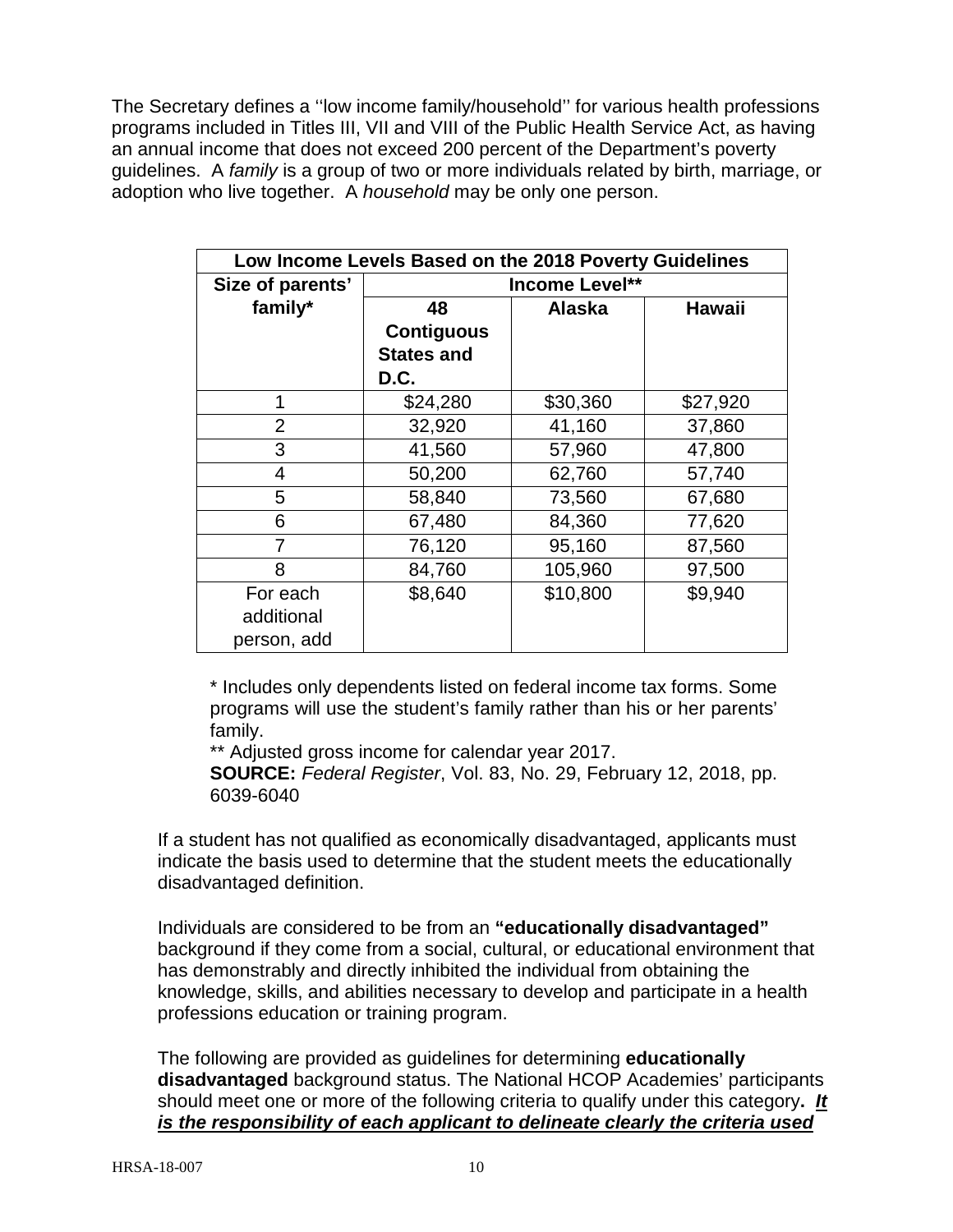#### *to classify student participants as coming from disadvantaged*

*backgrounds.* The most recent annual data available the last four criteria below can be found on your state's Department of Education website.

- The individual is the first-generation in his or her family to attend college.
- The individual graduated from (or last attended) a high school with low grade point average (2.0 cumulative on a 4.0 scale), based on most recent annual data available.
- The individual graduated from (or last attended) a high school that—based on the most recent annual data available— had either a:
	- Low percentage of seniors receiving a high school diploma; or
	- Low percentage of graduates who go to college during the first year after graduation.
- The individual graduated from (or last attended) a high school with low per capita funding.
	- The individual graduated from (or last attended) a high school where—based on the most recent annual data available— many of the enrolled students are eligible for free or reduced-price lunches.

#### <span id="page-15-0"></span>**2. Cost Sharing/Matching**

Cost sharing/matching is not required for this program.

#### <span id="page-15-1"></span>**3. Other**

#### **Ceiling Amount**

Applications that exceed the ceiling amount of up to \$640,000 will be considered nonresponsive and will not be considered for funding under this announcement.

#### **Deadline**

Any application that fails to satisfy the deadline requirements referenced in *Section IV.4* will be considered non-responsive and will not be considered for funding under this announcement.

#### **Maintenance of Effort (MoE)**

The recipient must agree to maintain non-federal funding for award activities at a level, which is not less than expenditures for such activities during the fiscal year prior to receiving the award, as required by section 797(b) of the Public Health Service Act. Complete the MoE document and submit as Attachment 3.

## **Multiple Applications**

**Multiple applications from an institution are not allowable.** Eligible applicants can submit **only one application per campus;** multiple applications from a single campus are not allowable. A campus is defined as a division of a university that has its own grounds, buildings (e.g. school of medicine, school of pharmacy) and faculty.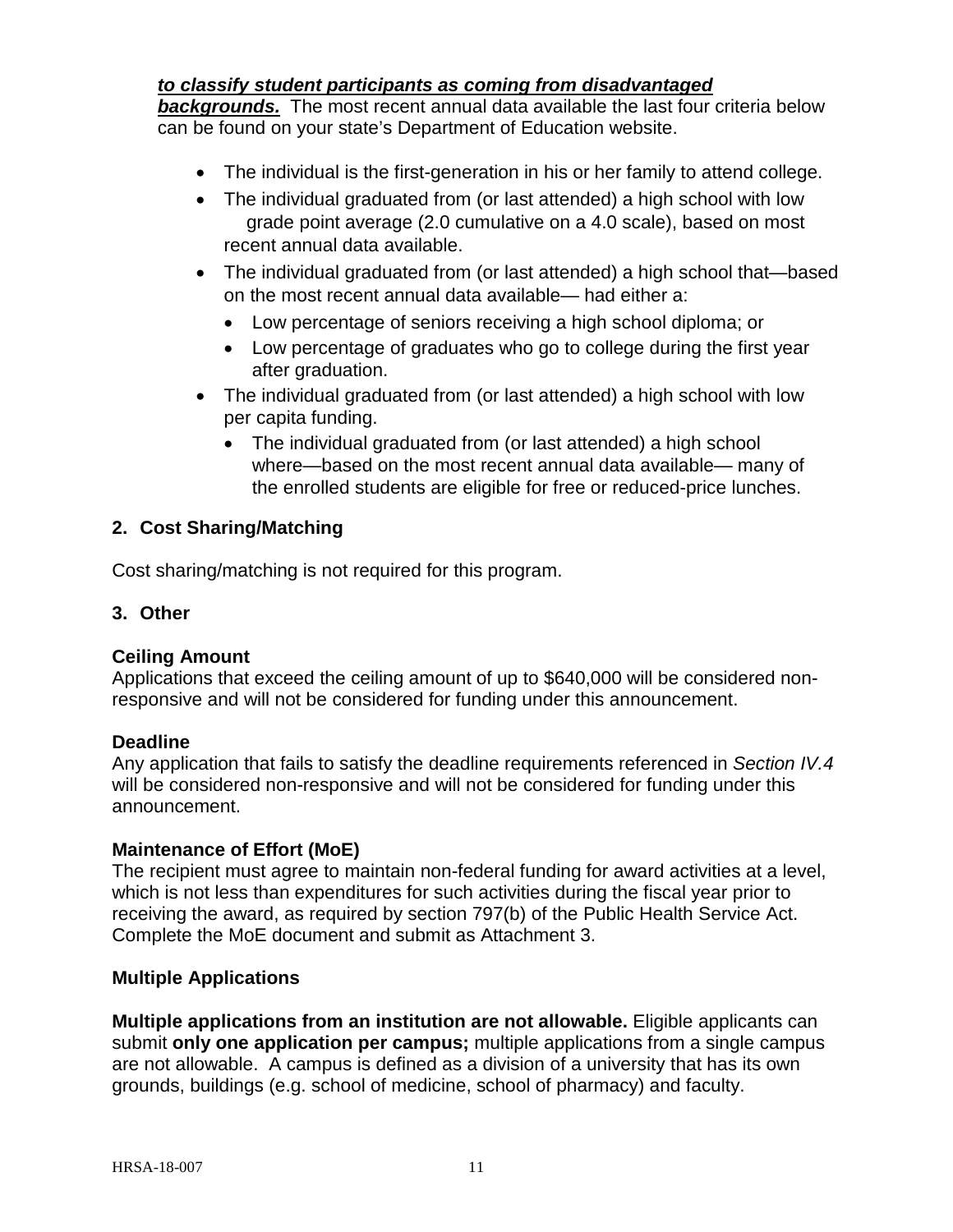If for any reason (including submitting to the wrong funding opportunity number or making corrections/updates) an application is submitted more than once prior to the application due date, HRSA will only accept your **last** validated electronic submission, under the correct funding opportunity number, prior to the Grants.gov application due date as the final and only acceptable application.

Failure to include all required documents as part of the application may result in an application being considered incomplete or non-responsive.

## <span id="page-16-0"></span>**IV. Application and Submission Information**

#### <span id="page-16-1"></span>**1. Address to Request Application Package**

HRSA *requires* you to apply electronically through Grants.gov. You must use the SF-424 Research and Related (R&R) application package associated with this NOFO following the directions provided at [https://www.grants.gov/applicants/apply-for](https://www.grants.gov/applicants/apply-for-grants.html)[grants.html.](https://www.grants.gov/applicants/apply-for-grants.html)

**Effective December 31, 2017** - You **must** use the [Grants.gov Workspace](http://www.grants.gov/web/grants/applicants/workspace-overview.html) to complete the workspace forms and submit your application workspace package. After this date, you will no longer be able to use PDF Application Packages.

HRSA recommends that you supply an email address to Grants.gov on the grant opportunity synopsis page and when accessing the NOFO (also known as "instructions" on Grants.gov) or application package. This allows Grants.gov to email organizations that supply an email address in the event the NOFO is changed and/or republished on Grants.gov before its closing date. Responding to an earlier version of a modified notice may result in a less competitive or ineligible application. *Please note, you are ultimately responsible for reviewing the [Find Grant Opportunities](http://www.grants.gov/search-grants.html) page for all information relevant to desired opportunities.*

## <span id="page-16-2"></span>**2. Content and Form of Application Submission**

Section 4 of HRSA's *SF-424 R&R [Application Guide](http://www.hrsa.gov/grants/apply/applicationguide/sf424rrguidev2.pdf)* provides instructions for the budget, budget justification, staffing plan and personnel requirements, assurances, certifications, and abstract. You must submit the information outlined in the *[SF-424](http://www.hrsa.gov/grants/apply/applicationguide/sf424rrguidev2.pdf) R&R [Application Guide](http://www.hrsa.gov/grants/apply/applicationguide/sf424rrguidev2.pdf)* in addition to the program specific information below. You are responsible for reading and complying with the instructions included in HRSA's *[SF-424](http://www.hrsa.gov/grants/apply/applicationguide/sf424rrguidev2.pdf) R&R [Application Guide](http://www.hrsa.gov/grants/apply/applicationguide/sf424rrguidev2.pdf)* except where instructed in the NOFO to do otherwise. Applications must be submitted in the English language and must be in terms of U.S. dollars (45 CFR § 75.111(a)).

See Section 8.5 of the *SF-424 R&R [Application Guide](http://www.hrsa.gov/grants/apply/applicationguide/sf424rrguidev2.pdf)* for the Application Completeness Checklist.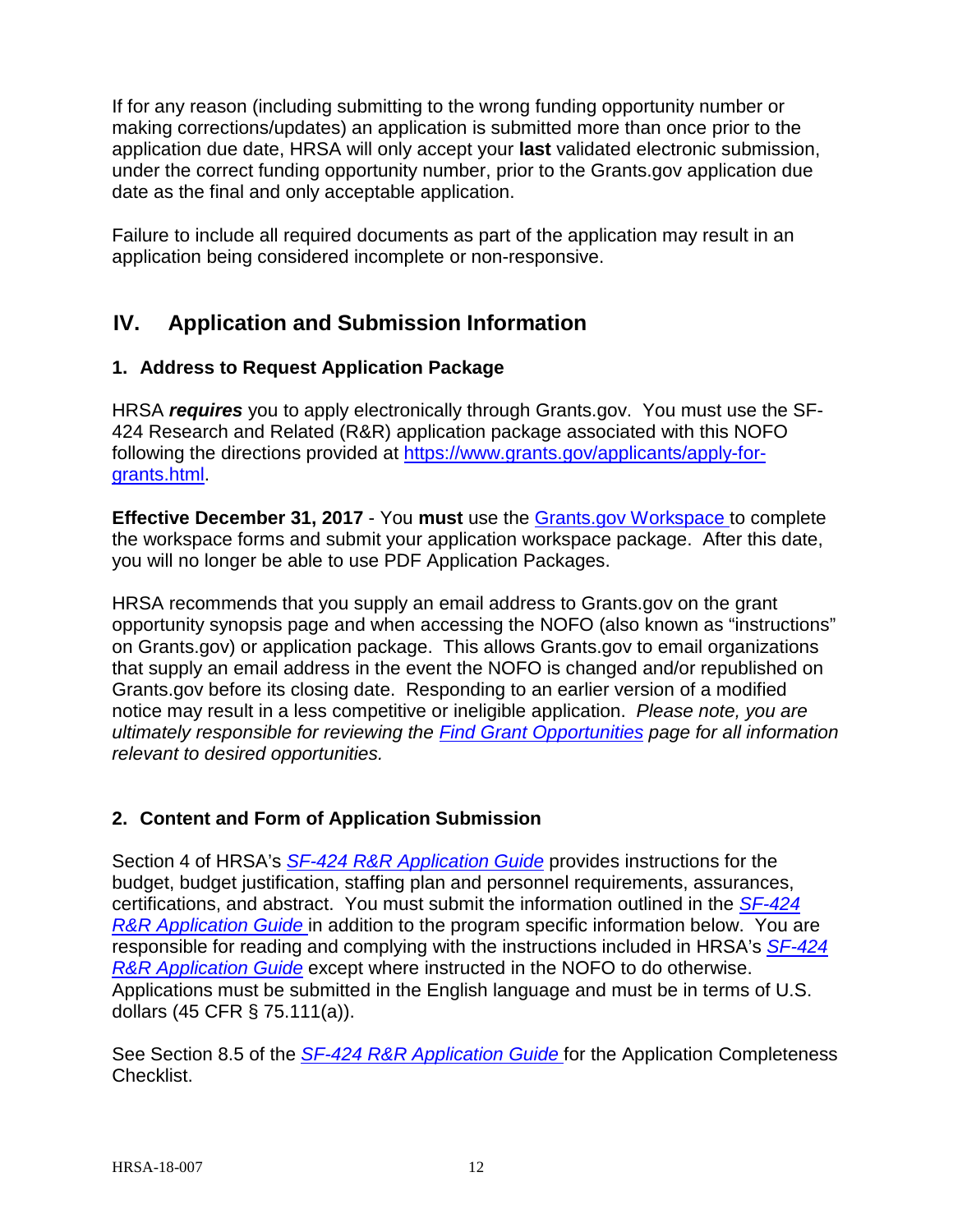#### **Application Page Limit**

The total size of all uploaded files may not exceed the equivalent of **70 pages** when printed by HRSA. The page limit includes the abstract, project and budget narratives, attachments including biographical sketches (biosketches), and letters of commitment and support required in the HRSA's *SF-424 R&R [Application Guide](http://www.hrsa.gov/grants/apply/applicationguide/sf424rrguidev2.pdf)* and this NOFO. Standard OMB-approved forms that are included in the application package do NOT count in the page limitation. Biographical Sketches **do** count in the page limitation. Indirect Cost Rate Agreement and proof of non-profit status (if applicable) will not be counted in the page limit. **We strongly urge you to take appropriate measures to ensure your application does not exceed the specified page limit.** 

**Applications must be complete, within the specified page limit, and validated by Grants.gov under the correct funding opportunity number prior to the deadline to be considered under this notice.**

#### **Debarment, Suspension, Ineligibility, and Voluntary Exclusion Certification**

- 1) The prospective recipient certifies, by submission of this proposal, that neither it nor its principals is presently debarred, suspended, proposed for debarment, declared ineligible, or voluntarily excluded from participation in this transaction by any federal department or agency.
- 2) Failure to make required disclosures can result in any of the remedies described in 45 CFR § 75.371, including suspension or debarment. (See also 2 CFR parts 180 and 376, and 31 U.S.C. 3321).
- 3) Where the prospective recipient is unable to attest to the statements in this certification, an explanation shall be included in Attachment 8 Other Relevant Documents.

See Section 4.1 viii of HRSA's *SF-424 R&R [Application Guide](http://www.hrsa.gov/grants/apply/applicationguide/sf424rrguidev2.pdf)* for additional information on all certifications.

## **Program-Specific Instructions**

In addition to application requirements and instructions in Section 4 of HRSA's *[SF-424](http://www.hrsa.gov/grants/apply/applicationguide/sf424rrguidev2.pdf) R&R [Application Guide](http://www.hrsa.gov/grants/apply/applicationguide/sf424rrguidev2.pdf)* (including the budget, budget justification, staffing plan and personnel requirements, assurances, certifications, and abstract), please include the following:

## <span id="page-17-0"></span>*i. Project Abstract*

See Section 4.1.ix of HRSA's *SF-424 R&R [Application Guide.](http://www.hrsa.gov/grants/apply/applicationguide/sf424rrguidev2.pdf)*

The Abstract must include:

- 1. A statement verifying applicant's eligibility;
- 2. A brief overview of the project as a whole;
- 3. Specific, measurable objectives that the project will accomplish;
- 4. The HHS Region<sup>[10](#page-17-1)</sup> in which the applicant is located;

<span id="page-17-1"></span> $\overline{a}$ <sup>10</sup> More information on the HHS Regions is available at [https://www.hhs.gov/about/agencies/regional](https://www.hhs.gov/about/agencies/regional-offices/index.html)[offices/index.html.](https://www.hhs.gov/about/agencies/regional-offices/index.html)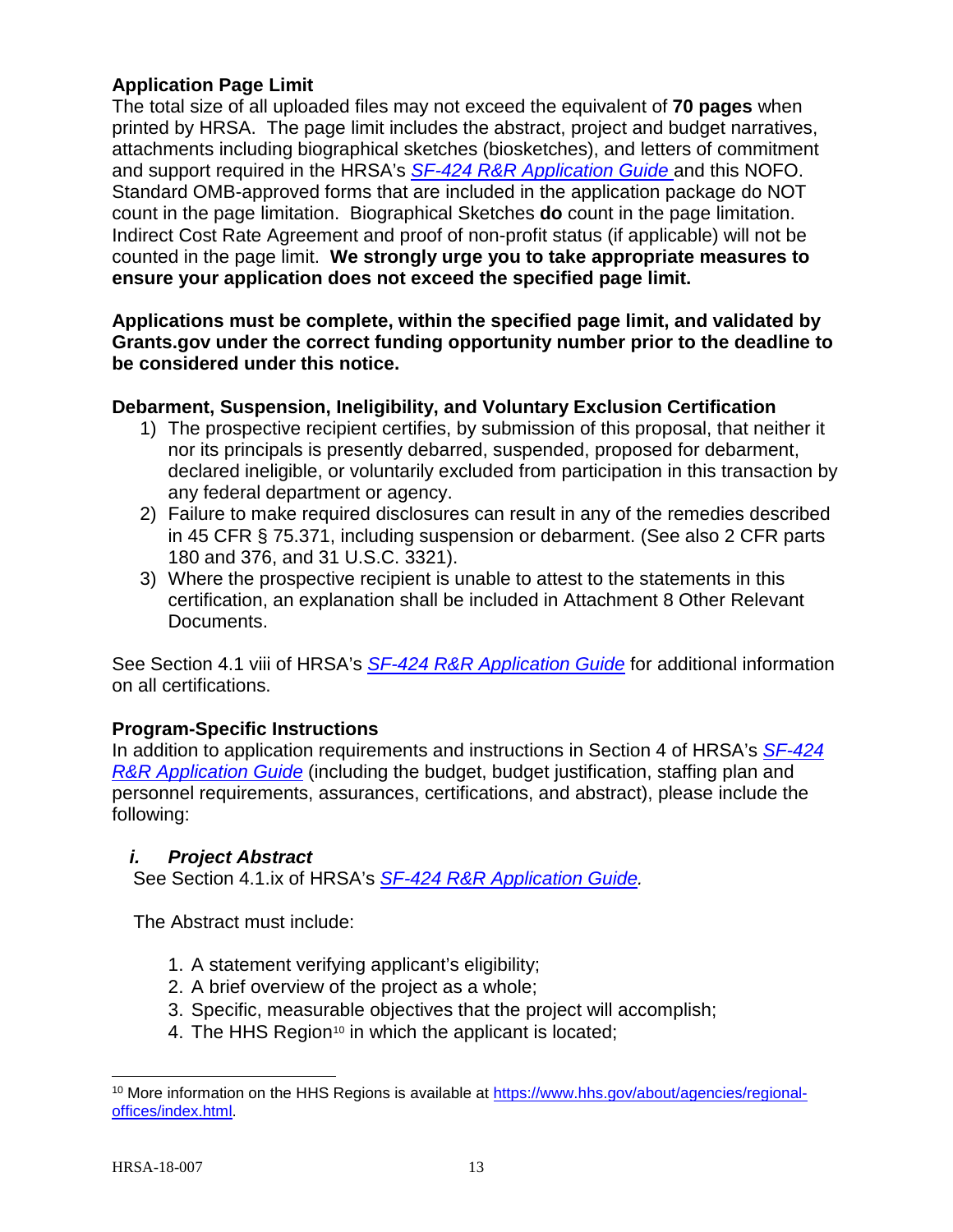- 5. Which of the clinical priorities (opioid abuse and mental and behavioral health) will be addressed by the project, if applicable;
- 6. How the proposed project for which funding is requested will be accomplished, i.e. the "who, what, when, where, why and how" of a project; and
- 7. Request for statutory funding preference, "Comprehensive Approach" if applicable, and indicate in Attachment 4, how the requirement is met.

#### <span id="page-18-0"></span>*ii. Project Narrative*

This section provides a comprehensive framework and description of all aspects of the proposed project. It should be succinct, self-explanatory and well organized so that reviewers can understand the proposed project.

Successful applications will contain the information below. Please use the following section headers for the narrative:

*PURPOSE AND NEED -- Corresponds to Section V's Review Criterion #1*

Please provide a *brief* statement of the purpose of the proposed project. Applicants must include a discussion of the target population(s). The targeted health professions disciplines and workforce needs must also be described and documented in this section. This section should also define the geographic area (e.g., community, city, state, region, etc.) that will benefit from the proposed activities and current (within 3 years), well-cited data should be used whenever possible to support the information provided.

Describe the educational and social support needs of the individuals from disadvantaged backgrounds intended to be participants of the National HCOP Academies within the defined geographic area. Discuss any relevant gaps or barriers in the defined area, including unmet needs of the population and limitations of the current educational system and how the proposed project plans to ameliorate or overcome them.

As appropriate, this section should include but not be limited to a discussion of:

- The project's purpose(s), identified needs and potential barriers to meeting those needs;
- Demographics of the student populations to be served; such as
	- o Percentage of students on applicants campus receiving need-based financial aid (e.g. Pell Grant)
	- o Percentage of students in partnering high school receiving free and reduced meals
- The academic performance and social support needs of the students in the targeted geographic service area and a description of the activities the institution provides to address these needs;
- Unemployment rates for the geographic service area;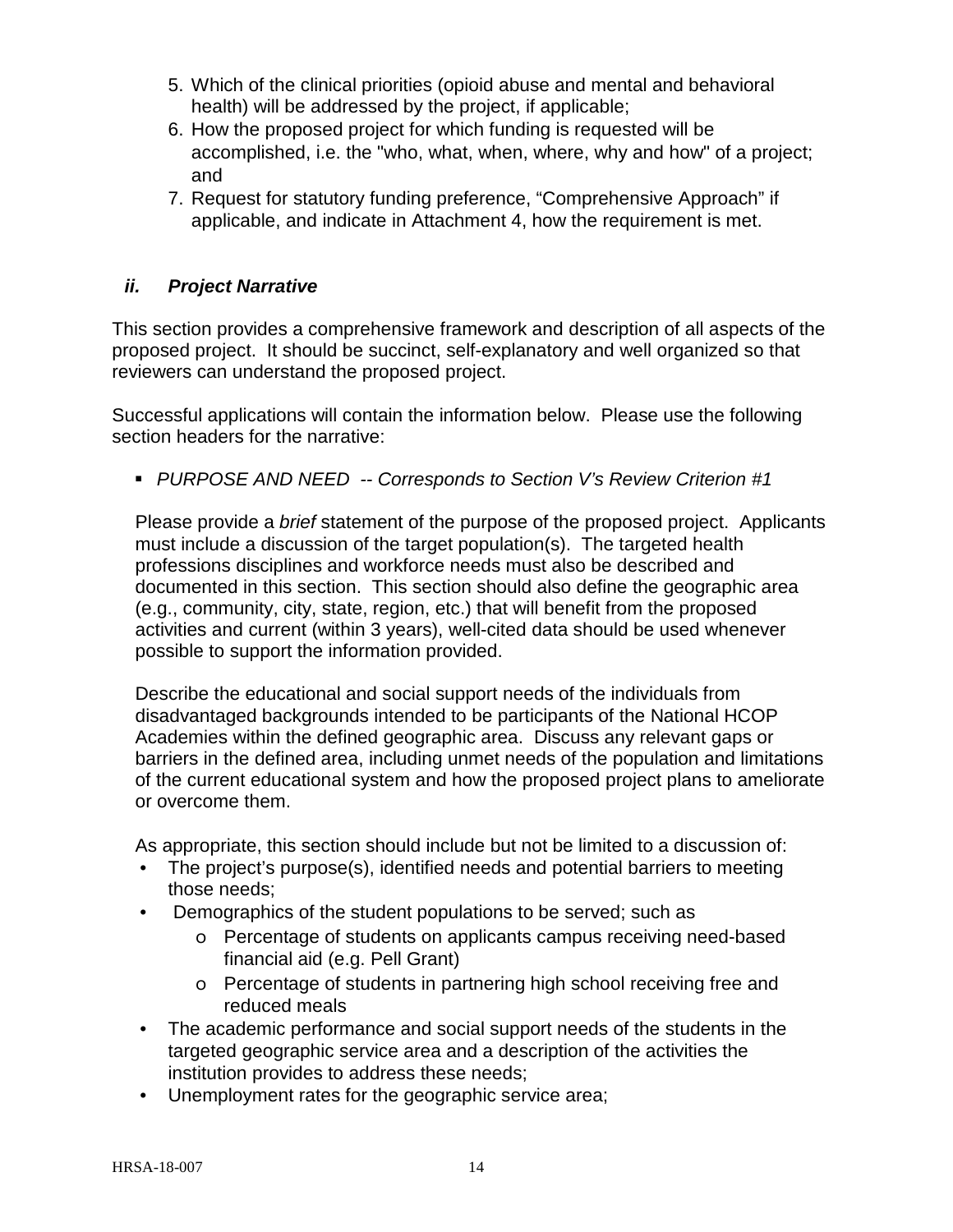- The high school drop-out rates or General Education Diploma (GED) attainment rates in the targeted geographic area;
- The employment projections data for individuals with only a high school diploma or GED in the targeted geographic area;
- Indicate the targeted health professions disciplines of the proposed National HCOP Academy project and how these mirror the health professions workforce needs of the geographic area to be served;
- Indicate if the targeted geographic service area is a Medically Underserved Community and/or Health Professional Shortage Areas (HPSAs);
- The demographics of health professionals in the targeted geographic service area;
- Three-year trend data in the number/percentage distribution of 1st year enrollment of students from disadvantaged and rural backgrounds in health or allied health programs, by discipline, as applicable;
- Three-year trend data in the number/percentage of first-generation to college students from disadvantaged backgrounds to graduate from applicant's college, university or health or allied health programs;
- Three-year trend data in the number/percentage distribution of total school enrollment of students from disadvantaged backgrounds in health or allied health programs, as applicable;
- Three-year trend data on the on-time graduation rates for students from disadvantaged backgrounds, as applicable;
- Identified barriers along the educational pipeline for students from disadvantaged and rural backgrounds; and
- How the proposed project will impact the identified barriers along the educational pipeline for students from disadvantaged and rural backgrounds.
- *RESPONSE TO PROGRAM PURPOSE -- This section includes three sub-sections — (a) Work Plan; (b) Methodology/Approach; and (c) Resolution of Challenges—all of which correspond to Section V's Review Criteria #2 (a), (b), and (c).*
	- *(a) WORK PLAN -- Corresponds to Section V's Review Criterion #2 (a)*

Describe in detail the activities or steps for achieving each of the activities proposed during the entire project period. Use a timeline that includes each activity and identifies responsible staff. As appropriate, identify meaningful support and collaboration with key stakeholders (e.g., partnering institutions, schools districts, and community-based entities) in planning, designing and implementing all activities, including development of the application and, further, the extent to which these contributors reflect the populations and communities served. A sample work plan can be found at

<http://bhw.hrsa.gov/grants/technicalassistance/workplantemplate.docx>[..](http://bhpr.hrsa.gov/grants/technicalassistance/workplantemplate.docx)

The applicant should clearly explain how the proposed objectives and subobjectives will be implemented. Objectives and sub-objectives should be specific, measurable, achievable, realistic and time-framed. The objectives and subobjectives should also address: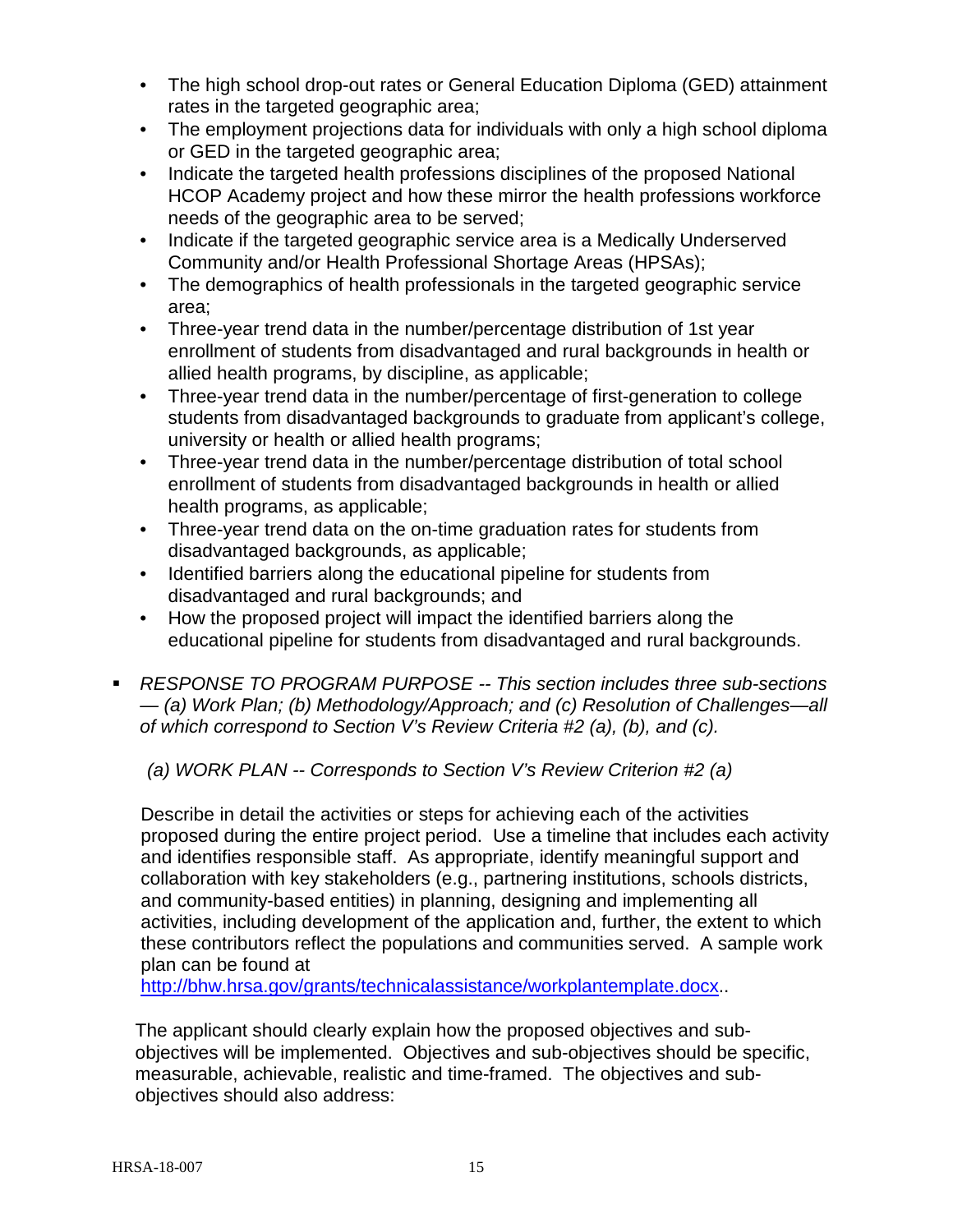A plan and strategy for:

- Recruitment and retention of a cohort of individuals from disadvantaged backgrounds interested in health or allied health careers;
- The specific criteria to be used to identify, recruit and retain trainees from disadvantaged backgrounds to participate in the identified academic and social support activities;
- A plan for how your institution will develop and/or strengthen existing collaborations with all partners, including colleges and universities, school districts, and other community-based entities to enhance pathways for participant matriculation into undergraduate, health or allied health professions programs. (Applicants at the time of application must have a formal written articulation agreement in place with partner institutions.)
- A plan that outlines the development of the National HCOP Academy to meet requirements for admissions into:
	- Applicant's college and/or university
	- Allied Health Programs in 2 or 4 year colleges/universities
	- Undergraduate Programs at Applicant's university or partner institutions
	- Health Professions Programs at Applicant's university or partner institutions
- A plan for how the proposed project will work with community-based partners, including linkages with institutions of higher learning, school districts, technical and vocational training programs, and other communitybased and rural entities (such as Area Health Education Centers).
- A plan for how the proposed project will collaborate with other pipeline programs as listed in the "Strategic Partnership Activities" section.
- A plan to develop and/or expand learning experiences in underserved and rural communities.
- A plan to develop structured program activities for the National HCOP Academy Ambassadors that includes curriculum development, training, and research projects that focus on the clinical areas of opioid abuse, and mental and behavioral health.

You must also propose a plan for project sustainability after the period of federal funding ends. Recipients are expected to sustain key elements of their projects (e.g., strategies or services and interventions), which have been effective in improving practices and those that have led to improved outcomes for the target population.

Your proposal should include a dissemination strategy. The dissemination plan should include sharing the National HCOP Academy project outcomes and results within and outside of the institution, including the health professions education and/or health professions workforce; and the community, regionally and/or nationally, including timelines.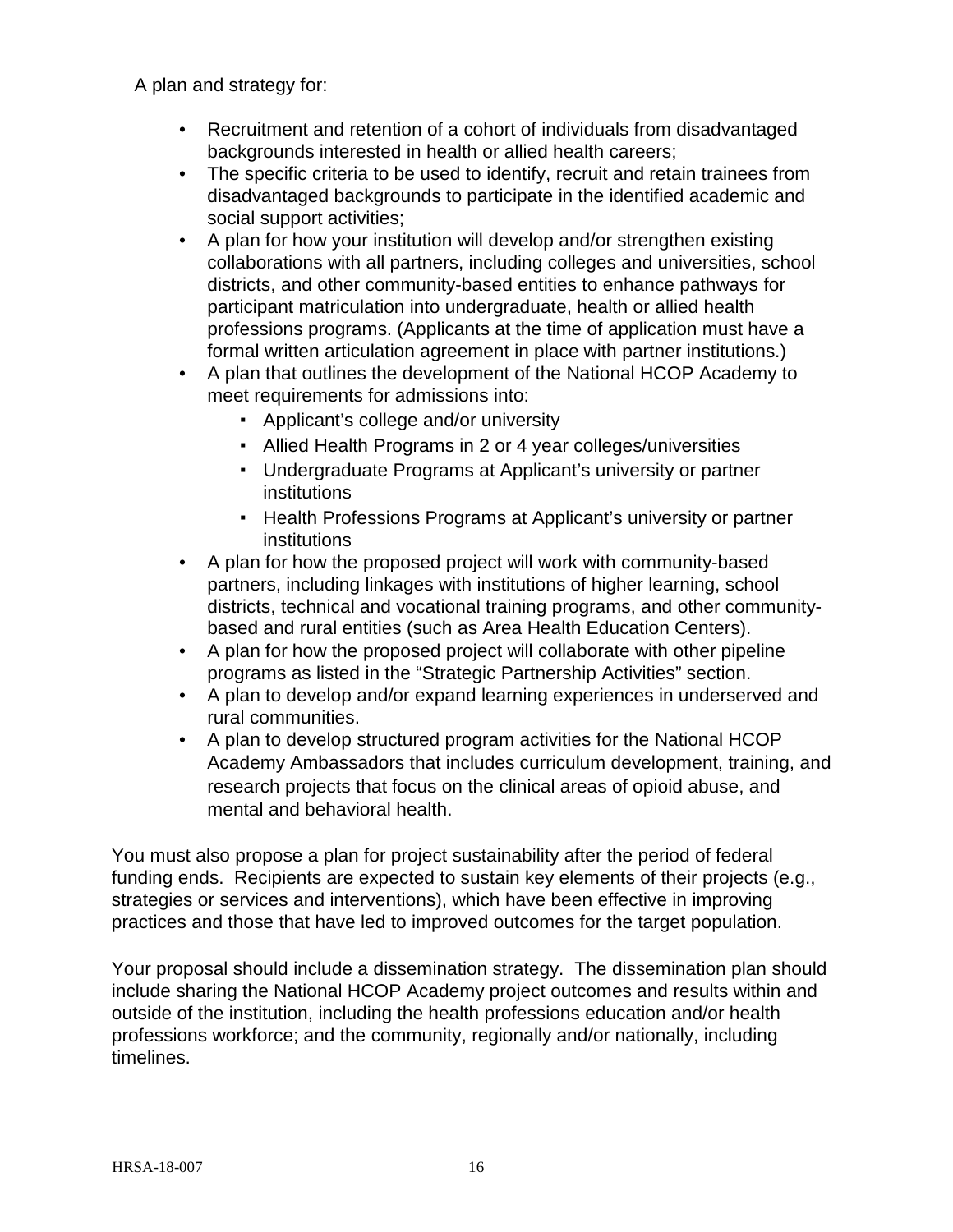The work plan components should also be summarized in a **logic model.** A logic model is a one-page diagram that presents the conceptual framework for a proposed project and explains the links among program elements. Information about logic models may be found in Section VIII of the NOFO. While there are many versions of logic models, for the purposes of this announcement the logic model should summarize the connections between the following:

- Target population(s) (e.g., the individuals to be served);
- Goals of the project (e.g., objectives, reasons for proposing the intervention);
- Assumptions (e.g., evidence to support how the program will work and its supporting resources. Assumptions should be based on research, best practices, and experience);
- Inputs (e.g., organizational profile, collaborative partners, key staff, budget, other resources);
- Activities (e.g., approach, listing key intervention, if applicable);
- Outputs (i.e., the direct products or deliverables of program activities); and
- Outcomes (i.e., the results of a program, typically describing a change in people or systems).
- *(b) METHODOLOGY/APPROACH -- Corresponds to Section V's Review Criterion #2 (b).*

Propose methods that will be used to address the stated needs and encompass each of the previously described program requirements and expectations in this NOFO. As appropriate, include details about the development and implementation of any new effective tools and strategies that will be developed for meeting the stated needs. In the proposal, the applicant must address the following (as applicable):

- Describe how funds will be used to develop the National HCOP Academy;
- Describe how funds will be used to hire a 0.5 FTE case manager to work directly with program participants to support completion of training programs by providing academic and social support, financial aid counseling, and career and employment counseling;
- Describe how funds will be used to hire a 0.5 FTE data evaluator to collect and track key program outcome data for participants in structured programs from entry through 1-year post program completion;
- Describe how funds will be used to increase the number of students from disadvantaged (economically or educationally) who will matriculate in good academic standing including improving their overall grade point averages and standardized test scores during their academic career;
- Describe how funds will be used to improve the undergraduate admissions, matriculation and on-time graduation rates of students from disadvantaged backgrounds over the five (5) year project period;
- Describe how funds will be used to increase the number of students and/or adult learners, including veterans from disadvantaged backgrounds to be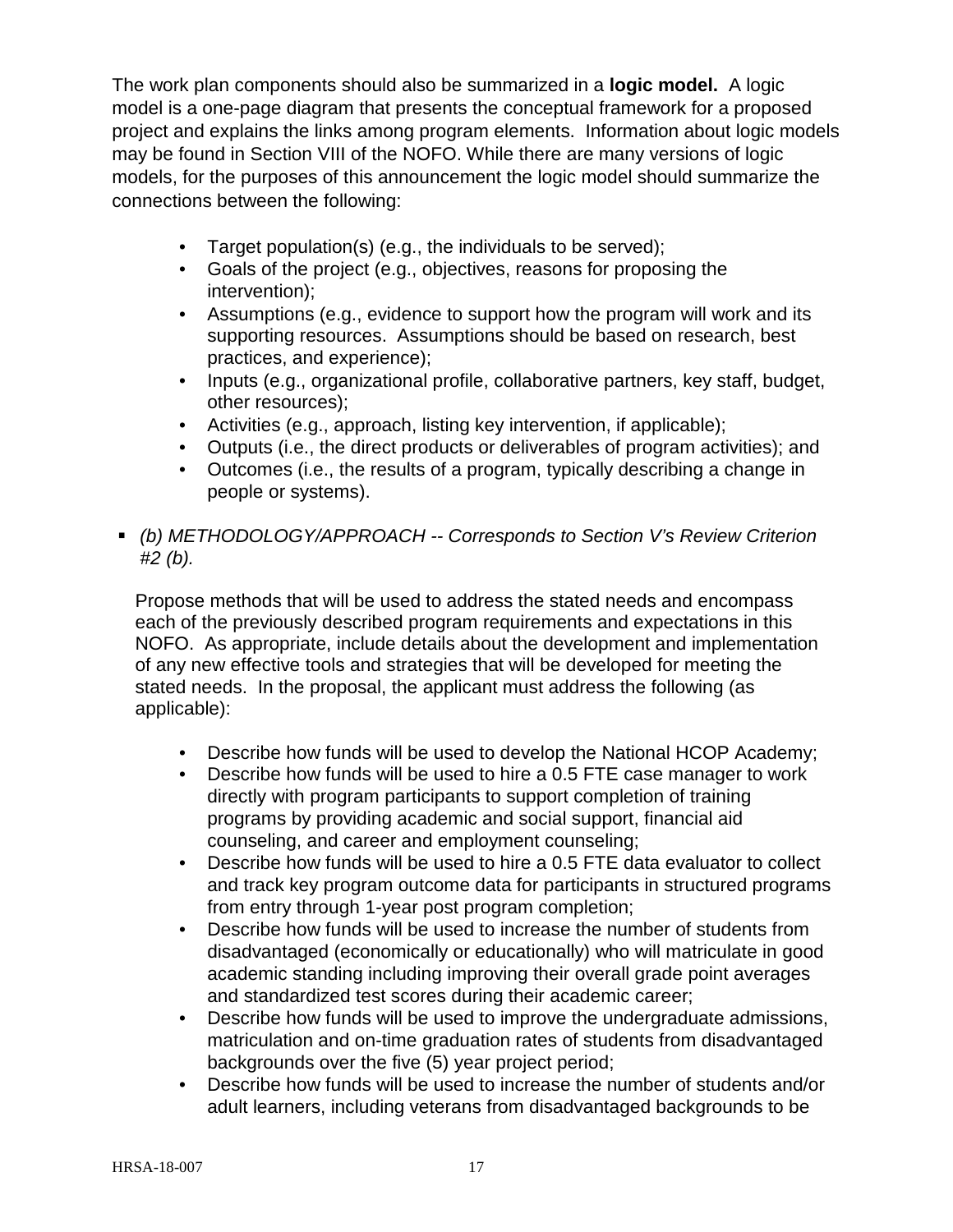accepted into the applicant's or partner institution's health professions training programs during the project period; and

- Describe how funds will be used to provide health professions experiences in underserved and rural community-based settings.
- *(c) RESOLUTION OF CHALLENGES -- Corresponds to Section V's Review Criterion #2 (c)*

Discuss challenges that you are likely to encounter in designing and implementing the activities described in the work plan, and approaches that you will use to resolve such challenges.

- *IMPACT -- This section includes two sub-sections— (a) Evaluation and Technical Support Capacity; and (b) Project Sustainability—both of which correspond to Section V's Review Criteria #3 (a) and (b).*
- *(a) EVALUATION AND TECHNICAL SUPPORT CAPACITY -- Corresponds to Section V's Review Criterion #3 (a)*

Describe your plan and capacity for monitoring and evaluating the progress and outcomes associated with your proposed project. The proposed evaluation should be able to ensure the applicant has the ability to frequently monitor ongoing processes and progress toward achieving the project's goals and objectives and identify timelines for doing so.

The plan should provide outcomes of implemented activities and curriculum, and progress toward meeting grant goals and objectives. In section IV.2.v., Attachment 1, you must attach a complete staffing plan and job descriptions for key personnel. Bio sketches of Key Personnel should be uploaded in the SF-424 R&R Senior/Key Person Profile form. The evaluation plan must demonstrate evidence that the evaluative measures selected will be able to assess: 1) the extent to which the program objectives have been met, and 2) the extent to which these can be attributed to the project.

You must also describe the systems and processes that will support your organization's collection of HRSA's performance measurement requirements for this program. At the following link, you will find the required data forms for this program: [http://bhw.hrsa.gov/grants/reporting/index.html.](http://bhw.hrsa.gov/grants/reporting/index.html) Describe the data collection strategy to collect, manage, analyze and track data (e.g., assigned skilled staff, data management software) to measure process and impact/outcomes. Explain how the data will be used to inform program development and service delivery in a way that allows for accurate and timely reporting of performance outcomes.

Describe current experience, skills, and knowledge, including individuals on staff, materials published, and previous work of a similar nature. You must describe any potential obstacles for implementing the program performance evaluation and meeting HRSA's performance measurement requirements and your plan to address those obstacles. The evaluation and reporting plan also should indicate the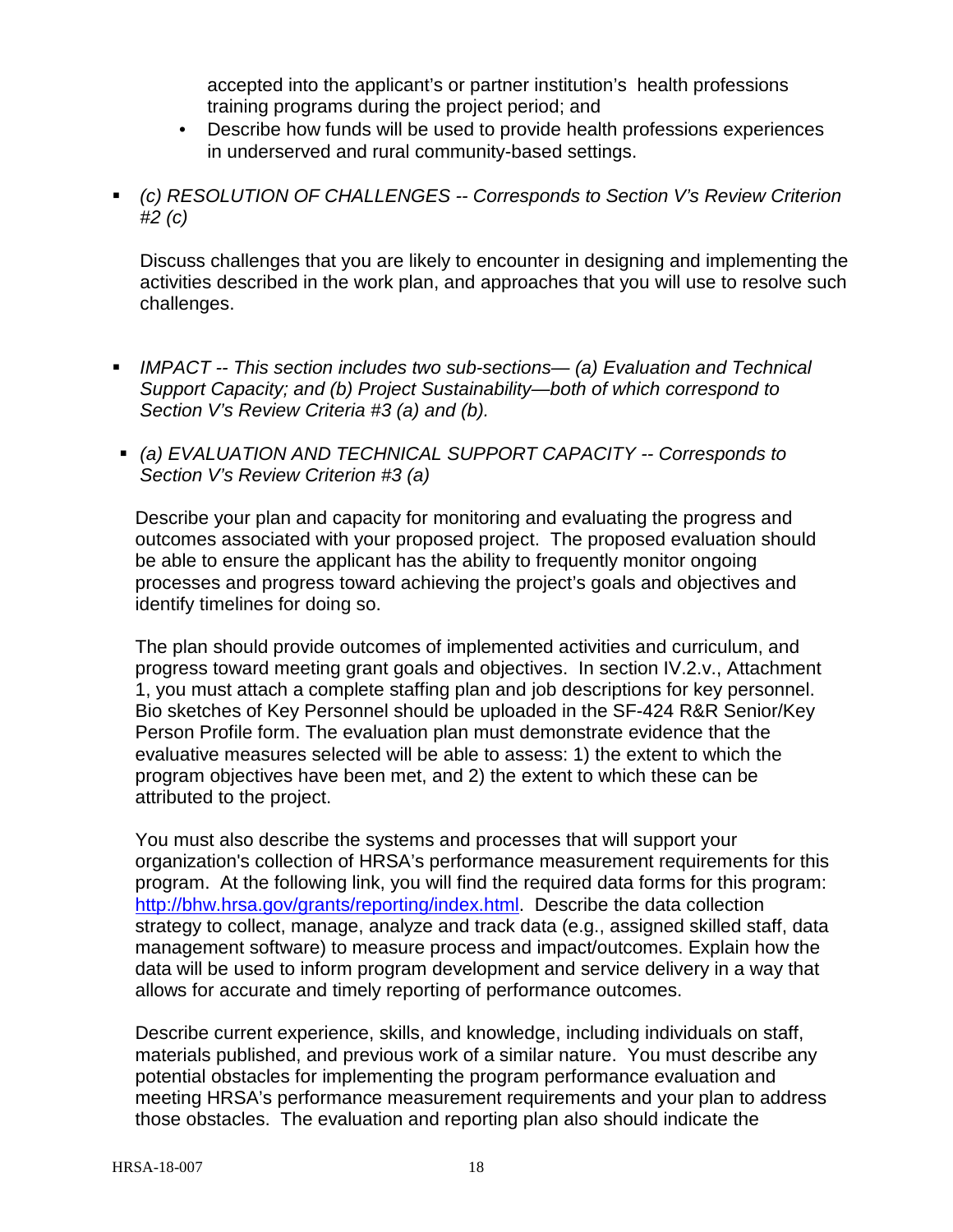feasibility and effectiveness of plans for dissemination of project results, the extent to which project results may be national in scope, and the degree to which the project activities are replicable.

You must include a plan for Rapid Cycle Quality Improvement (RCQI) for the continuous monitoring of ongoing project processes, outcomes of implemented activities, and progress toward meeting grant goals and objectives and the implementation of necessary adjustment to planned activities to effect course corrections. Additional information on RCQI is available at the following website: [http://www.healthworkforceta.org/resources/rapid-cycle-quality-improvement](http://www.healthworkforceta.org/resources/rapid-cycle-quality-improvement-resource-guide/)[resource-guide/](http://www.healthworkforceta.org/resources/rapid-cycle-quality-improvement-resource-guide/)

 *(b) PROJECT SUSTAINABILITY -- Corresponds to Section V's Review Criterion #3 (b)*

You must provide a clear plan for project sustainability after the period of federal funding ends, including a description of specific actions you will take to (a) highlight key elements of your grant projects, e.g., training methods or strategies, which have been effective in improving practices; (b) obtain future sources of potential funding, as well as (c) provide a timetable for becoming self-sufficient. Recipients are expected to sustain key elements of their projects, e.g., strategies or services and interventions, which have been effective in improving practices and those that have led to improved outcomes for the target population. You must discuss challenges that are likely to be encountered in sustaining the program and approaches that will be used to resolve such challenges.

 *ORGANIZATIONAL INFORMATION, RESOURCES AND CAPABILITIES -- Corresponds to Section V's Review Criterion #4*

Provide information on the applicant organization's current mission and structure, scope of current activities and organizational chart (Attachment 2). Describe how all of these contribute to the ability of the organization to conduct the program requirements and meet program expectations. Provide information on the program's resources and capabilities to support provision of culturally and linguistically competent and health-literate services. Describe how the unique needs of target populations of the communities served are routinely assessed and improved.

This section outlines the proposed project's demonstrated commitment to students from disadvantaged backgrounds, key staff and their relevant training and experience, as well as the capabilities of the applicant organization and their available facilities.

#### **The application should address the following:**

- The organization's demonstrated commitment to students from disadvantaged backgrounds;
- Evidence of institutional resources and activities aimed at developing, training, and strengthening the academic performance and cultural competence of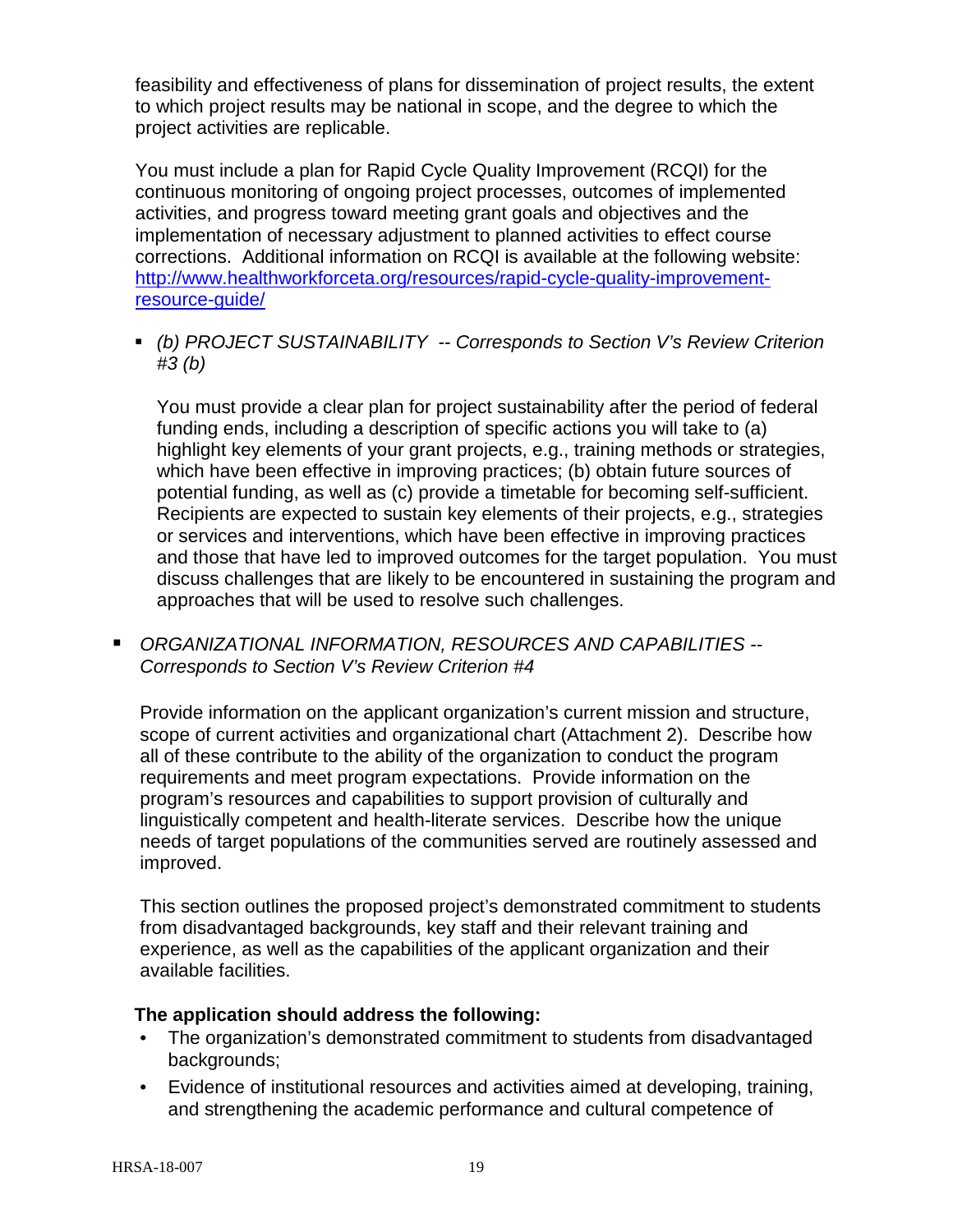students from disadvantaged backgrounds throughout the educational pipeline, including health professions school;

- The qualifications of key personnel through training and/or experience to implement and carry out the proposed project;
- A discussion of the capabilities of the applicant organization, including the quality and availability of facilities and personnel, to fulfill the needs and requirements of the proposed project;
- The existing institutional capacity to address the identified academic and social support needs. This section should help reviewers understand the organization that would receive funding for the National HCOP Academy, as well as the needs of the communities that will ultimately benefit from the program;
- Dated, formal, signed letters of agreement/letters of support (e.g. articulation agreements) describing working relationships with key organizations indicating their willingness to perform in accordance with the plan presented in the application, if applicable (Attachment 5 and 6); and
- A discussion of activities and outcomes, related to project objectives, as appropriate given the qualifications of the project director and the proposed level of staff, and resources.

The staffing plan and job descriptions for key faculty/staff must be included in Attachment 1 (Staffing Plan and Job Descriptions for Key Personnel). However, the biographical sketches must be uploaded in the SF-424 RESEARCH & RELATED Senior/Key Person Profile form, which can be accessed in the Application Package under "Mandatory." Include biographical sketches for persons occupying the key positions, not to exceed TWO pages in length each.

In the event that a biographical sketch is included for an identified individual who is not yet hired, please include a letter of commitment from that person with the biographical sketch. When applicable, biographical sketches should include training, language fluency, and experience working with racial and ethnic minorities, health disparities, and cultural and linguistically diverse populations that are served by their programs.

Biographical sketches, not exceeding two pages per person, should include the following information:

- Senior/key personnel name
- Position Title
- Education/Training beginning with baccalaureate or other initial professional education, such as nursing, including postdoctoral training and residency training if applicable:
	- o Institution and location
	- o Degree (if applicable)
	- o Date of degree (MM/YY)
	- o Field of study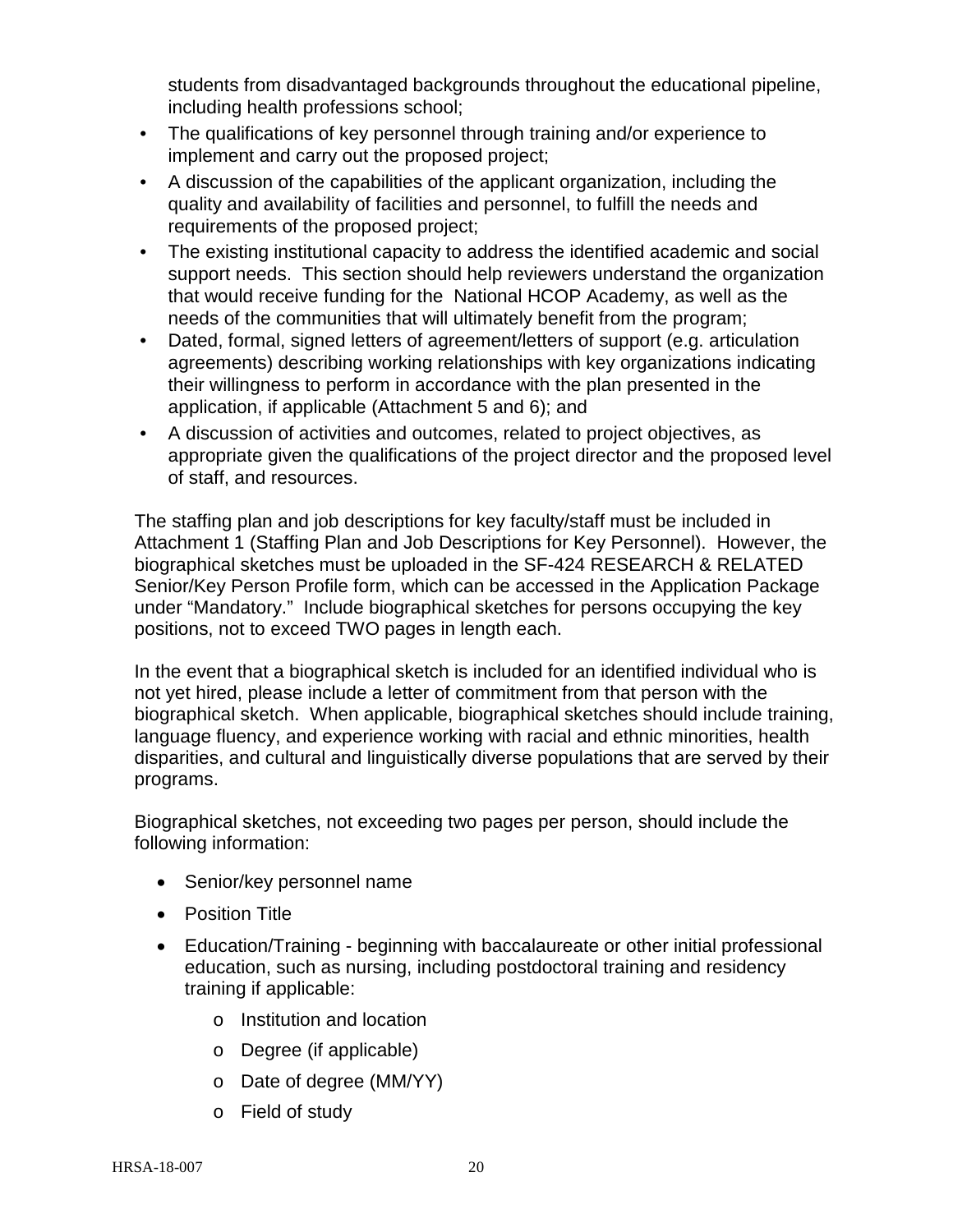- *Section A (required)* **Personal Statement.** Briefly describe why the individual's experience and qualifications make him/her particularly well-suited for his/her role (e.g., PD/PI) in the project that is the subject of the award.
- Section B (*required*) **Positions and Honors.** List in chronological order previous positions, concluding with the present position. List any honors. Include present membership on any Federal Government public advisory committee.
- Section C *(optional)* **Peer-reviewed publications or manuscripts in press (in chronological order).** You are encouraged to limit the list of selected peerreviewed publications or manuscripts in press to no more than 15. Do not include manuscripts submitted or in preparation. The individual may choose to include selected publications based on date, importance to the field, and/or relevance to the proposed research. Citations that are publicly available in a free, online format may include URLs along with the full reference (note that copies of publicly available publications are not acceptable as appendix material).
- Section D (*optional)* **Other Support.** List both selected ongoing and completed (during the last 3 years) projects (federal or non-federal support). Begin with any projects relevant to the project proposed in this application. Briefly indicate the overall goals of the projects and responsibilities of the Senior/Key Person identified on the Biographical Sketch.

## **NARRATIVE GUIDANCE**

To ensure that you fully address the review criteria, this table provides a crosswalk between the narrative language and where each section falls within the review criteria.

| <b>Narrative Section</b>           | <b>Review Criteria</b>                           |
|------------------------------------|--------------------------------------------------|
| <b>Purpose and Need</b>            | (1) Purpose and Need                             |
| Response to Program Purpose:       | (2) Response to Program Purpose                  |
| (a) Work Plan                      | (a) Work Plan                                    |
| (b) Methodology/Approach           | (b) Methodology/Approach                         |
| (c) Resolution of Challenges       | (c) Resolution of Challenges                     |
| Impact:                            | (3) Impact:                                      |
| (a) Evaluation and Technical       | (a) Evaluation and Technical Support             |
| <b>Support Capacity</b>            | Capacity                                         |
| (b) Project Sustainability         | (b) Project Sustainability                       |
| Organizational Information,        | (4) Organizational Information, Resources        |
| <b>Resources and Capabilities</b>  | and Capabilities                                 |
| <b>Budget and Budget Narrative</b> | (5) Support Requested – the budget section       |
| (below)                            | should include sufficient justification to allow |
|                                    | reviewers to determine the reasonableness        |
|                                    | of the support requested.                        |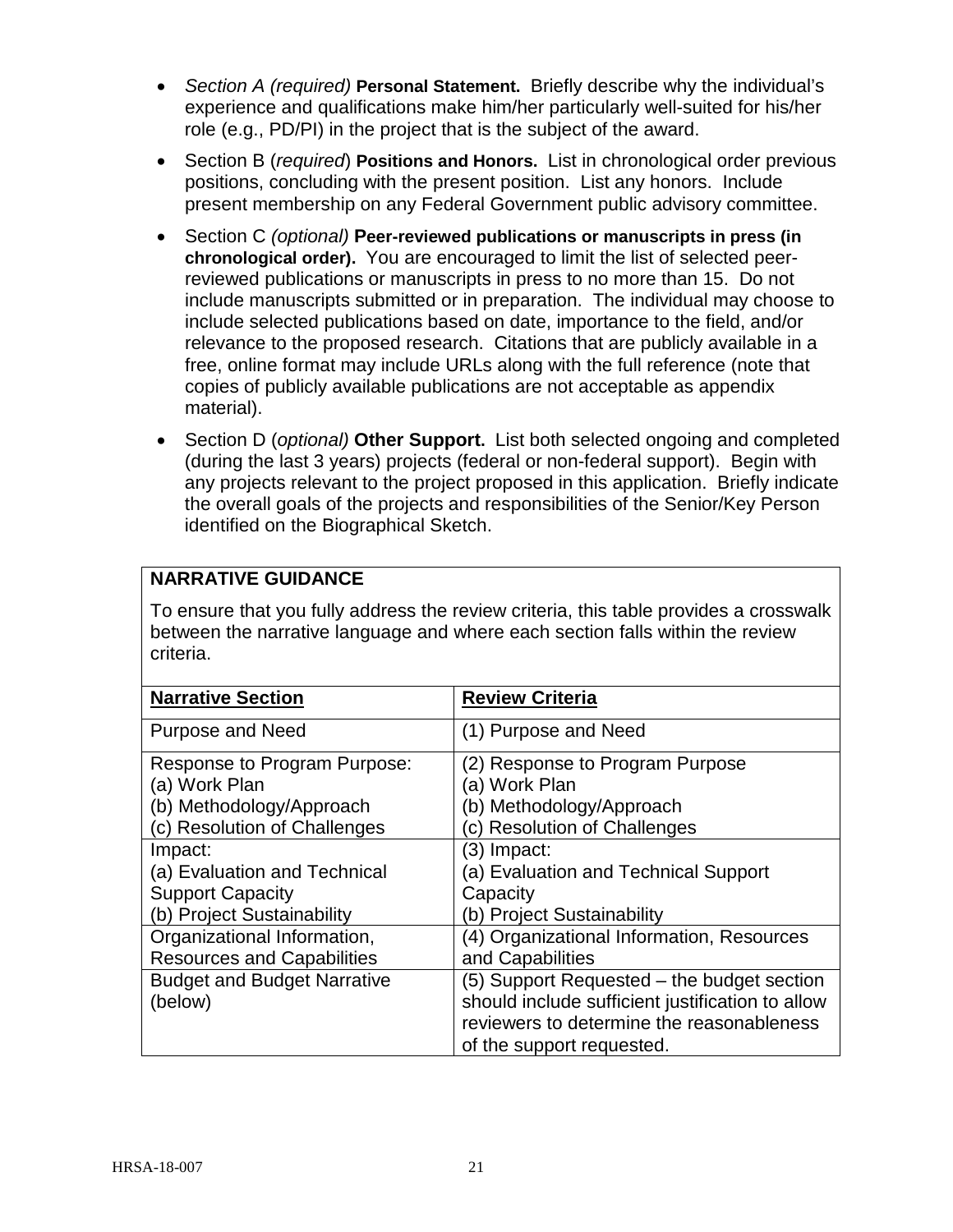#### <span id="page-26-0"></span>*iii. Budget*

See Section 4.1.iv of HRSA's *SF-424 R&R [Application Guide.](http://www.hrsa.gov/grants/apply/applicationguide/sf424rrguidev2.pdf)* Please note: the directions offered in the *SF-424 R&R [Application Guide](http://www.hrsa.gov/grants/apply/applicationguide/sf424rrguidev2.pdf)* may differ from those offered by Grants.gov. Please follow the instructions included the *R&R Application Guide*  and, *if applicable*, the additional budget instructions provided below. A budget that follows the *R&R Application Guide* will ensure that, if the application is selected for funding, you will have a well-organized plan, and by carefully following the approved plan can avoid audit issues during the implementation phase.

**Reminder:** The Total Project or Program Costs are the total allowable costs (inclusive of direct **and** indirect costs) incurred by the recipient to carry out a HRSAsupported project or activity. Total project or program costs include costs charged to the award and costs borne by the recipient to satisfy a matching or cost-sharing requirement, as applicable.

The Consolidated Appropriations Act, 2018 (P.L. 115-141), Division H, § 202, states, "None of the funds appropriated in this title shall be used to pay the salary of an individual, through a grant or other extramural mechanism, at a rate in excess of Executive Level II." Please see Section 4.1.iv Budget – Salary Limitation of HRSA's *SF-424 R&R [Application Guide](http://www.hrsa.gov/grants/apply/applicationguide/sf424rrguidev2.pdf)* for additional information. Note that these or other salary limitations may apply in FY 2019, as required by law.

#### <span id="page-26-1"></span>*iv. Budget Justification Narrative*

See Section 4.1.v. of HRSA's *SF-424 R&R [Application Guide.](http://www.hrsa.gov/grants/apply/applicationguide/sf424rrguidev2.pdf)* In addition to requirements included in the *SF-424 R&R [Application Guide](http://www.hrsa.gov/grants/apply/applicationguide/sf424rrguidev2.pdf)*, the National HCOP Academies Program requires the following, which corresponds to Section V's Review Criteria #5:

#### *1) Non-trainee Expenses*

*Consultant Costs***:** If you are using consultant services, list the name and institutional affiliation, qualifications of each consultant, if known, and indicate the nature and extent of the consultant service to be performed. Include expected rate of compensation and total fees, travel, per diem, or other related costs for each consultant.

*Contractual***:** Applicants that have subawards or subcontracts must include a separate SF424A Budget Information for Non-Construction Projects for EACH subaward.

*Data Collection Activities***:** Funds may be used to support appropriate and justifiable costs directly related to meeting evaluation and data reporting requirements. Identify and justify how these funds will be used under the appropriate budget category -- Personnel, Contracts or Other.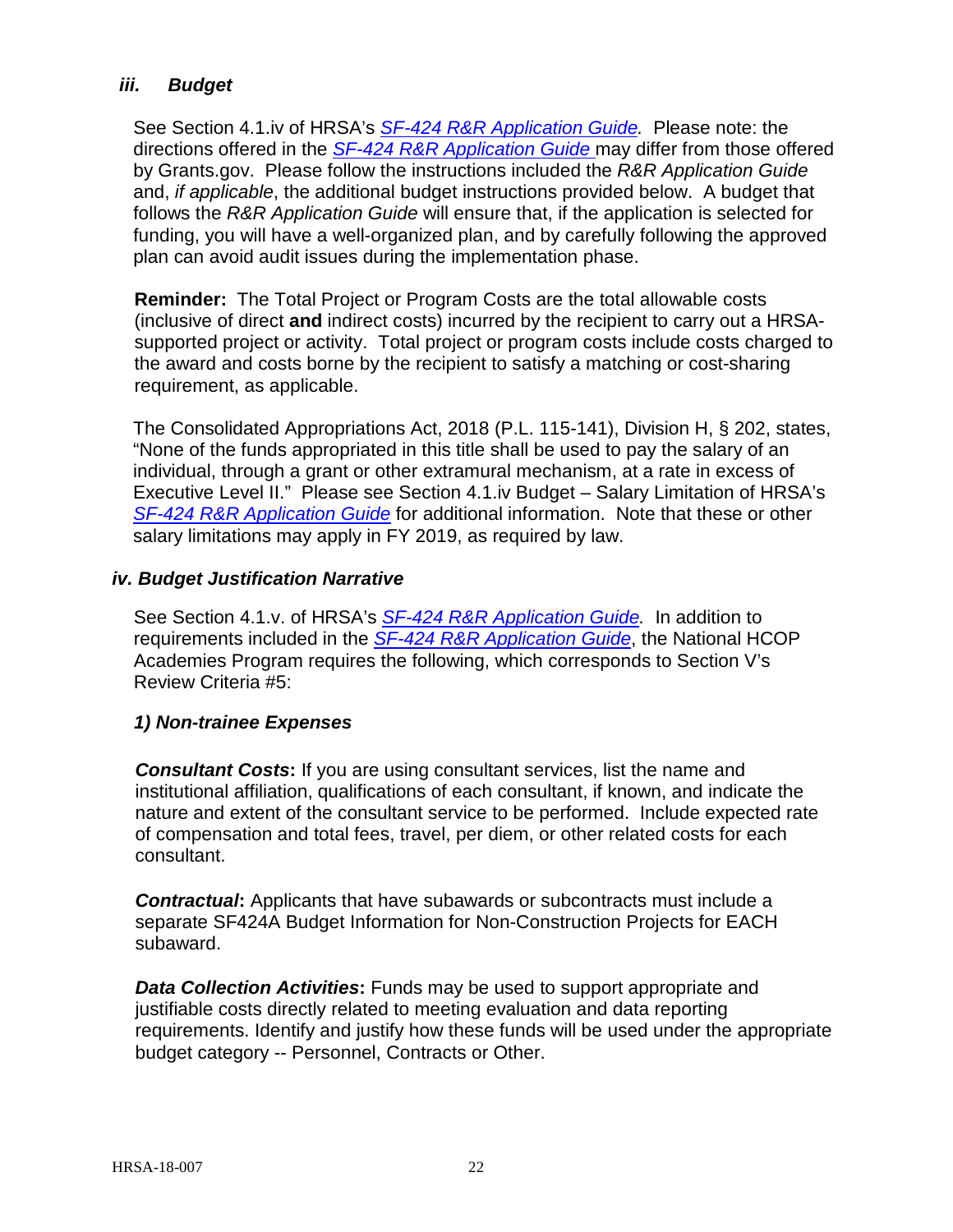#### *2) Trainee Expenses*

*Participant/Trainee Support Costs*: For applicants with participant/trainee support costs, list tuition/fees/health insurance, stipends, travel, subsistence, other, and the number of participants/trainees. Ensure that your budget breakdown separates these trainee costs, and includes a separate sub-total entitled "total Participant/Trainee Support Costs" which includes the summation of all trainee costs.

*Stipends*: Requests for stipends (general living expenses to help defray the students costs and shall be used at the discretion of the student) for students participating in structured programs should be entered under a separate budget justification heading, entitled "Trainee Expenses." Enter the number of students and the total amount requested under "Stipend."

In the budget justification, provide the stipend rate (i.e., \$40/day), the number of stipends to be awarded, and total stipend amount for each structured program as appropriate. The methodology for determining stipend rates should be clear and justifiable. If stipend rates vary across individual students or programming those differences should be clearly explained. If stipends are being paid for through other sources than the National HCOP Academies funding, please provide the number, amount of stipend, and funding source. Stipends are only allowed for structured programs.

Stipends may only be awarded to students participating in at least 6 hours of structured learning activities per day. See the criteria/category of the structured programs and the conditions to fund stipends below. For programs designed for adult or non-traditional students, stipends can be awarded to individuals enrolled in up to nine (9) credit hours per semester. It is the responsibility of the applicant to include written justification on the basis for the stipend rate requested; stipends may not be provided to an individual for *more than 12 months*, must have written justification, and are only allowed for students in structured programs. No other Federal financial assistance program is authorized to provide stipend support for the same purpose. (A definition of structured programs can be found on Page 3 of this NOFO.)

**Scholarships:** Request for student scholarship support to cover tuition, fees, books, and other related educational expenses at accredited health professions schools, including accredited allied health schools. Scholarship funds must be disbursed in logical increments throughout the academic or calendar year and may not exceed \$10,000 in an academic year. Scholarships should be disbursed at the beginning of each period within the academic year (e.g., semester, quarter, term). A student can receive both a scholarship and a stipend as long as the scholarship award limitation is not exceeded and the awards do not cover the same expenses.

Students are designated to receive scholarships by the applicant institution in accordance with the guidelines established by the applicant organization. The proposed project must use HCOP scholarship funds in a manner that will meet the needs of eligible disadvantaged students. The budget narrative must indicate the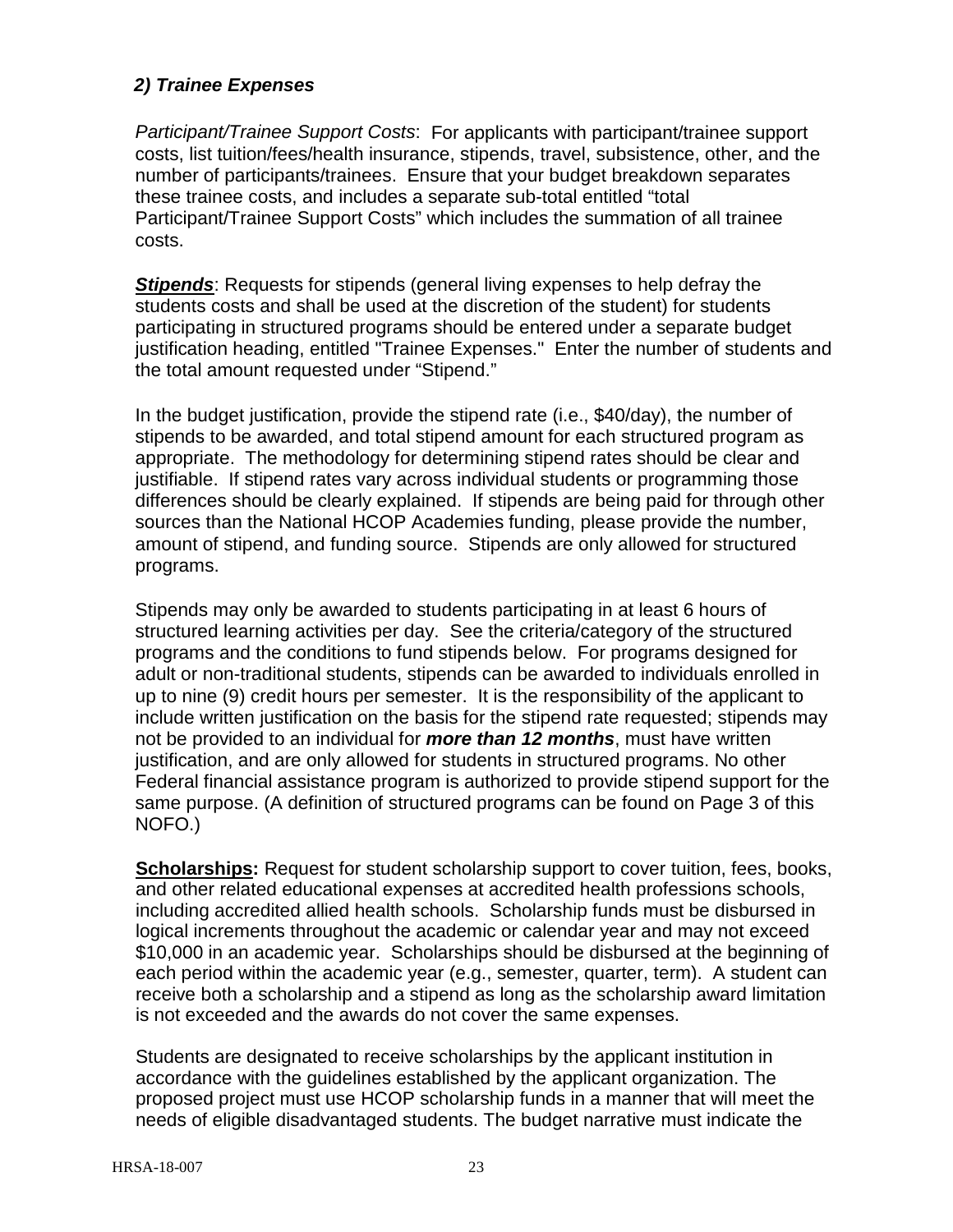number of students to receive scholarships for each year of the grant and the proposed amount of each scholarship per student. Whatever is stated in the budget narrative should agree with the total amount listed in the budget line item.

**Trainee Travel:** Enter amount requested for trainee travel necessary to the training experience. Describe the purpose of the travel and provide the number of trips involved, the travel allowance used, the destinations, and the number of individuals for whom funds are requested.

Student travel to a training site distant from the school may be charged to the grant if such travel is a necessary and integral part of the training provided through the project. The cost of a trainee's initial travel from his or her residence to the training program is not allowable *except in cases of extreme need or hardship*.

Upon justification in such cases, a travel allowance may be authorized at the level consistent with the institution's formal travel policy or at the applicable Government mileage rate, whichever is less. Such authorization must be requested in advance and written authorization must be received from the Grants Management Officer, Division of Grants Management Operations with a copy to the program project officer. Travel support may also be provided for field trips and other appropriate training activities. Daily commuting costs and costs of routine local travel are not allowable.

*Indirect Costs:* Indirect costs under training grants to organizations other than state, local or Indian tribal governments will be budgeted and reimbursed at 8 percent of modified total direct costs rather than on the basis of a negotiated cost agreement, and are not subject to upward or downward adjustment. Direct cost amounts for equipment and capital expenditures, tuition and fees, and sub grants and contracts in excess of \$25,000 are excluded from the direct cost base for purposes of this calculation.

The Consolidated Appropriations Act, 2018 (P.L. 115-141), Division H, § 202, states, "None of the funds appropriated in this title shall be used to pay the salary of an individual, through a grant or other extramural mechanism, at a rate in excess of Executive Level II." Please see Section 4.1.iv Budget – Salary Limitation of HRSA's *SF-424 R&R [Application Guide](http://www.hrsa.gov/grants/apply/applicationguide/sf424rrguidev2.pdf)* for additional information. Note that these or other salary limitations may apply in FY 2019, as required by law.

#### <span id="page-28-0"></span>*v. Attachments*

Please provide the following items in the order specified below to complete the content of the application. **Unless otherwise noted, attachments count toward the application page limit.** Indirect cost rate agreements and proof of non-profit status (if applicable) will not count toward the page limit. **Each attachment must be clearly labeled**.

*Attachment 1: Staffing Plan and Job Descriptions for Key Personnel (*See Section 4.1.vi. of HRSA's *SF-424 R&R [Application Guide\)](http://www.hrsa.gov/grants/apply/applicationguide/sf424rrguidev2.pdf).*

Applicants must present a staffing plan and provide a justification for the plan that includes education and experience qualifications and rationale for the amount of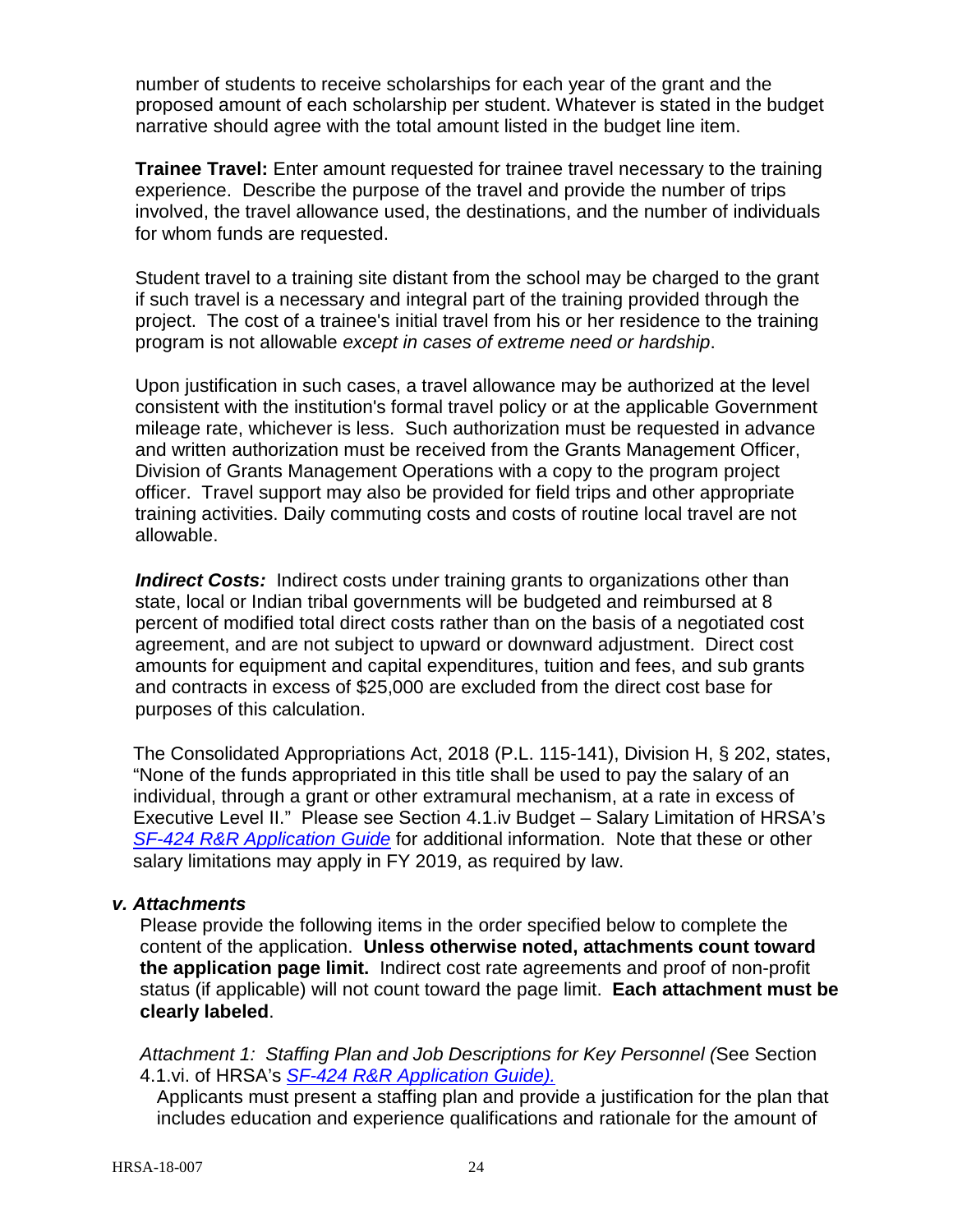time being requested for each staff position. Describe the specific job title, responsibilities, percent (FTE), and geographic location of personnel, and where this person is in the organizational chart. Job descriptions that include the roles, responsibilities, and qualifications of proposed project staff must be included as well. Keep each job description to one page in length as much as is possible.

#### *Attachment 2: Letters of Agreement and/or Description(s) of Proposed/Existing Contracts for Comprehensive Approach*

Provide documents (formal signed agreements) that describe working relationships between the applicant organization and other partner entities that illustrates the specific roles and responsibilities of each partner, each partner's active involvement and the resources provided for the project. The formal signed agreement must be dated within twelve months of the National HCOP Academy application deadline.

## *Attachment 3: Project Organizational Chart*

Provide a one-page figure that depicts the organizational structure of *the project (not the applicant organization)*. Include the project staff and any collaborating partners, with title.

#### *Attachment 4: Tables, Charts, etc.*

To give further details about the proposal (e.g., Gantt or PERT charts, flow charts, etc.).

*Attachment 5: Maintenance of Effort Documentation if applicable and authorized by law. (Counted in page limit.)* 

You must provide a baseline aggregate expenditure for the prior fiscal year and an estimate for the next fiscal year using a chart similar to the one below.

| NON-FEDERAL EXPENDITURES                                                                                                             |                                                                                                                                              |  |
|--------------------------------------------------------------------------------------------------------------------------------------|----------------------------------------------------------------------------------------------------------------------------------------------|--|
| FY 2017 (Actual)<br>Actual FY 2017 non-federal funds,<br>including in-kind, expended for<br>activities proposed in this application. | FY 2018 (Estimated)<br>Estimated FY 2018 non-federal funds,<br>including in-kind, designated for<br>activities proposed in this application. |  |
| Amount: \$                                                                                                                           | Amount: \$                                                                                                                                   |  |

## *Attachment 6: Request for Funding Preference*

To receive a funding preference for Comprehensive Approach, clearly state how the criteria for the preference are met, and include documentation to substantiate eligibility. See **Section V.2** for details.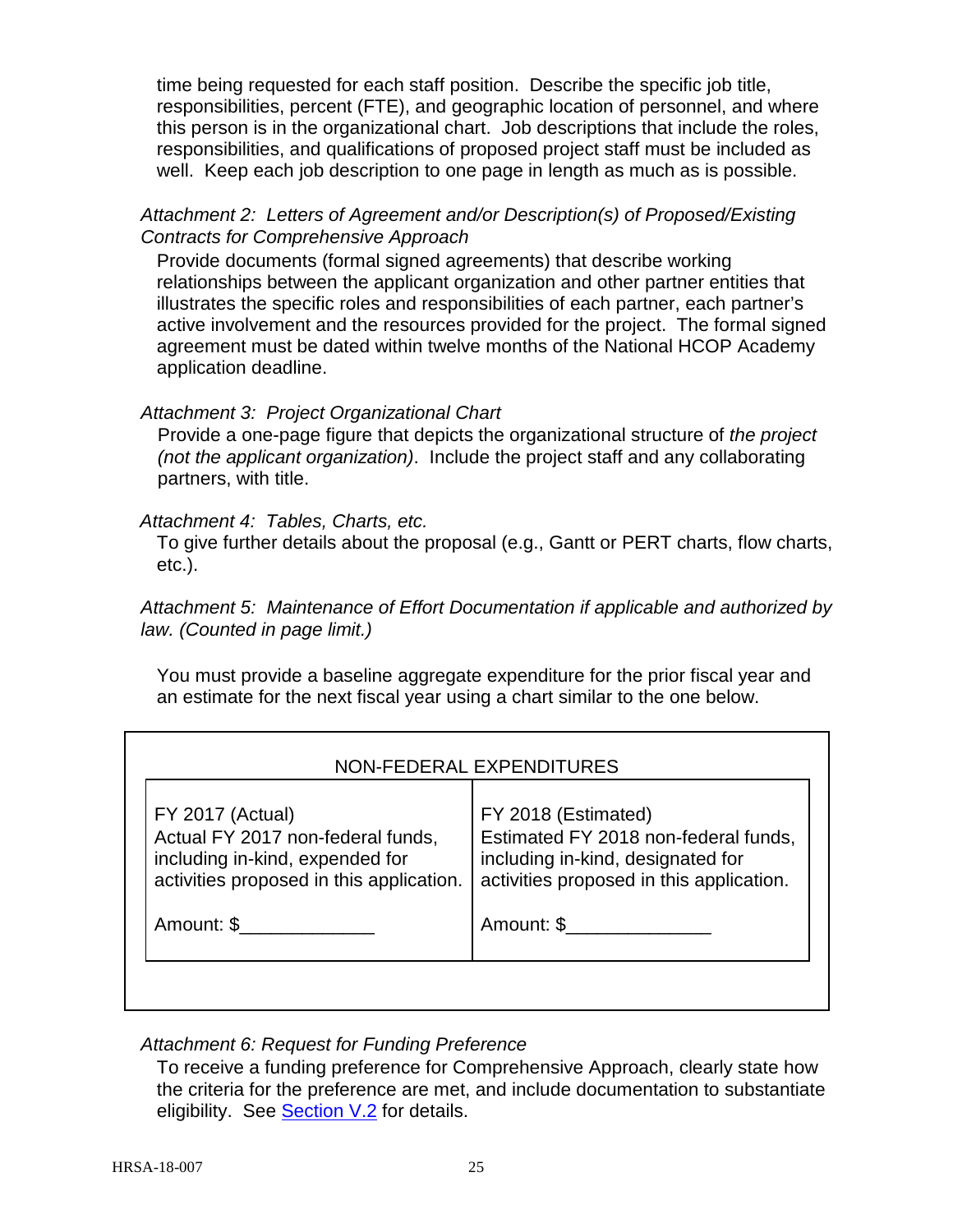#### *Attachment 7: Letters of Support*

Provide a letter of support for each organization or department involved in your proposed project. Letters of support must be from someone who holds the authority to speak for the organization or department (CEO, Chair, etc.), must be dated, and must specifically indicate understanding of the project and a commitment to the National HCOP Academy, including any resource commitments (in-kind services, dollars, staff, space, equipment, etc.).

#### *Attachment 8: Articulation Agreement(s) (Counted in page limit)*

Applicants must have formal/signed articulation agreements in place within their own institution and/or partner institutions that allow the National HCOP Academy participants to matriculate to the next level of the education pipeline (e.g., 2 or 4 year college, university or a graduate level health or allied health professions program).

#### *Attachment 9: Other Relevant Documents*

Include here any other documents that are relevant to the application.

#### <span id="page-30-0"></span>**3. Dun and Bradstreet Data Universal Numbering System (DUNS) Number and System for Award Management**

You must obtain a valid DUNS number, also known as the Unique Entity Identifier for your organization/agency and provide that number in your application. You must also register with the System for Award Management (SAM) and continue to maintain active SAM registration with current information at all times during which you have an active federal award or an application or plan under consideration by an agency (unless the applicant is an individual or federal agency that is exempted from those requirements under 2 CFR § 25.110(b) or (c), or has an exception approved by the agency under 2 CFR § 25.110(d))**.**

HRSA may not make an award to an applicant until the applicant has complied with all applicable DUNS and SAM requirements and, if an applicant has not fully complied with the requirements by the time HRSA is ready to make an award, HRSA may determine that the applicant is not qualified to receive an award and use that determination as the basis for making an award to another applicant.

If you have already completed Grants.gov registration for HRSA or another federal agency, confirm that the registration is still active and that the Authorized Organization Representative (AOR) has been approved.

The Grants.gov registration process requires information in three separate systems:

- Dun and Bradstreet [\(http://www.dnb.com/duns-number.html\)](http://www.dnb.com/duns-number.html)
- System for Award Management (SAM) [\(https://www.sam.gov\)](https://www.sam.gov/)
- Grants.gov [\(http://www.grants.gov/\)](http://www.grants.gov/)

For further details, see Section 3.1 of HRSA's *SF-424 R&R [Application Guide.](http://www.hrsa.gov/grants/apply/applicationguide/sf424rrguidev2.pdf)*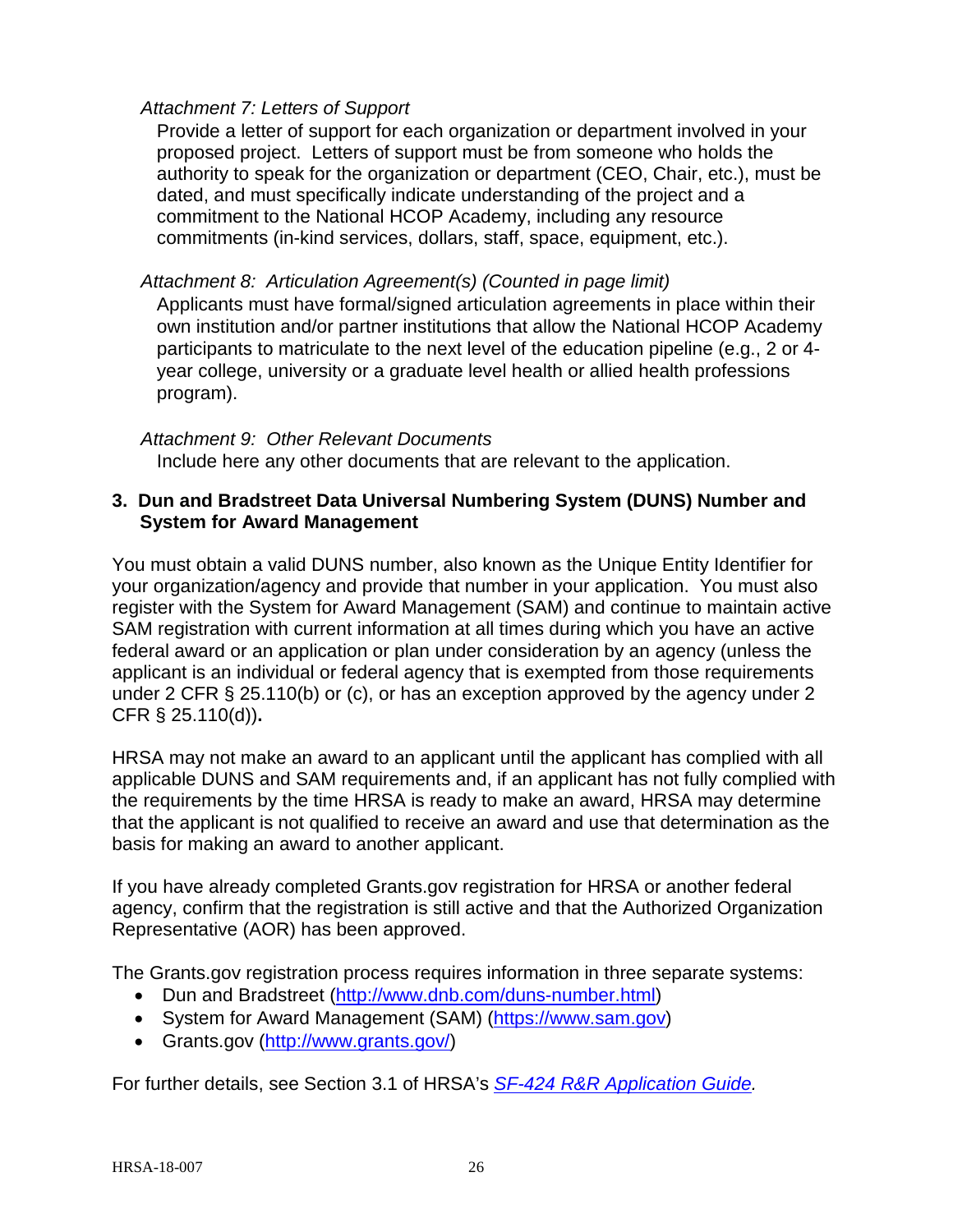ALERT from SAM.gov: If you are registering a new entity in [SAM.gov,](https://www.sam.gov/portal/SAM/) you must now provide an original, signed [notarized letter](https://www.fsd.gov/fsd-gov/answer.do?sysparm_kbid=d2e67885db0d5f00b3257d321f96194b&sysparm_search=kb0013183) stating that you are the authorized Entity Administrator before your registration will be activated by SAM.gov. Please read these [FAQs](https://www.gsa.gov/about-us/organization/federal-acquisition-service/office-of-systems-management/integrated-award-environment-iae/sam-update) to learn more about this process change. Applicants registering as a new entity in SAM.gov should plan for additional time associated with submission and review of the notarized letter. This change is effective March 23, 2018. Entities already registered in SAM.gov are advised to log into SAM.gov and review their registration information, particularly their financial information.

#### **If you fail to allow ample time to complete registration with SAM or Grants.gov, you will not be eligible for a deadline extension or waiver of the electronic submission requirement.**

#### <span id="page-31-0"></span>**4. Submission Dates and Times**

#### **Application Due Date**

The due date for applications under this NOFO is May 29, 2018 *at 11:59 p.m. Eastern Time*.

See Section 8.2.5 – Summary of emails from Grants.gov in HRSA's *[SF-424](http://www.hrsa.gov/grants/apply/applicationguide/sf424rrguidev2.pdf) R&R [Application Guide](http://www.hrsa.gov/grants/apply/applicationguide/sf424rrguidev2.pdf)* for additional information.

#### <span id="page-31-1"></span>**5. Intergovernmental Review**

The National HCOP Academies is not a program subject to the provisions of Executive Order 12372, as implemented by 45 CFR 100.

See Section 4.1 ii of HRSA's *SF-424 R&R [Application Guide](http://www.hrsa.gov/grants/apply/applicationguide/sf424rrguidev2.pdf)* for additional information.

#### <span id="page-31-2"></span>**6. Funding Restrictions**

Applicants responding to this notice may request funding for a period of performance of up to five years and up to \$640,000 per year for accredited institutions (for all other health professions), in total costs (direct and indirect). Awards to support projects beyond the first budget year will be contingent upon Congressional appropriation, satisfactory progress in meeting the project's objectives, and a determination that continued funding would be in the best interest of the Federal government.

Funds under this notice may not be used for purposes specified in HRSA's *[SF-424](http://www.hrsa.gov/grants/apply/applicationguide/sf424rrguidev2.pdf) R&R [Application Guide](http://www.hrsa.gov/grants/apply/applicationguide/sf424rrguidev2.pdf)*[.](http://www.hrsa.gov/grants/apply/applicationguide/sf424guide.pdf) In addition, funds under this announcement may **not** be used for the following purposes:

- Direct compensation or payment to parents of the National HCOP Academy participants who participate in program activities
- Training expenses for faculty and staff
- Pre-testing and test taking fees for health professions schools
- Dependency allowances
- Construction of facilities, acquisition of land, or fund raising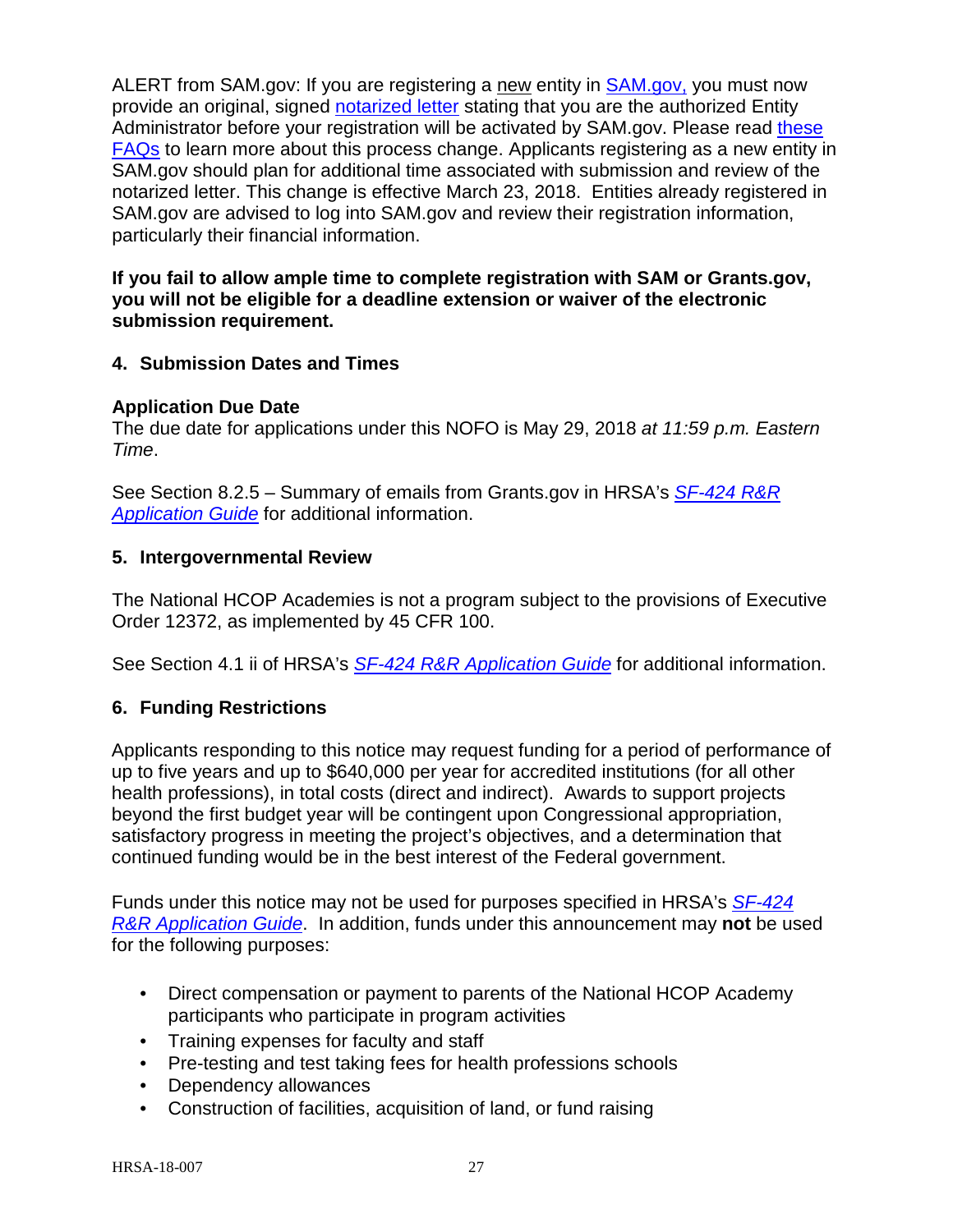- Interview trips to health and allied health professions schools
- Support of courses that are offered as part of the regular academic curriculum and not part of the National HCOP Academy programming
- Sectarian instruction or for any religious purpose
- Job placement activities
- Activities for health professionals (e.g., internships, externships, residencies)
- Remedial courses not offered during the National HCOP Academy programming
- Faculty support for full-time course work during the academic year
- Pilot projects, planning projects, feasibility studies, or activities of a similar nature
- Meals, beverages, lodging, and transportation that are not essential to conduct the National HCOP Academy activity

The General Provisions in Division H of the Consolidated Appropriations Act, 2018 (P.L. 115-141) apply to this program. Please see Section 4.1 of HRSA's HRSA's *[SF-424](http://www.hrsa.gov/grants/apply/applicationguide/sf424rrguidev2.pdf) R&R [Application Guide](http://www.hrsa.gov/grants/apply/applicationguide/sf424rrguidev2.pdf)* for additional information. Note that these or other restrictions may apply in FY 2019, as required by law.

You are required to have the necessary policies, procedures and financial controls in place to ensure that your organization complies with all legal requirements and restrictions applicable to the receipt of federal funding including statutory restrictions on use of funds for lobbying, executive salaries, gun control, abortion, etc. Like those for all other applicable award requirements, the effectiveness of these policies, procedures and controls is subject to audit.

All program income generated as a result of awarded funds must be used for approved project-related activities. Post-award requirements for program income can be found at [45 CFR § 75.307.](http://www.ecfr.gov/cgi-bin/retrieveECFR?gp=1&SID=4d52364ec83fab994c665943dadf9cf7&ty=HTML&h=L&r=PART&n=pt45.1.75#se45.1.75_1307)

## <span id="page-32-0"></span>**V. Application Review Information**

#### <span id="page-32-1"></span>**1. Review Criteria**

Procedures for assessing the technical merit of applications have been instituted to provide for an objective review of applications and to assist you in understanding the standards against which your application will be judged. Critical indicators have been developed for each review criterion to assist you in presenting pertinent information related to that criterion and to provide the reviewer with a standard for evaluation. Review criteria are outlined below with specific detail and scoring points.

These criteria are the basis upon which the reviewers will evaluate and score the merit of the application. The entire proposal will be considered during objective review.

Review criteria are used to review and rank applications. The National HCOP Academies program has five review criteria: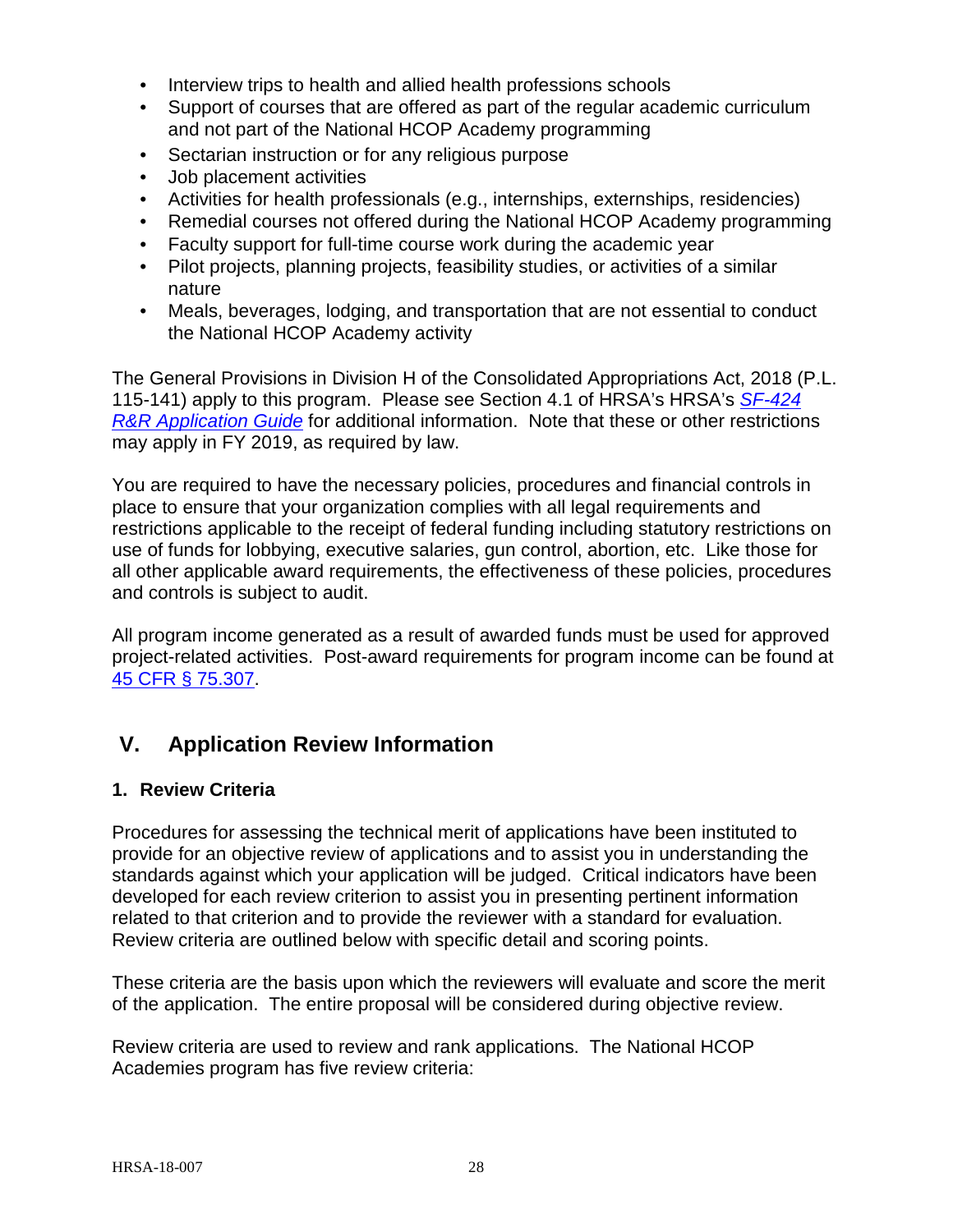#### *Criterion 1: PURPOSE AND NEED (20 points) – Corresponds to Section IV's Purpose and Need*

The quality of and extent to which the application demonstrates a comprehensive understanding of the problem and associated contributing factors to the problem as evidenced by the following:

- Support data (within 3 years) that include information on the academic performance and socio-economic support needs of the target population(s) in the geographic area of the proposed the National HCOP Academy project. Sample data might include standardized test scores, high school dropout rates, on-time graduation rates from high school or two- or four-year colleges, GED attainment, employment and income data, numbers of adults aged 25 or older without post-secondary education, the demographics of health professionals in the targeted geographic area, etc.
- The targeted disciplines of the proposed National HCOP Academy project mirror the health professions workforce needs of the geographic area to be served.
- Description of the trends (three-year) for total school enrollment (number/percentage distribution) and first-year enrollment of students from disadvantaged backgrounds in health or allied health programs by discipline.
- Description of the barriers along the educational pipeline for students from disadvantaged backgrounds or adult/non-traditional learners and how the applicant intends to address these barriers.
- Three-year trend data on the number/percentage of first-generation to college students from disadvantaged backgrounds to graduate from applicant's college, university, health, or allied health programs.
- Demographics of the student populations to be served:
	- o Percentage of students on applicants campus receiving need-based financial aid (e.g., Pell Grant); and
	- o Percentage of students in partnering high school(s) receiving free or reduced meals.

*Criterion 2: RESPONSE TO PROGRAM PURPOSE (35 points) – Corresponds to Section IV's Response to Program Purpose Sub-section (a) Methodology/Approach, Sub-section (b) Work Plan and Sub-section (c) Resolution of Challenges*

#### *Criterion 2 (a): WORK PLAN (15 points) – Corresponds to Section IV's Response to Program Purpose Sub-section (a) Work Plan*

The quality of and extent to which the application is clear, comprehensive, and provides specific goals and objectives that are measureable, attainable and realistic; and the concrete steps that will be used to achieve those goals and objectives are outlined. The description should include a timeline, stakeholders, and a description of the populations and communities served. The plausibility of the logic model proposed also will be evaluated.

The quality of and extent to which the proposed project responds to the "Purpose" included in the program description. The strength of the proposed goals and objectives and their relationship to the identified project. The extent to which the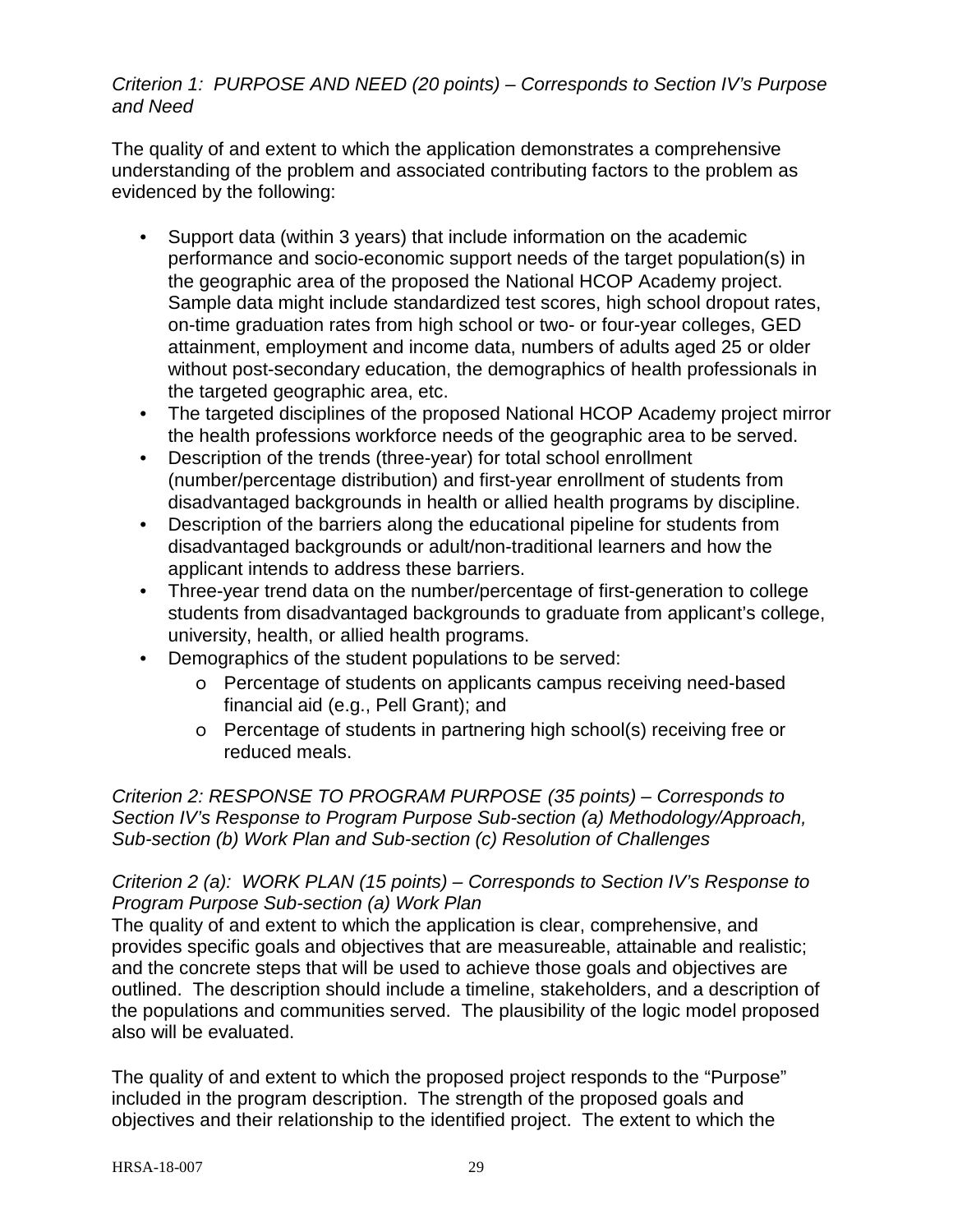activities (scientific or other) described in the application is capable of addressing the problem and attaining the project objectives. The feasibility and quality of extent to which the application addresses:

- The nine statutorily authorized HCOP activities in a manner that is effective, well-delineated and consistent with the programmatic requirements;
- Alignment of the proposed objectives and activities with the statutory purposes;
- Effective use of population data to improve educational outcomes of trainees from disadvantaged backgrounds;
- The projected number of the National HCOP Academy participants for each education level (high school; undergraduate community college or four year institution; health professions degree program; or adult/non-traditional student);
- The projected number of the National HCOP Academy participants for each HRSA-branded structured program activity (HCOP National Ambassadors, HCOP Summer programs, HCOP Saturday Academies, HCOP prematriculation programs, HCOP post-baccalaureate programs, and HCOP adult/nontraditional students) for the first budget period;
- The projected number of the National HCOP Academy participants in each structured program category to receive stipends; and
- Objectives that are measurable (using baseline data) with specific outcomes for each budget period of the project; and provides anticipated outcome data in quantitative and qualitative terms using actual numbers and percentages.

## *Criterion 2 (b): METHODOLOGY/APPROACH (15 points) – Corresponds to Section IV's Response to Program Purpose Sub-section (b) Methodology/Approach*

The quality of and extent to which the application responds to the requirements and expectations of the program and addresses the needs highlighted in the Need section. The extent to which the applicant proposes methods and clearly describes tools, strategies, and resources needed to achieve each objective. Note that these must relate to the program purposes that include, but are not limited to, diagnostic tools, teaching techniques, tutoring, and/or cultural competence materials, etc.

The applicant should provide a timetable and identify responsible persons for implementation of the activities that will support the objectives. The description should encompass information about what, how, when, for who, by whom, and where the activity will be conducted. This includes non-traditional methods that may produce positive outcomes resulting from the community and other sources that assist and support the project and the student's success. Present the activities in a logical, sequential manner, clearly indicating when specific activities will take place.

The quality of and extent to which the applicant describes:

The participant eligibility requirements, such as the selection process and selection criteria, including the specific elements used for the selection criteria (e.g., grade point average, standardized test scores, income level, single parent status, first-generation college student, English as a second language, letters of recommendation, etc.) and identifies the personnel involved in selecting the National HCOP Academy participants;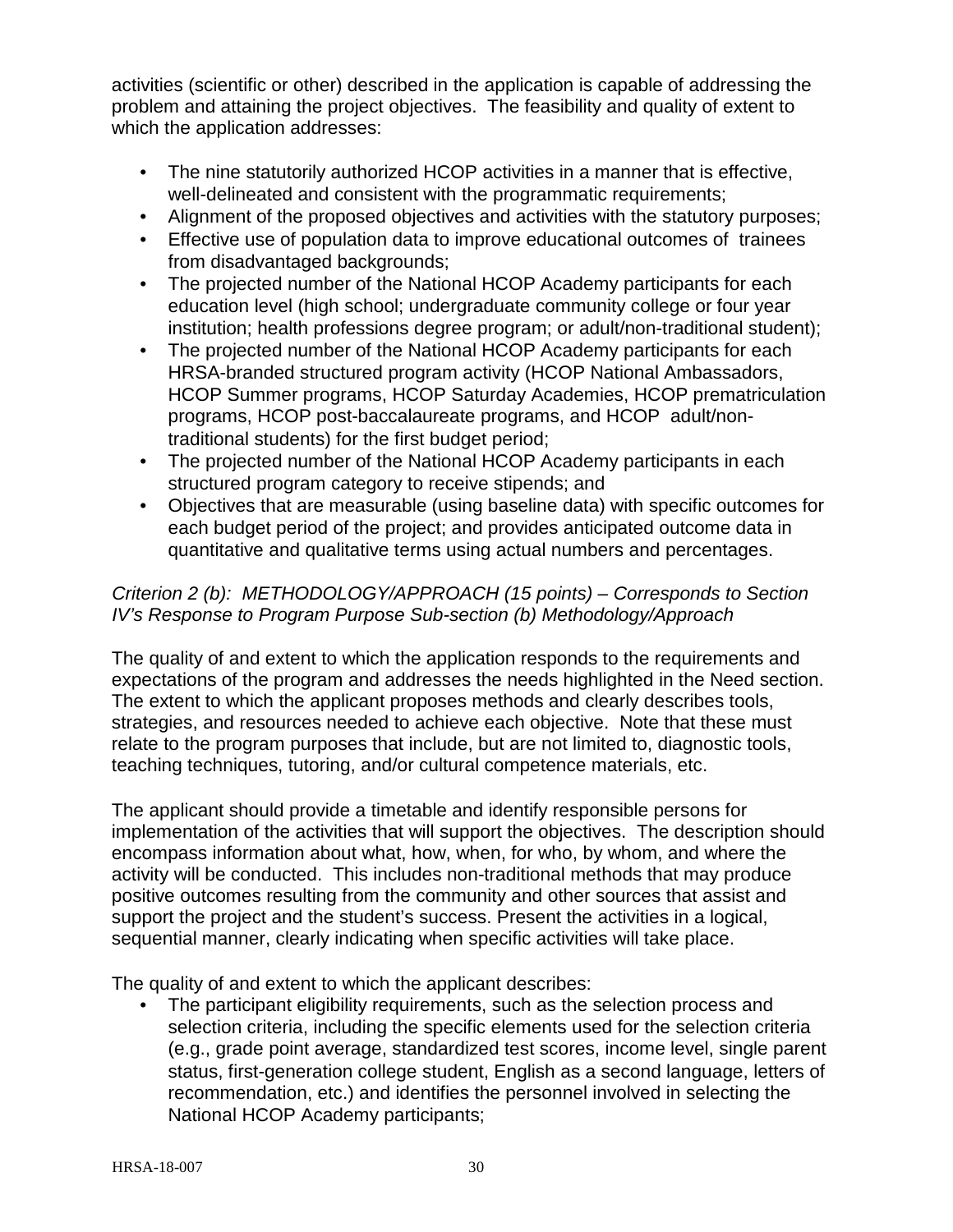- The strategies for the recruitment of individuals from disadvantaged backgrounds interested in health or allied health careers;
- Expanded opportunities for learning experiences in underserved communities; and
- Effective use of community-based partners, including linkages with institutions of higher learning, school districts and other community-based entities (such as Area Health Education Centers).

#### *Criterion 2 (c): RESOLUTION OF CHALLENGES (5 points) – Corresponds to Section IV's Response to Program Purpose Sub-section (c) Resolution of Challenges*

The extent to which the applicant demonstrates an understanding of potential obstacles and challenges during the design and implementation of the project, as well as a plan for dealing with identified contingencies that may arise:

- Reasonableness and comprehensiveness of the identified challenges, considering the scope of the project, identified partners, and anticipated outcomes; and
- Feasibility of proposed solutions to identified challenges.

*Criterion 3: IMPACT(15 points) – Corresponds to Section IV's Impact Sub-section (a) Evaluation and Technical Support Capacity, and Sub-section (b) Project Sustainability*

*Criterion 3(a): EVALUATION AND TECHNICAL SUPPORT CAPACITY (10 points) – Corresponds to Section IV's Impact Sub-section (a) Evaluation and Technical Support Capacity* 

- The quality of and extent to which the evaluation plan clearly describes the inputs, outputs, outcomes, key processes, variables to be measured and how all key evaluative measures will be reported over the five-year project period;
- Awardees will be required to report on their evaluation activities and findings as part of their annual progress reports; and
- The quality of and extent to which the dissemination plans for project results are described, may be national in scope, and the degree to which the project activities are replicable.

Specific criteria include:

- The evaluation plan provides a clear and logical methodology for monitoring progress for the attainment of the program objectives and provide feedback for continuous programmatic improvement;
- The data collection methodology and analysis is well described and the personnel who will be involved with the activities are identified;
- The program has skilled and experienced evaluation staff (see Attachment 1 and Biographical Sketches), including previous work of a similar nature and related publications, and describes the responsibilities of key personnel and the amount of time and effort proposed to perform the project evaluation activities;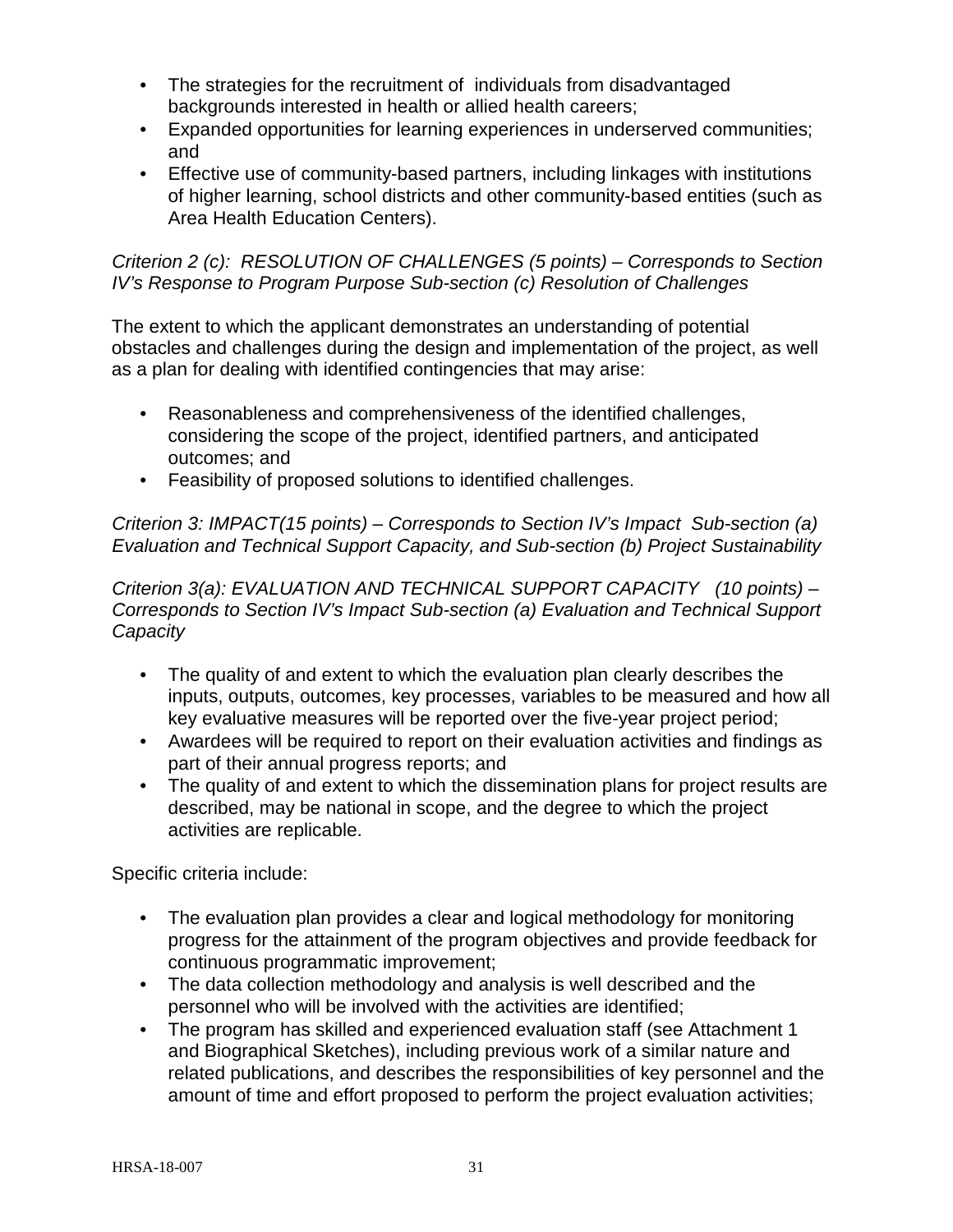- The work plan includes a descriptive infrastructure for data collection, if not already in place. Applicant includes a plan with milestones and target dates with a systematic method for collecting, analyzing, and reporting performance and evaluation data, and how such data (a) displays improvements in educational outcomes and competencies associated with competitive entry, matriculation and graduation from a health or allied health profession program; (b) displays processes that will be used for program development or anticipated challenges; and (c) contributes to improvements in overall project performance; and
- The strength of the plan for disseminating and implementing the National HCOP Academy project outcomes and results within and outside of the institution, including the health professions education and/or health professions workforce; and the community, regionally and/or nationally, including timelines for dissemination and implementation.

#### **Program Assessment and Improvement:**

- The quality of and extent to which the strength and effectiveness of the plan to incorporate continuous quality improvement of grant activities will be incorporated into the project. This includes how and when feedback from evaluation findings will be incorporated into the project's continuous quality improvement plans; and
- The extent to which proposed evaluation measures are able to assess that program objectives have been met and can be attributed to project activities.

#### *Criterion 3 (b): PROJECT SUSTAINIBILITY (5 points) – Corresponds to Section IV's Impact Sub-section (b) Project Sustainability*

The extent to which the applicant describes a solid plan for project **sustainability**  after the period of Federal funding ends. The extent to which the applicant clearly articulates likely challenges to be encountered in sustaining the program, and describes logical approaches to resolving such challenges, as evidenced by the following:

- The extent to which the activities are replicable and sustainable, such as successful recruitment, training, and retention of trainees from disadvantaged backgrounds and successful graduation from high school, undergraduate school or a health/allied health professions school;
- The extent to which the program, or significant components of the program, will be maintained beyond the National HCOP Academy grant funding, funding initiatives and strategies, and a proposed timetable for becoming self-sufficient;
- A plan to improve dissemination of best practices related to effective recruitment, retention and graduation of students from disadvantaged backgrounds; and
- Resolutions to challenges to reach self-sufficiency.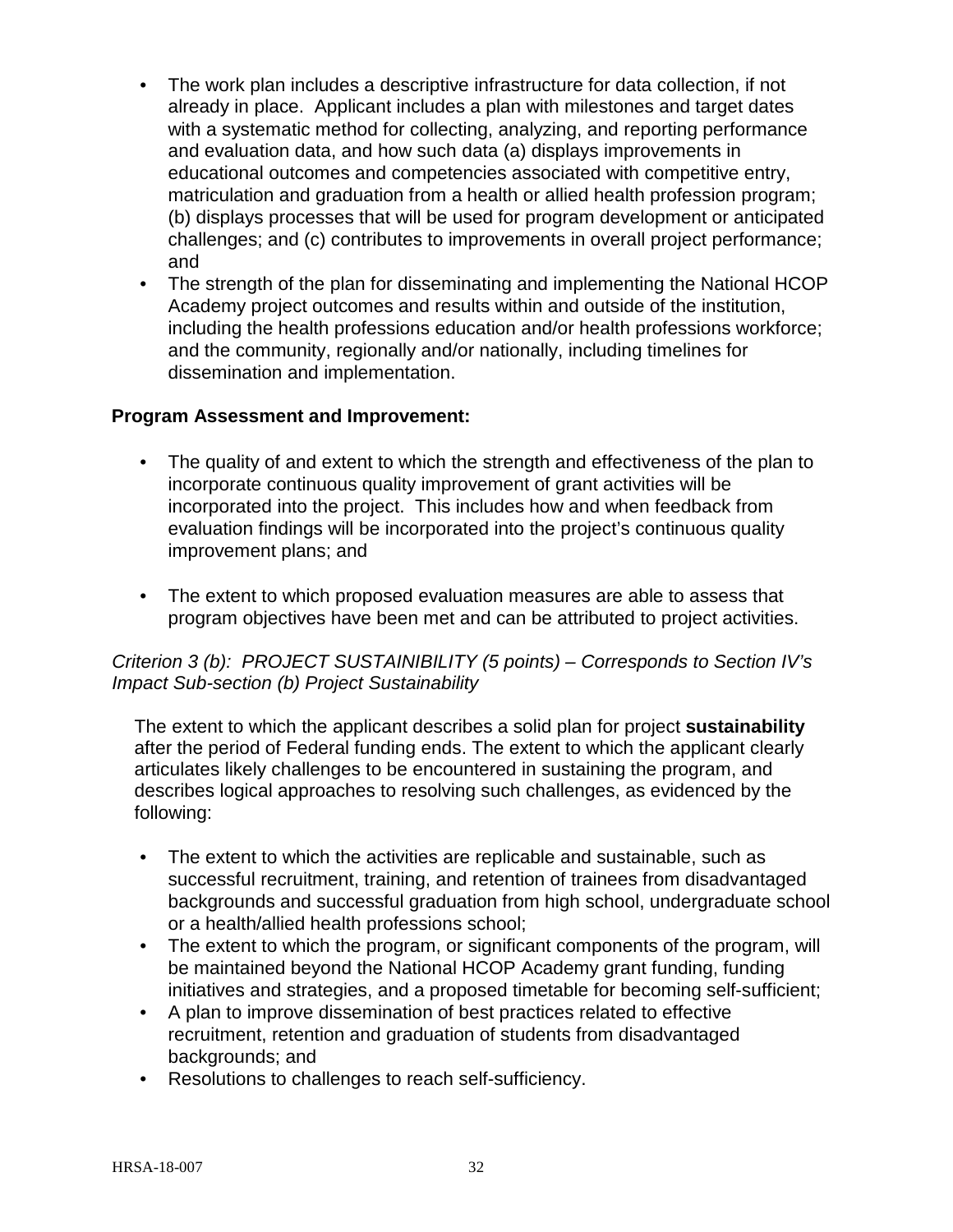#### *Criterion 4: ORGANIZATIONAL INFORMATION, RESOURCES AND CAPABILITIES (20 points) – Corresponds to Section IV's Organizational Information, Resources and Capabilities*

The quality of and extent to which project personnel are qualified by training and/or experience to implement and carry out the National HCOP Academy project. The capabilities of the applicant organization, quality of health professions education and availability of facilities and personnel to fulfill the needs and requirements of the proposed program and demonstrated commitment to developing a culturally and linguistically competent health professions workforce by establishing a system that values the importance of diversity in the delivery of health care services to all segments of the population. The extent to which the proposed program has:

- Evidence of demonstrated commitment to students from disadvantaged backgrounds and/or underserved communities (e.g., students from disadvantaged backgrounds enrollment and graduation data, both baseline and progress in the last five years, from the application submission date, formalized, individualized mentoring program for students, formalized student retention plan, Memoranda of Understanding (MOUs) and Articulation Agreements);
- Evidence of institutional resources and activities aimed at developing, training, and strengthening the academic performance and cultural competence of students from disadvantaged backgrounds throughout the educational pipeline, including health professions school (e.g. formalized student retention plan, documentation of the continuous review of graduation cohorts each year, leadership development and engagement of students from disadvantaged backgrounds, MOUs and Articulation Agreements);
- The qualifications of key personnel through training and/or experience to implement and carry out the proposed project;
- A discussion of the capabilities of the applicant organization, including the quality and availability of facilities and personnel, to fulfill the needs and requirements of the proposed project;
- The percentage of time, including in-kind, dedicated to the project by the Project Director;
- Evidence of support and commitment by collaborating partners. Dated (within the past 12 months), formal signed MOUs/letters of agreement/letters of support describing working relationships with key organizations indicating their willingness to perform in accordance with the plan presented in the application, if applicable; and
- A discussion of activities and outcomes, related to project objectives, being appropriate given the qualifications of the project director and the proposed level of staff, resources available, length of the project period, adequacy of the facilities available to the applicant, and institutional eligibility.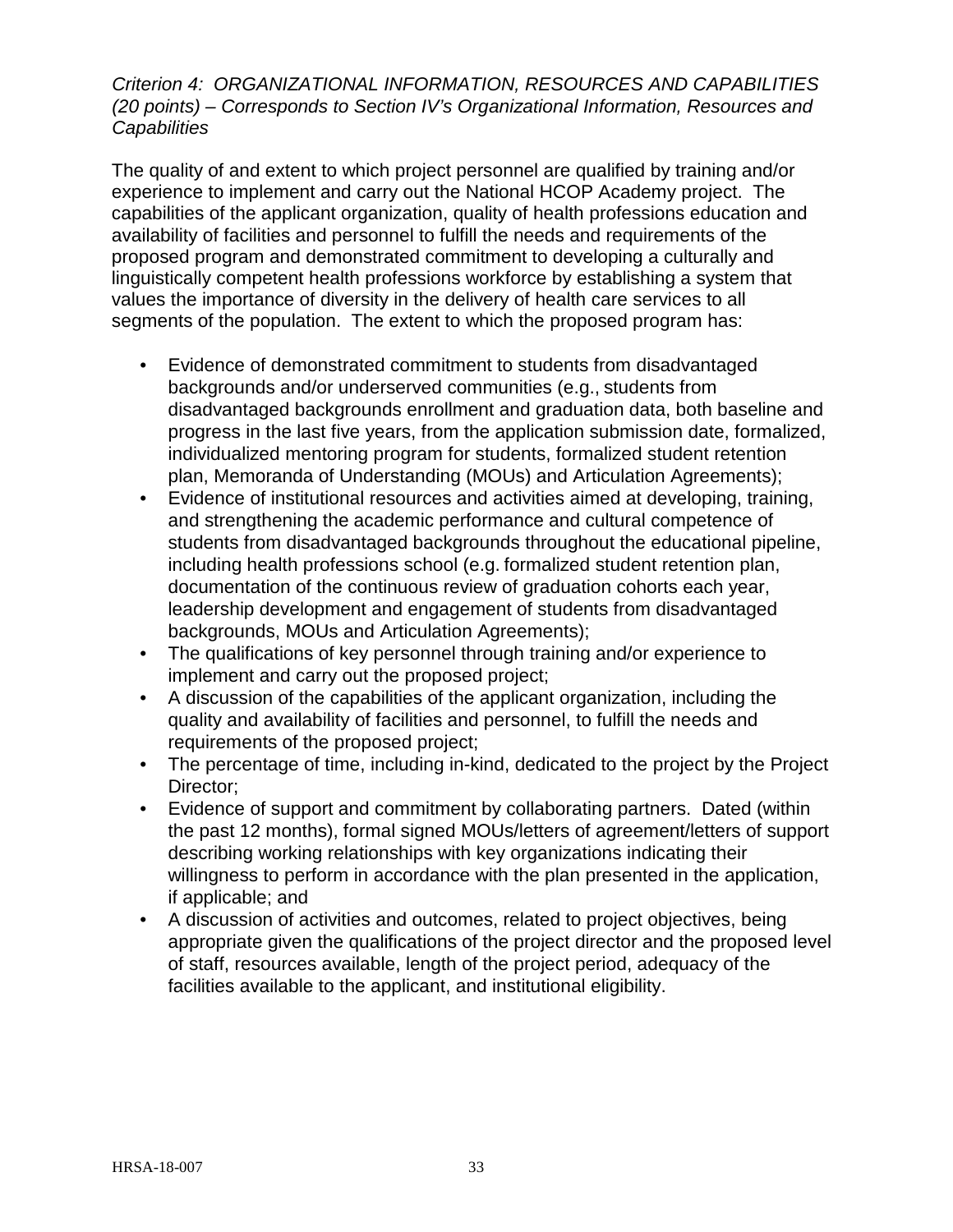#### *Criterion 5: SUPPORT REQUESTED (10 points) – Corresponds to Section IV's Budget Justification Narrative and SF-424 R&R budget forms*

The reasonableness of the proposed budget for each year of the project period in relation to the objectives, the complexity of the research activities, and the anticipated results.

- The extent to which costs, as outlined in the budget and required resources sections, are reasonable given the scope of work;
- The extent to which key personnel have adequate time devoted to the project to achieve project objectives;
- A discussion of the administrative and managerial capability to carry out the project;
- An assurance of the effective use of grant funds and resources to carry out the project as evidenced by a reasonable proposed budget that reflects effective use of the funds requested and a detailed justification for each line item;
- Evidence of the level of in-kind and other sources of support, if any, proposed to use for carrying out the project;
- The extent to which the applicant demonstrates the cost-effectiveness of the unit cost of all proposed training cost of activities; and
- The extent to which trainee stipends, are reasonable and supportive of the project objectives.

## <span id="page-38-0"></span>**2. Review and Selection Process**

The independent review process provides an objective evaluation to the individuals responsible for making award decisions. The highest ranked applications receive consideration for award within available funding ranges. In addition to the ranking based on merit criteria, HRSA approving officials may also apply other factors in award selection, (e.g., geographical distribution), if specified below in this NOFO. HRSA may also consider assessment of risk and the other pre-award activities described in Section 3 below.

For this program, HRSA will use a funding preference and a special consideration for geographical dispersion.

## **Funding Preference**

The authorizing legislation, section 739(b) of the Public Health Service Act (42 U.S.C. 293c(b)) provides a funding preference for applicants that utilize a Comprehensive Approach. Applicants receiving the preference will be placed in a more competitive position among applications that can be funded. Applications that do not receive a funding preference will be given full and equitable consideration during the review process. The funding factor will be determined by the Objective Review Committee.

## **OVERVIEW OF THE NATIONAL HCOP ACADEMIES COMPREHENSIVE APPROACH**

The comprehensive approach is described in the statute as several public or nonpublic private health or educational entities establishing, enhancing and expanding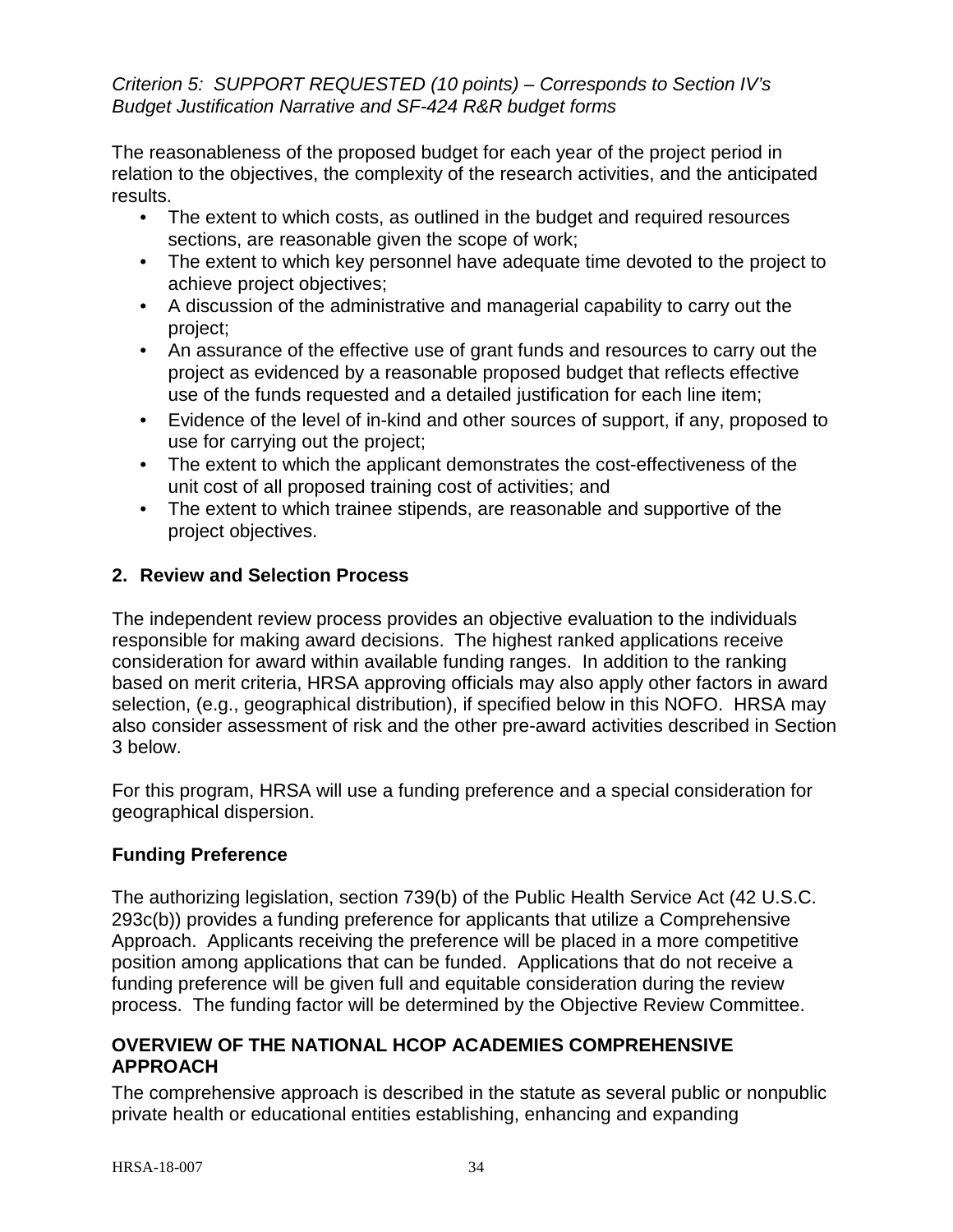educational programs that result in the development of a competitive applicant pool of individuals from disadvantaged backgrounds who desire to pursue health professions careers. The statutory funding preference will be applied to applications that meet all four of the following requirements of the comprehensive approach:

The entity shall have a demonstrated commitment to the comprehensive approach through formal signed agreements that have common objectives with institutions of higher education, school districts, and other community-based entities.

1) Formal signed agreements shall reflect the coordination of educational activities and support services, increased collaborations and linkages, and the consolidation of resources within a specific geographic area.

2) The design of educational activities involved shall provide for the establishment of a competitive health professions applicant pool of individuals from disadvantaged backgrounds by enhancing the total preparation (academic and social) of individuals to pursue a health professions career.

3) The programs or activities under the award shall focus on developing a culturally competent health care workforce that will serve the unserved and underserved populations within the geographic area.

## **Documenting the Comprehensive Approach**

Applicants must demonstrate a commitment to this approach through formal signed agreements (See Definition in Section VIII) between the lead applicant and each partner. Each formal signed agreement shall state the specific roles and responsibilities of each partner, and must delineate each partner's active involvement and resources provided for the project. Each formal signed agreement should also describe how each required element will be met. A statement of support is not a formal signed agreement. The formal signed agreement must be dated within twelve (12) months of the National HCOP Academy application deadline (May 29, 2018) and must be included in the National HCOP Academy application as **Attachment 5.**

#### **Special Consideration**

Geographic distribution of funds will be considered across the Department of Health and Human Services' ten (10) Regional Offices that directly serve state and local organizations and maximize the national impact of HRSA/BHW priorities. We anticipate funding at least one (1) grant award in each of the regions.

#### **Regional Information:**

The geographic breakout of the States, Territories, and jurisdictions included in each of the regions is below:

#### **Region 1: Boston**

Connecticut, Maine, Massachusetts, New Hampshire, Rhode Island, Vermont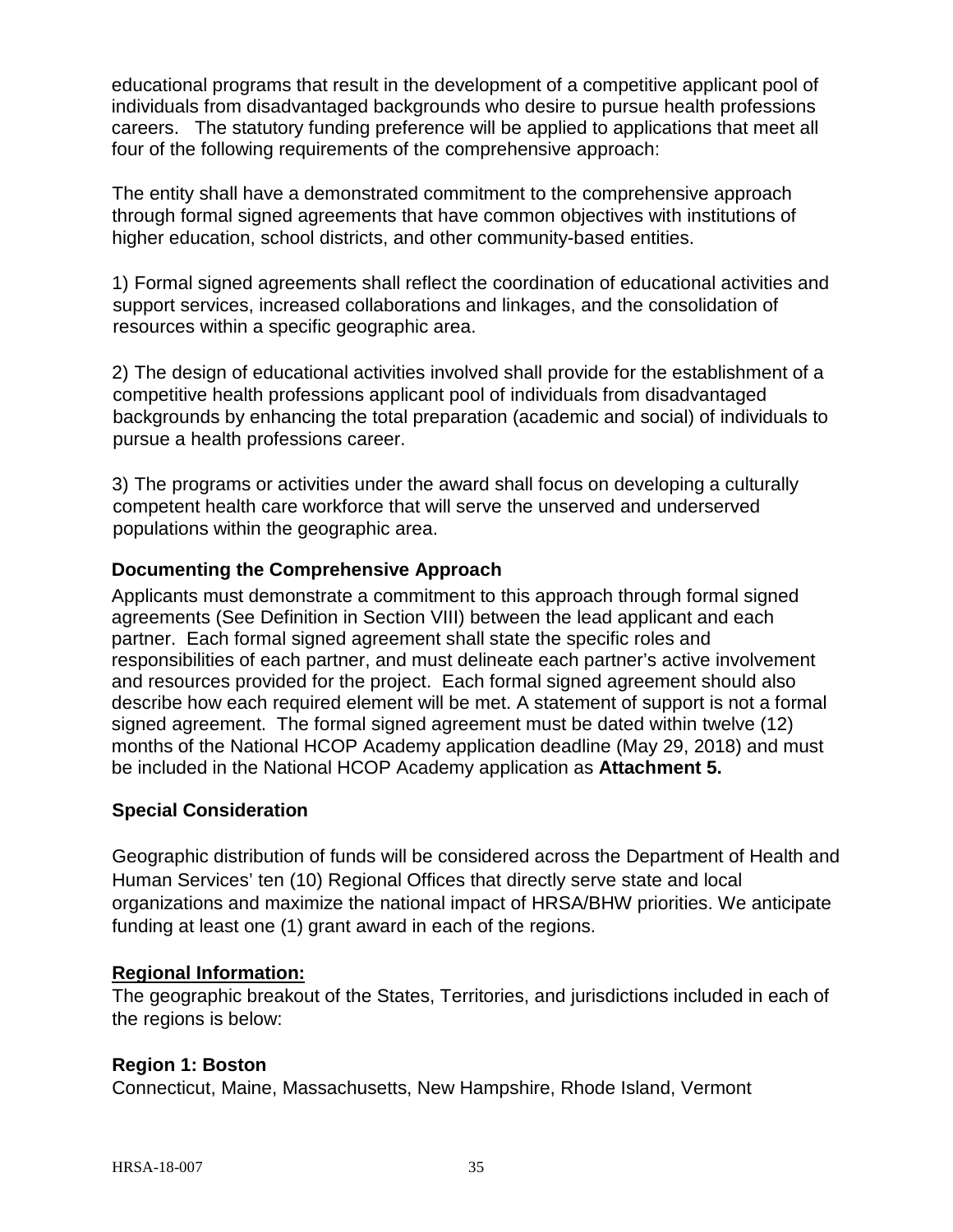#### **Region 2: New York**

New Jersey, New York, Puerto Rico, Virgin Islands

#### **Region 3: Philadelphia**

Delaware, District of Columbia, Maryland, Pennsylvania, Virginia, West Virginia

#### **Region 4: Atlanta**

Alabama, Florida, Georgia, Kentucky, Mississippi, North Carolina, South Carolina, Tennessee

#### **Region 5: Chicago**

Illinois, Indiana, Michigan, Minnesota, Ohio, Wisconsin

#### **Region 6: Dallas**

Arkansas, Louisiana, New Mexico, Oklahoma, Texas **Region 7: Kansas City** Iowa, Kansas, Missouri, Nebraska

#### **Region 8: Denver** Colorado, Montana, North Dakota, South Dakota, Utah, Wyoming

#### **Region 9: San Francisco**

Arizona, California, Hawaii, Nevada, American Samoa, Commonwealth of the Northern Mariana Islands, Guam, Federated States of Micronesia, Marshall Islands, and Republic of Palau.

## **Region 10: Seattle** Alaska, Idaho, Oregon, Washington

## <span id="page-40-0"></span>**3. Assessment of Risk and Other Pre-Award Activities**

HRSA may elect not to fund applicants with management or financial instability that directly relates to the organization's ability to implement statutory, regulatory or other requirements [\(45 CFR § 75.205\)](http://www.ecfr.gov/cgi-bin/retrieveECFR?gp=1&SID=4d52364ec83fab994c665943dadf9cf7&ty=HTML&h=L&r=PART&n=pt45.1.75#se45.1.75_1205).

Applications receiving a favorable objective review are reviewed for other considerations that include past performance, as applicable, cost analysis of the project/program budget, assessment of your management systems, ensuring continued applicant eligibility, and compliance with any public policy requirements, including those requiring just-in-time submissions. You may be asked to submit additional programmatic or administrative information (such as an updated budget or "other support" information) or to undertake certain activities (such as negotiation of an indirect cost rate) in anticipation of an award. However, even at this point in the process, such requests do not guarantee that an award will be made. Following review of all applicable information, the HRSA's approving and business management officials will determine whether an award can be made, if special conditions are required, and what level of funding is appropriate.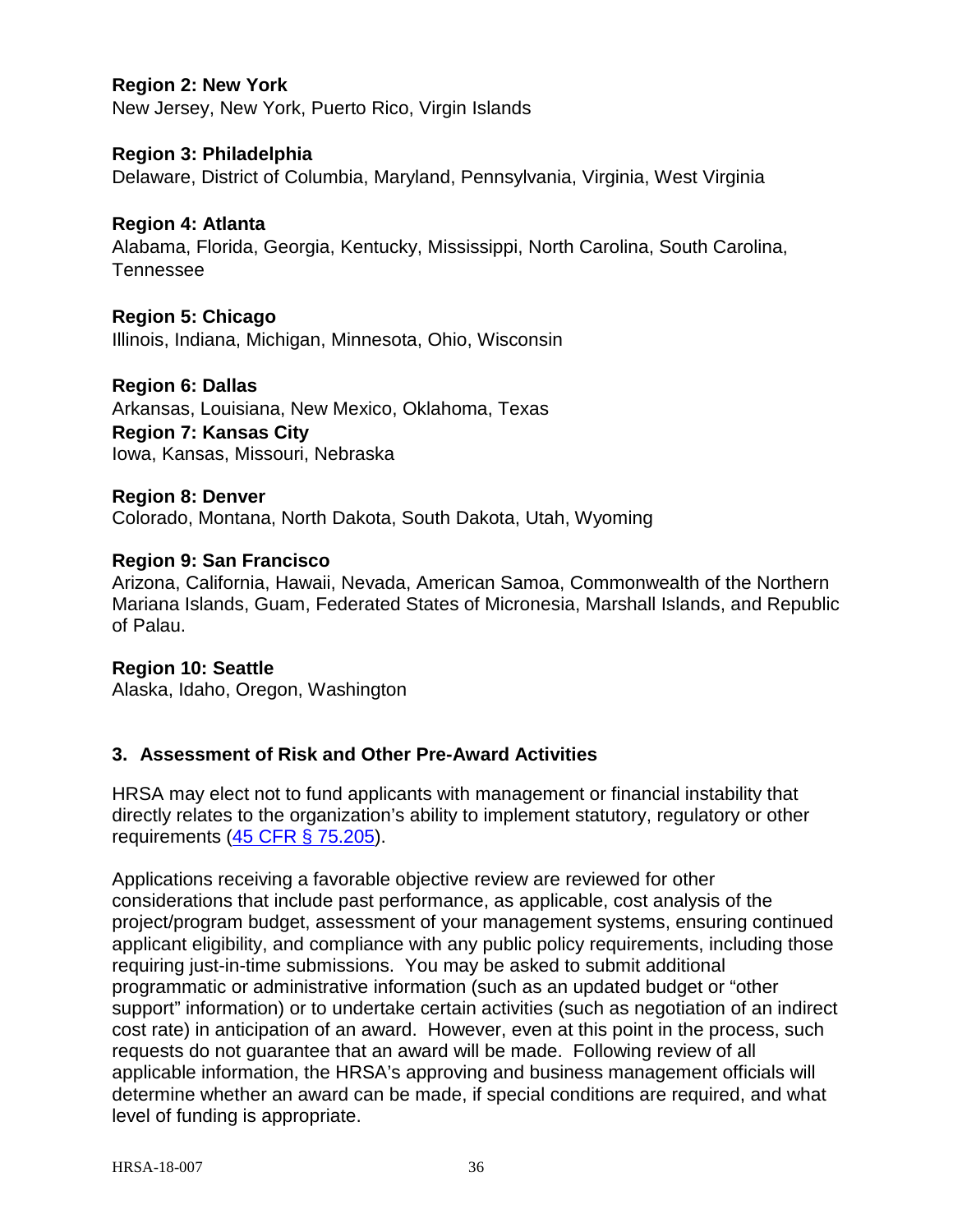Award decisions are discretionary and are not subject to appeal to any HRSA or HHS official or board.

Effective January 1, 2016, HRSA is required to review and consider any information about your organization that is in the [Federal Awardee Performance and Integrity](https://www.fapiis.gov/)  [Information System \(FAPIIS\).](https://www.fapiis.gov/) You may review and comment on any information about your organization that a federal awarding agency previously entered. HRSA will consider any of your comments, in addition to other information in [FAPIIS](https://www.fapiis.gov/) in making a judgment about your organization's integrity, business ethics, and record of performance under federal awards when completing the review of risk posed by applicants as described in [45 CFR § 75.205 HHS Awarding Agency Review of Risk](http://www.ecfr.gov/cgi-bin/text-idx?node=pt45.1.75)  [Posed by Applicants.](http://www.ecfr.gov/cgi-bin/text-idx?node=pt45.1.75)

A determination that an applicant is not qualified will be reported by HRSA to FAPIIS [\(45 CFR § 75.212\)](http://www.ecfr.gov/cgi-bin/text-idx?node=pt45.1.75).

## <span id="page-41-0"></span>**4. Anticipated Announcement and Award Dates**

HRSA anticipates issuing/announcing awards prior to the start date of September 1, 2018.

## <span id="page-41-1"></span>**VI. Award Administration Information**

#### <span id="page-41-2"></span>**1. Award Notices**

HRSA will issue the Notice of Award prior to the start date of September 1, 2018. See Section 5.4 of HRSA's *SF-424 [R&R Application Guide](http://www.hrsa.gov/grants/apply/applicationguide/sf424rrguidev2.pdf)* for additional information.

#### <span id="page-41-3"></span>**2. Administrative and National Policy Requirements**

Pursuant to 45 CFR §§ 75.322 and 75.448, to ensure that the investment of HRSA funds has as broad an impact as possible and to encourage innovation in the development of new learning materials, the Federal Government reserves a royaltyfree, nonexclusive and irrevocable right to reproduce, publish, or otherwise use the work for Federal purposes, and to authorize others to do so. The Federal Government has the right to: (1) obtain, reproduce, publish, or otherwise use the data produced under a Federal award; and (2) authorize others to receive, reproduce, publish, or otherwise use such data for Federal purposes.

These rights extend to products developed under the award, including a subaward or contract under the award (including, but not limited to, curricula, training models, technical assistance products, and any related materials). Such uses include, but are not limited to, the right to modify and distribute such products worldwide by any means, electronically or otherwise.

The recipient may not use Federal funds to pay any royalty or license fee for use of a copyrighted work, or the cost of acquiring by purchase a copyright in a work. If revenues are generated through selling products developed with Federal funds, including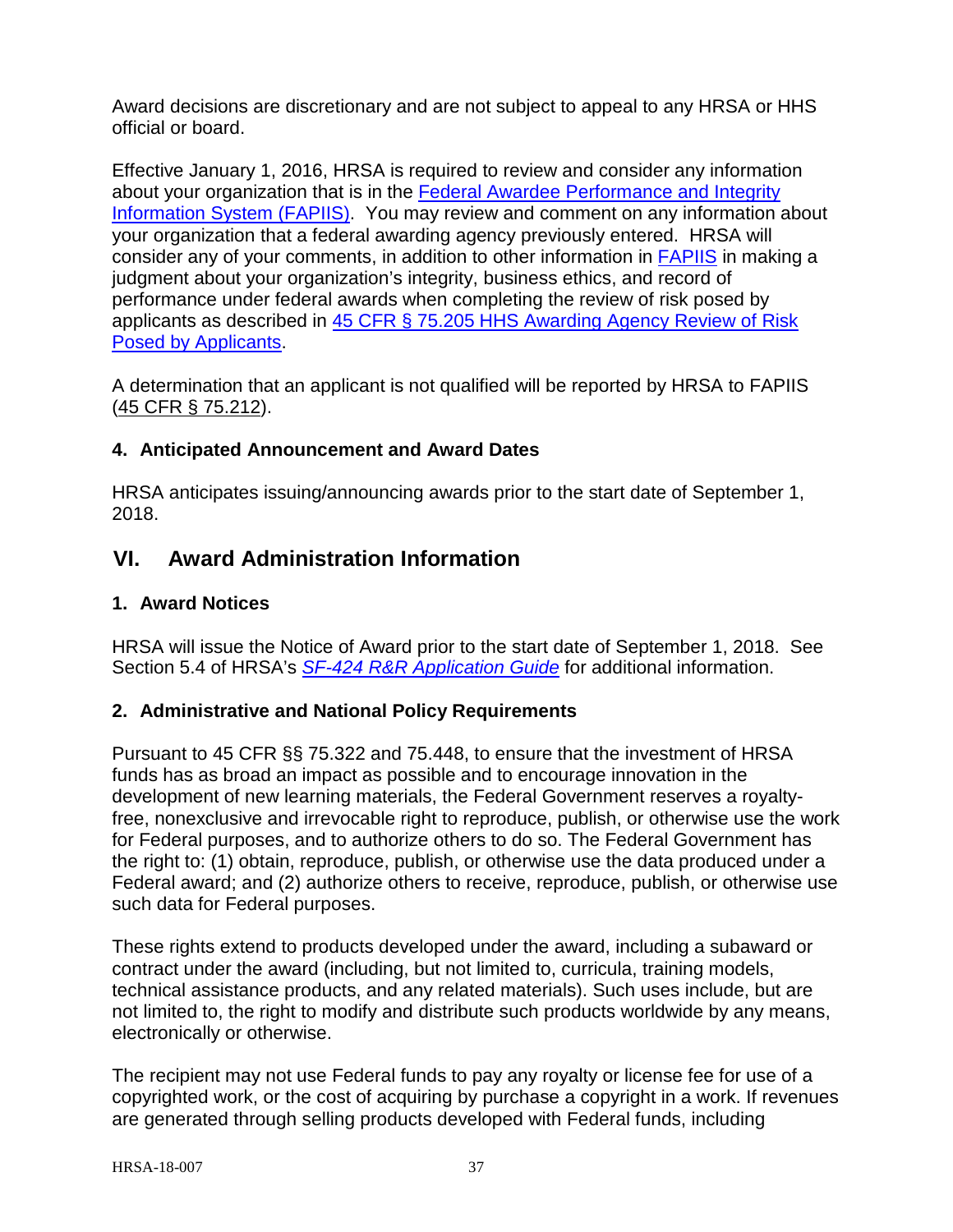intellectual property, HRSA treats such revenues as program income. However, pursuant to regulation, recipients shall have no obligation to HHS with respect to program income earned from license fees and royalties for copyrighted material, patents, patent applications, trademarks, and inventions made under a Federal award unless otherwise provided in the terms and conditions for the Federal award.

See also Section 2.2 of HRSA's *SF-424 [R&R Application Guide](http://www.hrsa.gov/grants/apply/applicationguide/sf424rrguidev2.pdf)*.

## <span id="page-42-0"></span>**3. Reporting**

Award recipients must comply with Section 6 of HRSA's *SF-424 [R&R Application Guide](http://www.hrsa.gov/grants/apply/applicationguide/sf424rrguidev2.pdf)* **and** the following reporting and review activities:

1) **Progress Report(s).** The recipient must submit a progress report to HRSA on an **annual** basis. HRSA will verify that approved and funded applicants' proposed objectives are accomplished during each year of the project.

The Progress Report has two parts. The first part demonstrates recipient progress on program-specific goals. Recipients will provide performance information on project objectives and accomplishments, project barriers and resolutions, and will identify any technical assistance needs.

The second part collects information providing a comprehensive overview of recipient overall progress in meeting the approved and funded objectives of the project, as well as plans for continuation of the project in the coming budget period. The recipient should also plan to report on dissemination activities in the annual progress report.

Further information will be provided in the award notice.

2) **Performance Reports.** The recipient must submit a Performance Report to HRSA via the EHBs on an annual basis. All HRSA recipients are required to collect and report performance data so that HRSA can meet its obligations under the Government Performance and Results Modernization Act of 2010 (GPRA). The required performance measures for this program are outlined in the Project Narrative Section IV's Impact Sub-section (a). Further information will be provided in the award notice.

The annual performance report will address all academic year activities from July 1 to June 30, and will be due to HRSA on July 31 each year. If award activity extends beyond June 30 in the final year of the period of performance, a Final Performance Report (FPR) may be required to collect the remaining performance data. The FPR is due within 90 days after the project period ends.

3) **Final Program Report.** A final report is due within 90 days after the project period ends. The Final Report must be submitted online by recipients in the Electronic Handbook system at [https://grants.hrsa.gov/webexternal/home.asp.](https://grants.hrsa.gov/webexternal/home.asp)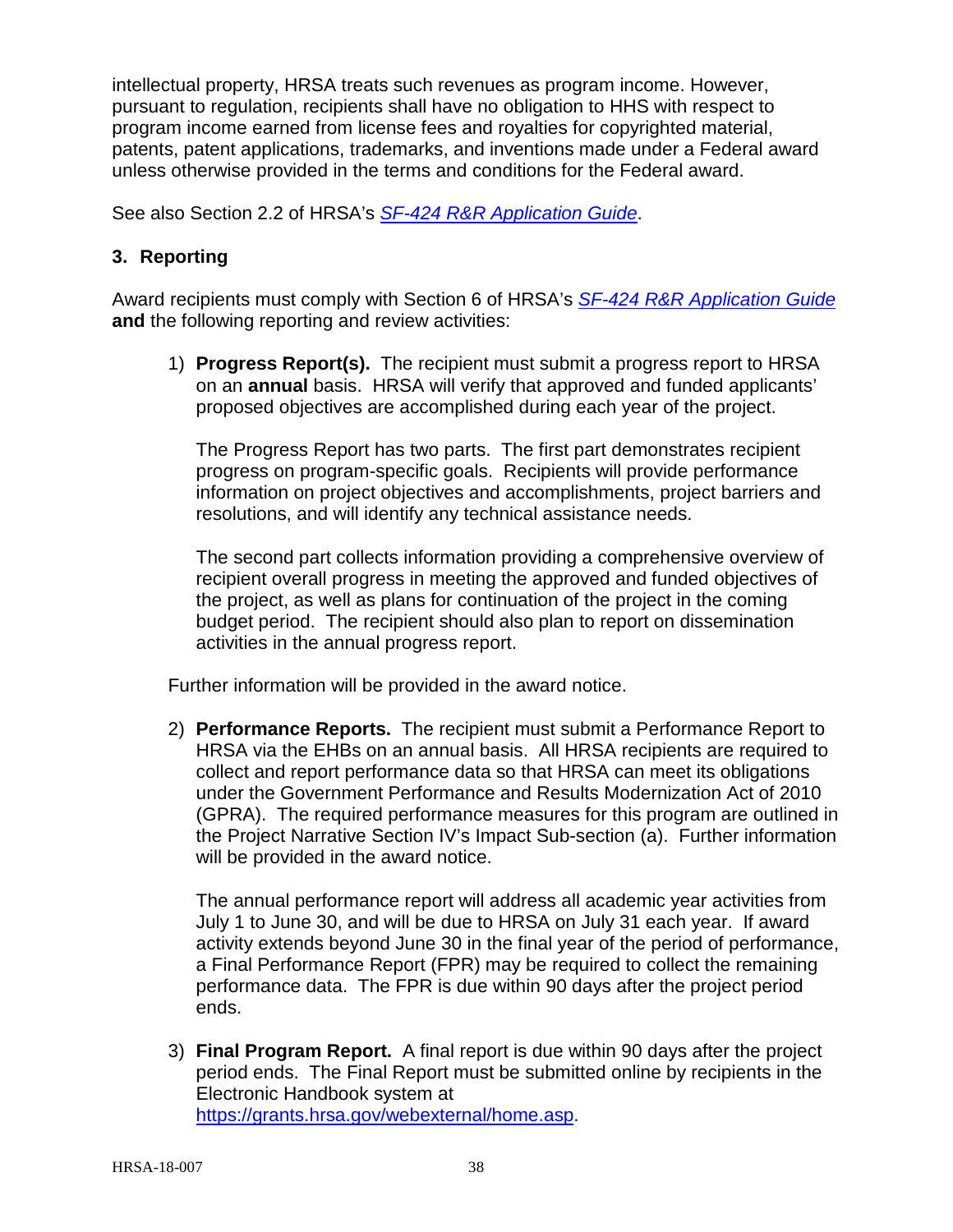The Final Report is designed to provide BHW with information required to close out a grant after completion of project activities. Recipients are required to submit a final report at the end of their project. The Final Report includes the following sections:

- **Project Objectives and Accomplishments Description of major** accomplishments on project objectives.
- **Project Barriers and Resolutions Description of barriers/problems that** impeded project's ability to implement the approved plan.
- **Summary Information:** 
	- Project overview
	- Project impact
	- Prospects for continuing the project and/or replicating this project elsewhere
	- Publications produced through this grant activity
	- Changes to the objectives from the initially approved grant Attachments: Grantees must submit new content created with the grant funds and modifications made to pre-existing, grantee-owned content using grant funds. This includes all products developed under the grant, including a subaward or contract under the grant or subaward (including, but not limited to, curricula, training models, technical assistance products, and any related materials).

Further information will be provided in the award notice.

- 4) **Federal Financial Report.** A Federal Financial Report (SF-425) is required according to the schedule in the *SF-424 [R&R Application Guide](http://www.hrsa.gov/grants/apply/applicationguide/sf424rrguidev2.pdf)*. The report is an accounting of expenditures under the project that year. Financial reports must be submitted electronically through the EHB system. More specific information will be included in the award notice.
- 5) **Integrity and Performance Reporting.** The Notice of Award will contain a provision for integrity and performance reporting in [FAPIIS,](https://www.fapiis.gov/) as required in [45](http://www.ecfr.gov/cgi-bin/retrieveECFR?gp=1&SID=4d52364ec83fab994c665943dadf9cf7&ty=HTML&h=L&r=PART&n=pt45.1.75%20-%20ap45.1.75_1521.xii)  [CFR part 75](http://www.ecfr.gov/cgi-bin/retrieveECFR?gp=1&SID=4d52364ec83fab994c665943dadf9cf7&ty=HTML&h=L&r=PART&n=pt45.1.75%20-%20ap45.1.75_1521.xii) Appendix XII.

## <span id="page-43-0"></span>**VII. Agency Contacts**

You may request additional information regarding business, administrative, or fiscal issues related to this NOFO by contacting:

Denis Nikiema Grants Management Specialist Division of Grants Management Operations, OFAM Health Resources and Services Administration 5600 Fishers Lane Rockville, MD 20857 Telephone: (301)443-8007 Email: dnikiema@hrsa.gov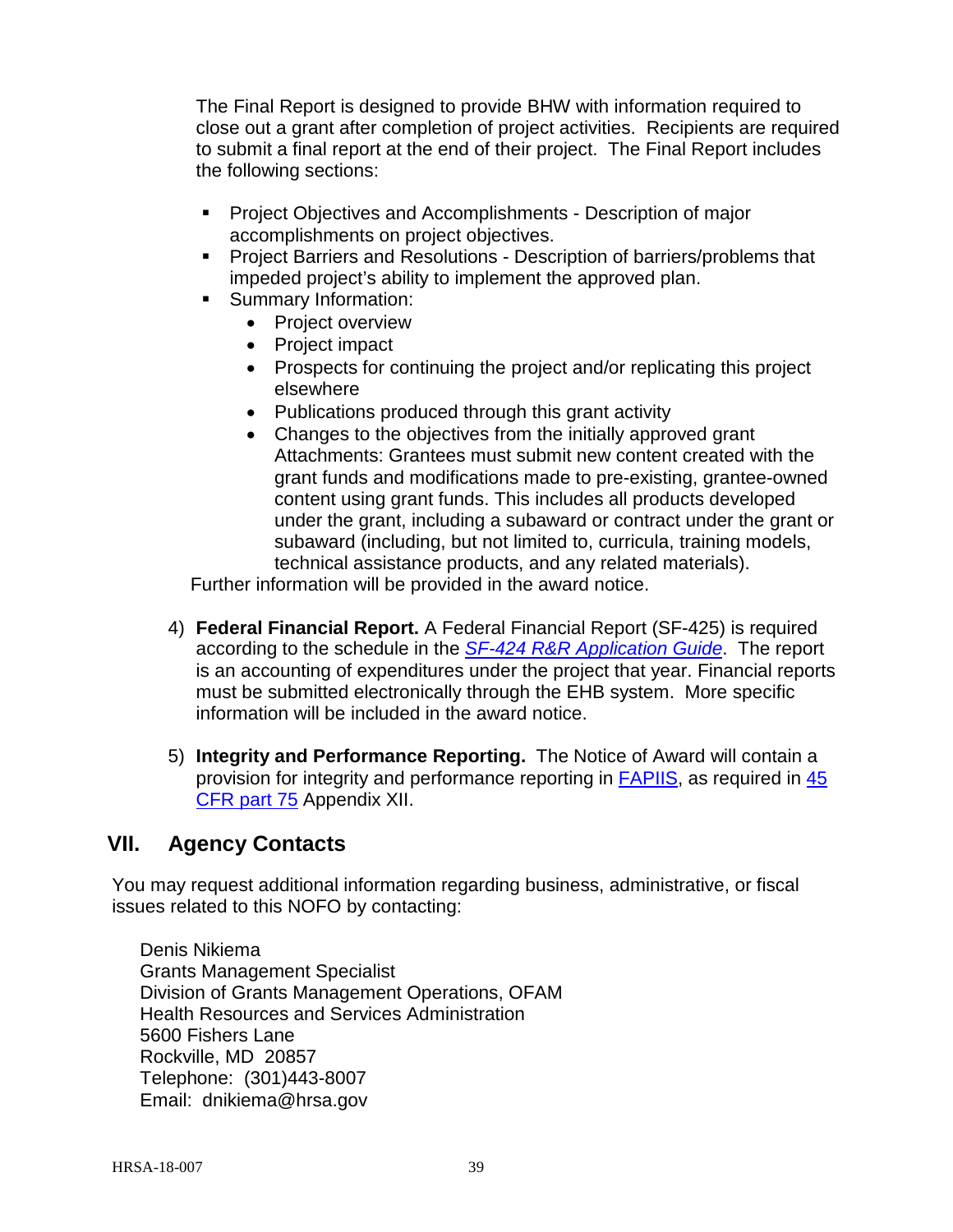You may request additional information regarding the overall program issues and/or technical assistance related to this NOFO by contacting:

Tammy Mayo-Blake, M.Ed. Education Program Specialist Division of Health Careers and Financial Support Bureau of Health Workforce Health Resources and Services Administration 5600 Fishers Lane, Room 15N-38D Rockville, MD 20857 Telephone: (301) 443-0827 Email: tmayo-blake@hrsa.gov

You may need assistance when working online to submit your application forms electronically. Always obtain a case number when calling for support. For assistance with submitting the application in Grants.gov, contact Grants.gov 24 hours a day, 7 days a week, excluding federal holidays at:

Grants.gov Contact Center Telephone: 1-800-518-4726 (International Callers, please dial 606-545-5035) Email: [support@grants.gov](mailto:support@grants.gov) Self-Service Knowledge Base: <https://grants-portal.psc.gov/Welcome.aspx?pt=Grants>

Successful applicants/recipients may need assistance when working online to submit information and reports electronically through HRSA's Electronic Handbooks (EHBs). For assistance with submitting information in HRSA's EHBs, contact the HRSA Contact Center, Monday-Friday, 8:00 a.m. to 8:00 p.m. ET, excluding federal holidays, at:

HRSA Contact Center Telephone: (877) 464-4772 TTY: (877) 897-9910 Web: <http://www.hrsa.gov/about/contact/ehbhelp.aspx>

## <span id="page-44-0"></span>**VIII. Other Information**

## **Logic Models:**

Additional information on developing logic models can be found at the following website: [https://www.cdc.gov/oralhealth/state\\_programs/pdf/logic\\_models.pdf.](https://www.cdc.gov/oralhealth/state_programs/pdf/logic_models.pdf)

Although there are similarities, a logic model is not a work plan. A work plan is an "action" guide with a timeline used during program implementation; the work plan provides the "how to" steps. A logic model is a visual diagram that demonstrates an overview of the relationships between the 1) resources and inputs, 2) implementation strategies and activities, and 3) desired outputs and outcomes in a project. Information on how to distinguish between a logic model and work plan can be found at the following website: [http://www.cdc.gov/healthyyouth/evaluation/pdf/brief5.pdf.](http://www.cdc.gov/healthyyouth/evaluation/pdf/brief5.pdf)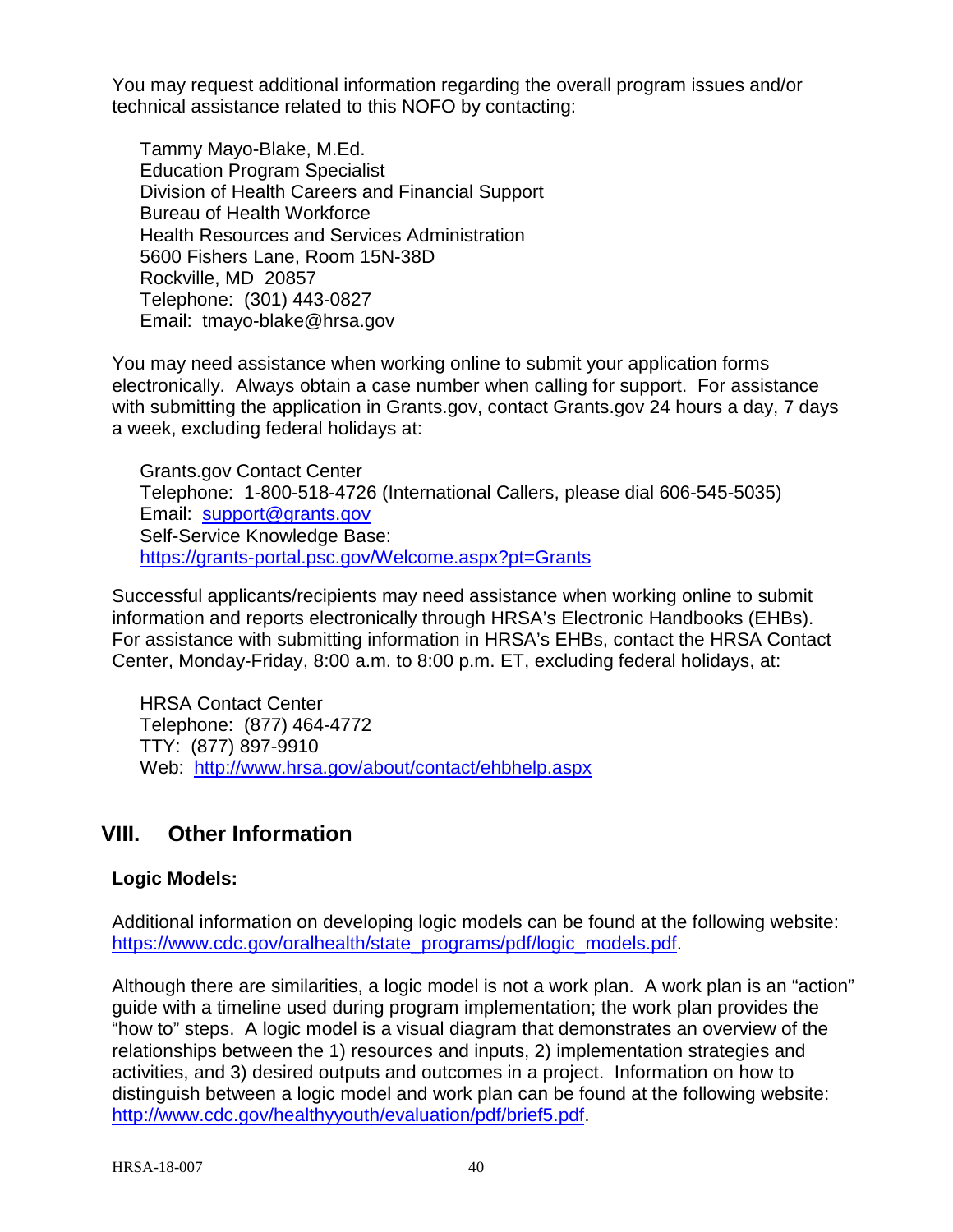#### Contracts/Subawards:

As applicable, include SF-424A Budget Information for Non-Construction Projects for EACH contract or subaward. Copies of this budget form may be found at [http://www.grants.gov/web/grants/forms/sf-424-family.html.](http://www.grants.gov/web/grants/forms/sf-424-family.html) Applicants should download the individual savable SF424A forms from our forms and attach them to the Attachments form. Complete the Budget Narrative, using the guidance on pages 28- 30 of the NOFO, and the *[SF-424](http://www.hrsa.gov/grants/apply/applicationguide/sf424rrguidev2.pdf,) [R](http://www.hrsa.gov/grants/apply/applicationguide/sf424rrguidev2.pdf,)&R [Application Guide](http://www.hrsa.gov/grants/apply/applicationguide/sf424rrguidev2.pdf)*. Include details of EACH subaward/subcontract within the Mandatory Budget Narrative. Upload the completed Mandatory Budget Narrative into the Application Package. Remember that the Mandatory Budget Narrative counts towards the total page limit of 70 pages.

Provide a clear explanation as to the purpose of each agreement, how the costs were estimated, and the specific deliverables. Applicants are responsible for ensuring that their organization or institution has in place an established and adequate procurement system with fully developed written procedures for awarding and monitoring all agreements. Reminder: recipients must notify potential subrecipients that entities receiving subawards must be registered in SAM and provide the recipient with their DUNS number.

#### **Technical Assistance:**

HRSA has scheduled the following technical assistance webinar / conference:

#### *Webinar*

Day and Date: Tuesday, April 17, 2018 Time: 2:00 p.m. – 3:30 p.m. Call-in Number: 888-950-9564 Participant Code: 3373316 Weblink**:** [https://hrsaseminar.adobeconnect.com/hcop\\_nofo/](https://hrsaseminar.adobeconnect.com/hcop_nofo/) Playback Number: 800-964-4665 Passcode: 1926 Expires: JUN-17-18 10:59 PM (CT) *Replays are generally available one hour after a call ends.*

*Conference Call*

Day and Date: Tuesday, May 1, 2018 Time: 2:00 p.m. – 3:00 p.m. Conference Number: 888-950-9564 Participant Passcode: 3373316 Playback Number: 866-363-4070 Passcode: 4321 *Replays are generally available one hour after a call ends.*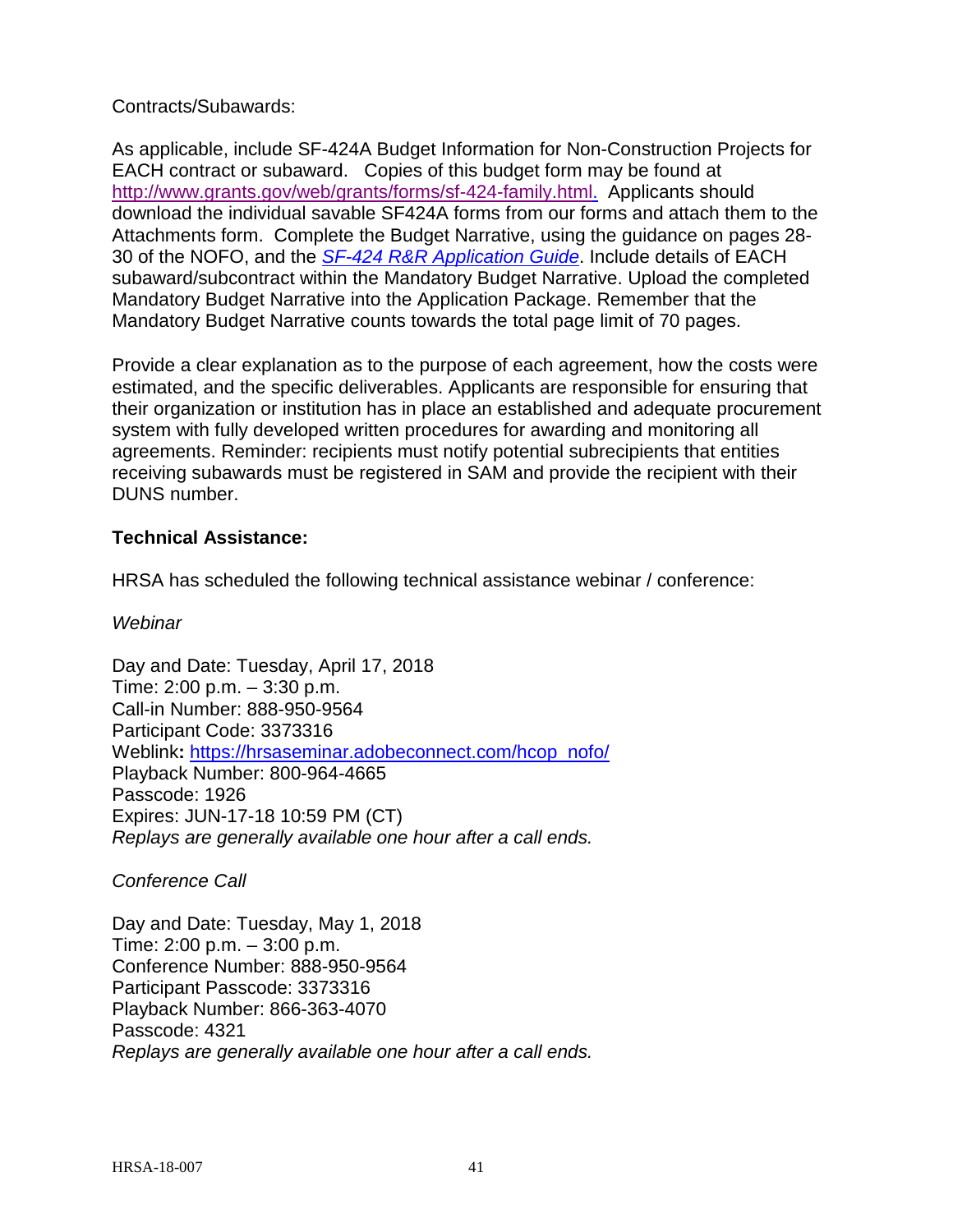#### **Program Definitions:**

A glossary containing general definitions for terms used throughout the Bureau of Health Workforce can be located at the [Health Workforce Glossary,](https://bhw.hrsa.gov/grants/resourcecenter/glossary) available at: [https://bhw.hrsa.gov/grants/resourcecenter/glossary.](https://bhw.hrsa.gov/grants/resourcecenter/glossary) The following additional definitions apply to this NOFO for Fiscal Year 2018:

**Adult Learners/Non-Traditional Students (including veterans) –** According the National Center for Education Statistics,[11](#page-46-0) non-traditional students meet one or more of seven (7) characteristics: 1) delayed enrollment in post-secondary education; 2) attends college part-time; 3) works full-time; 4) financially independent for financial aid purposes; 5) has dependents other than a spouse; 6) single parent; 7) does not have a high school diploma. Additionally, an adult learner/non-traditional student is 25 years or older. Please note that for the purposes of the National HCOP Academy project application, a high school diploma or General Education Diploma (GED) is required.

**Allied Health professional** – The term allied health professional means a health professional (other than a registered nurse or physician assistant) who –

- (A) Has received a certificate, an associate's, bachelors, masters, or doctoral degree, or post baccalaureate training, in a science relating to health care;
- (B) shares in the responsibility for the delivery of health care services or related services, including services related to the identification, evaluation and prevention of disease and disorders; dietary and nutritional services; health promotion services rehabilitation services; or health systems management services;
- (C) has not received a degree of doctor of medicine, a degree of doctor of osteopathy, a degree of doctor of dentistry or an equivalent degree, a degree of doctor of veterinary medicine or an equivalent degree, a degree of doctor of optometry or an equivalent degree, a degree of doctor of podiatric medicine or an equivalent degree, a degree of bachelor of science in pharmacy or an equivalent degree, a degree of doctor of pharmacy or an equivalent degree, a graduate degree in public health or an equivalent degree, a degree of doctor of chiropractic or an equivalent degree, a graduate degree in health administration or an equivalent degree, a doctoral degree in clinical psychology or an equivalent degree, or a degree in social work or an equivalent degree or a degree in counseling or an equivalent degree.

**Applicant Pool –** A student population that has participated along an educational pipeline whereby the individuals have gained exposure to or experience in health careers, and possess the academic preparation, interest, competitiveness, social and personal skills to become a health professional.

**Articulation Agreements** are formal partnership **agreements** between two or more Colleges and Universities documenting the transfer policies for a specific academic program or degree in general.

<span id="page-46-0"></span> $\overline{a}$ <sup>11</sup> U.S. Department of Education, National Center for Education Statistics (NCES), *Nontraditional Undergraduates/Definitions and Data*. Additional information is available at <https://nces.ed.gov/pubs/web/97578e.asp>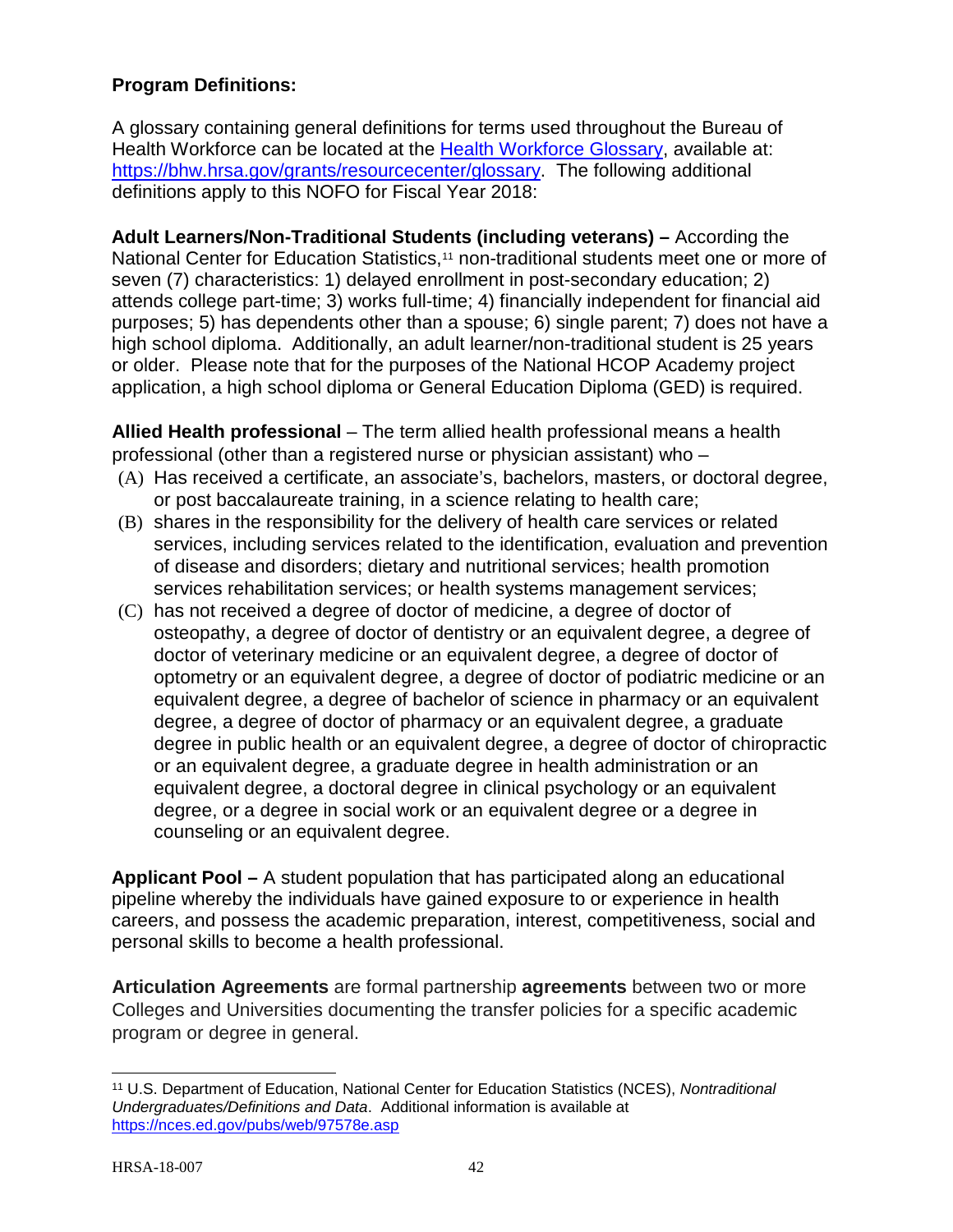**Comprehensive Approach –** Programs containing a network of entities that are formally linked programmatically. The network must include at minimum (including the applicant organization) a community-based entity, school district(s), an undergraduate institution, and health or allied health professions school); activities focused on the development of cultural competency; formal signed agreements; and activities to increase the competitiveness of students from disadvantaged backgrounds to pursue a health or allied health professions career.

**Community Based Entity –** Public or private non-profit health or educational entities (excluding degree-granting institutions), which provide health and/or educational programs as one of their major functions, are eligible applicants. Programs proposed by these entities must enhance the competitiveness of individuals from disadvantaged backgrounds to enter and graduate from health and allied health professions schools.

**Economically Disadvantaged** – an individual from a family with an annual income below a level based on low‐income thresholds, according to family size established by the U.S. Census Bureau, adjusted annually for changes in the Consumer Price Index, and adjusted by the Secretary of the U.S. Department of Health and Human Services, for use in all health professions programs. A family is a group of two or more individuals.

**Educationally Disadvantaged** – an individual who comes from a social, cultural, or educational environment that has demonstrably and directly inhibited the individual from obtaining the knowledge, skills, and abilities necessary to develop and participate in a health professions education or training program.

**Educational Level –** Educational categories whereby students are at one of the following levels: high school, undergraduate (including community college), graduate or professional, nontraditional/adult learner currently not enrolled in an educational program.

**Enrollees –**Participants in structured and unstructured programs who have not completed the program by the June 30 deadline of the reporting cycle.

**First Generation** – Refers to the first individual in his or her family to attend college.

**Formal Signed Agreement** – A written agreement between the lead applicant and a partner that delineates the specific roles, responsibilities, and resources of the partner. The document must include the signatures of authorized individuals from the lead applicant and partner entity. It must be dated within twelve months of the National HCOP Academy application deadline and must be included in the application.

**Graduate Program in Behavioral and Mental Health** – A graduate program in clinical psychology, clinical social work, professional counseling, or marriage and family therapy.

**HCOP Post-baccalaureate Program –** must be a part of an overall comprehensive program and is a conditional admissions program. The purpose of these programs is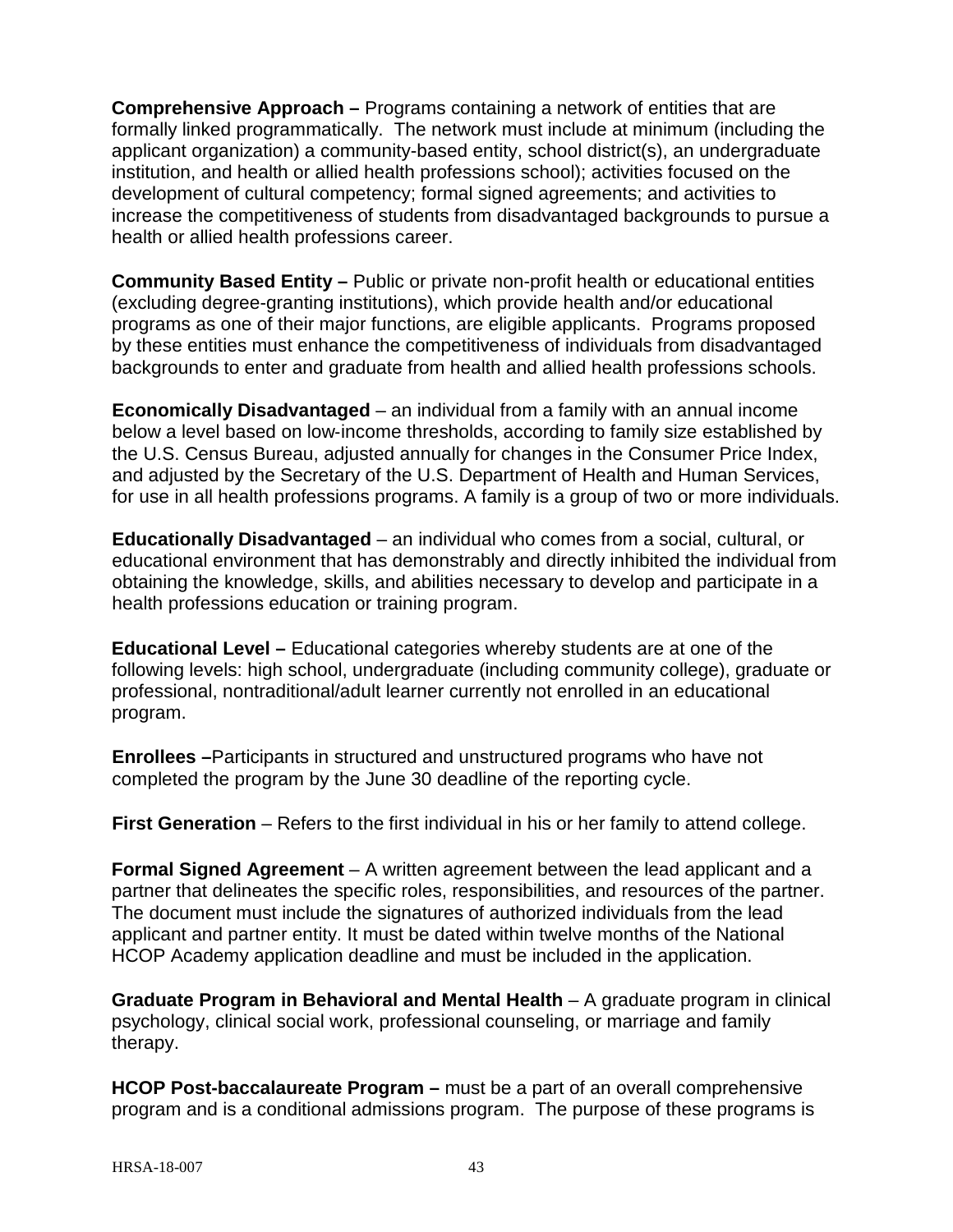to provide an avenue for students from disadvantaged backgrounds to gain admission into a health professions school. To be eligible for a National HCOP Academy-funded Post-baccalaureate program, a student must have an undergraduate degree with a science focus, and have applied and been denied admission to a health professions school.

**HCOP Pre-Matriculation Program** – A four to eight week summer program especially designed to prepare the HCOP Academy student participants for the rigors of the first year of a health professions school and to ease their transition into the health professions curriculum. A pre-matriculation program provides *6 hours of structured learning activities per day for a minimum of four weeks for a minimum of 10 students per educational level*.

**HCOP Pre-professional student** – a student trained in their junior/senior years of high school or undergraduate HRSA-funded programs that help develop an interest in attending or prepare them for entrance into a health professions school.

**HCOP Saturday Academies –** Educational enrichment and career support activities conducted on the weekend during the academic year for participating students. These activities may include but are not limited to field trips to health professions schools or health care delivery facilities, group study sessions, preparation for pre-requisite examinations, shadowing, tutorial assistance, improving test taking skills, career clubs, volunteer efforts at health care delivery sites, etc. Must have a minimum of 25 students per educational level that provides 6 hours of structured learning activities per day for a minimum of 20 Saturdays.

**HCOP Summer Program –** A designed curriculum or set of activities of a minimum of 25 students per educational level that provides 6 hours of structured learning activities per day for a minimum of six weeks.

**Health or Educational Entity –** An organization, agency or combination thereof that has the provision of health or educational programs as one of its major functions.

**Health Research Training –** Activities involving teaching students research principles, design and methodology to allow them the opportunity to apply such knowledge and develop skills through direct involvement in a research project.

**Institution of Higher Education –** An educational institution, in any state, or consortium of educational institutions which: 1) admits as regular students only persons having a certificate of graduation from a school providing secondary education, or the recognized equivalent of such a certificate; 2) is legally authorized within such state to provide a program of education beyond secondary education; 3) provides an educational program for which it awards a Bachelor's degree or higher, or provides not less than a two-year program (or its equivalent) which is acceptable for full credit toward such a degree; 4) is a public or other nonprofit institution; and 5) is accredited by a recognized body or bodies approved for such purpose by the Secretary of Education.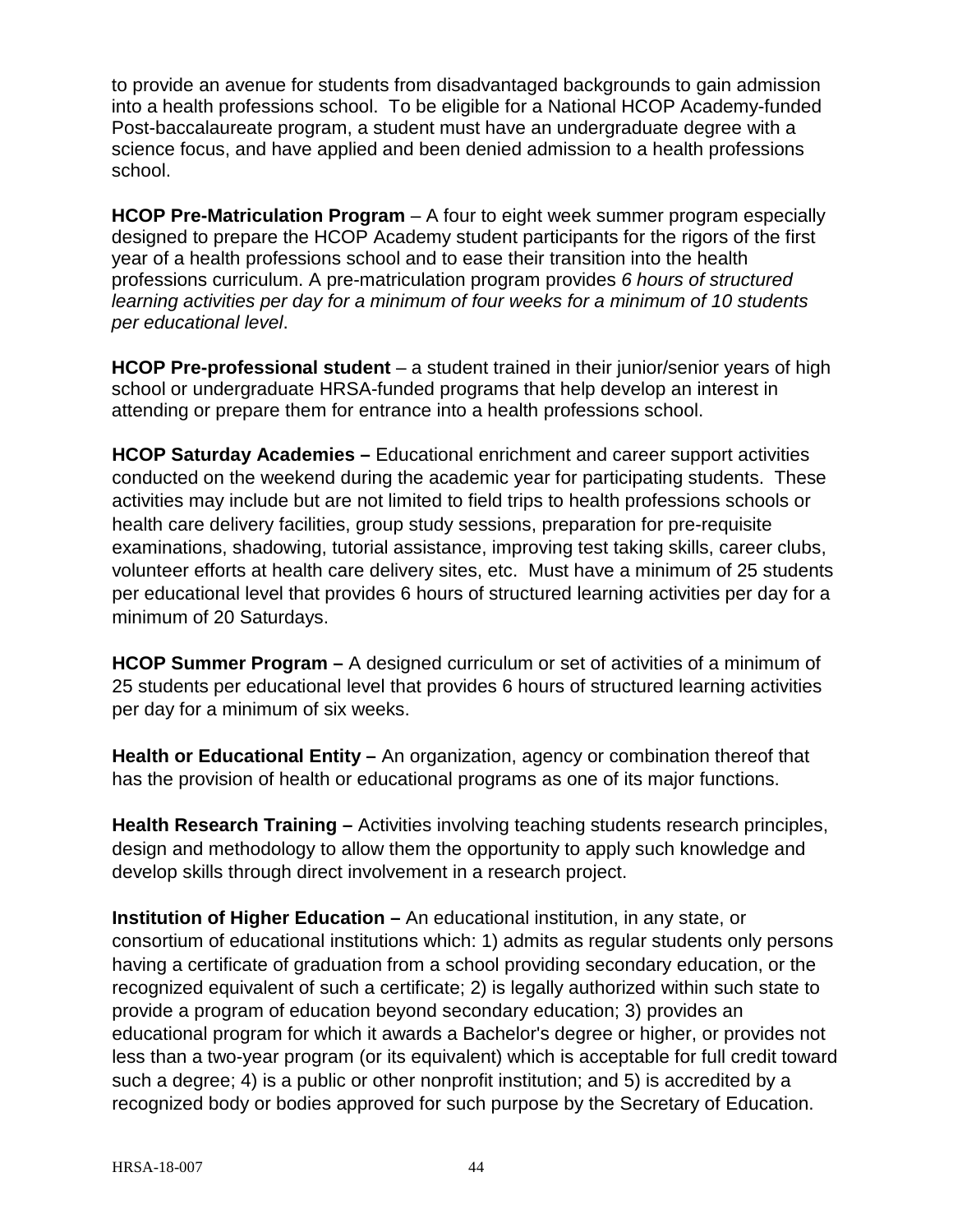**Program for the Training of Physician Assistants** – An educational program that-

(A) has as its objective the education of individuals who, upon completion of their studies in the program, will be qualified to provide primary care medical services with the supervision of a physician; and (B) is accredited by the Accreditation Review Commission on Education for the Physician Assistant.

**Scholarship** – Funds given to a student enrolled in a degree program at an educational institution for the sole purpose of covering tuition fees, books, and other related educational expenses at accredited health professions schools, including accredited allied health schools. Scholarship funds must be disbursed in logical increments throughout the academic or calendar year and may not exceed \$10,000 in an academic year. Scholarship funds should be disbursed at the beginning of each period within the academic year (e.g., semester, quarter, term).

**School of Allied Health** – a public or nonprofit private college, junior college, or university or hospital-based educational entity that-

- a. provides, or can provide, programs of education to enable individuals to become allied health professionals or to provide additional training for allied health professionals;
- b. provides training for not less than a total of twenty persons in the allied health curricula (except that this subparagraph shall not apply to any hospital-based educational entity);
- c. includes or is affiliated with a teaching hospital; and
- d. is accredited by a recognized body or bodies approved for such purposes by the Secretary of Education, or which provides to the Secretary satisfactory assurance by such accrediting body or bodies that reasonable progress is being made toward accreditation.

**School of Chiropractic** – An accredited public or nonprofit private school in a State that provides training leading to a degree of doctor of chiropractic or an equivalent degree.

**School of Dentistry** – An accredited public or nonprofit private school in a State that provides training leading to a degree of doctor of dentistry or an equivalent degree.

**School of Medicine** – An accredited public or nonprofit private school in a State that provides training leading to a degree of doctor of medicine.

**School of Optometry** – An accredited public or nonprofit private school in a State that provides training leading to a degree of doctor of optometry or an equivalent degree.

**School of Osteopathic Medicine** – An accredited public or nonprofit private school in a State that provides training leading to a degree of doctor of osteopathy.

**School of Pharmacy** – An accredited public or nonprofit private school in a State that provides training leading to a degree of doctor of pharmacy or an equivalent degree.